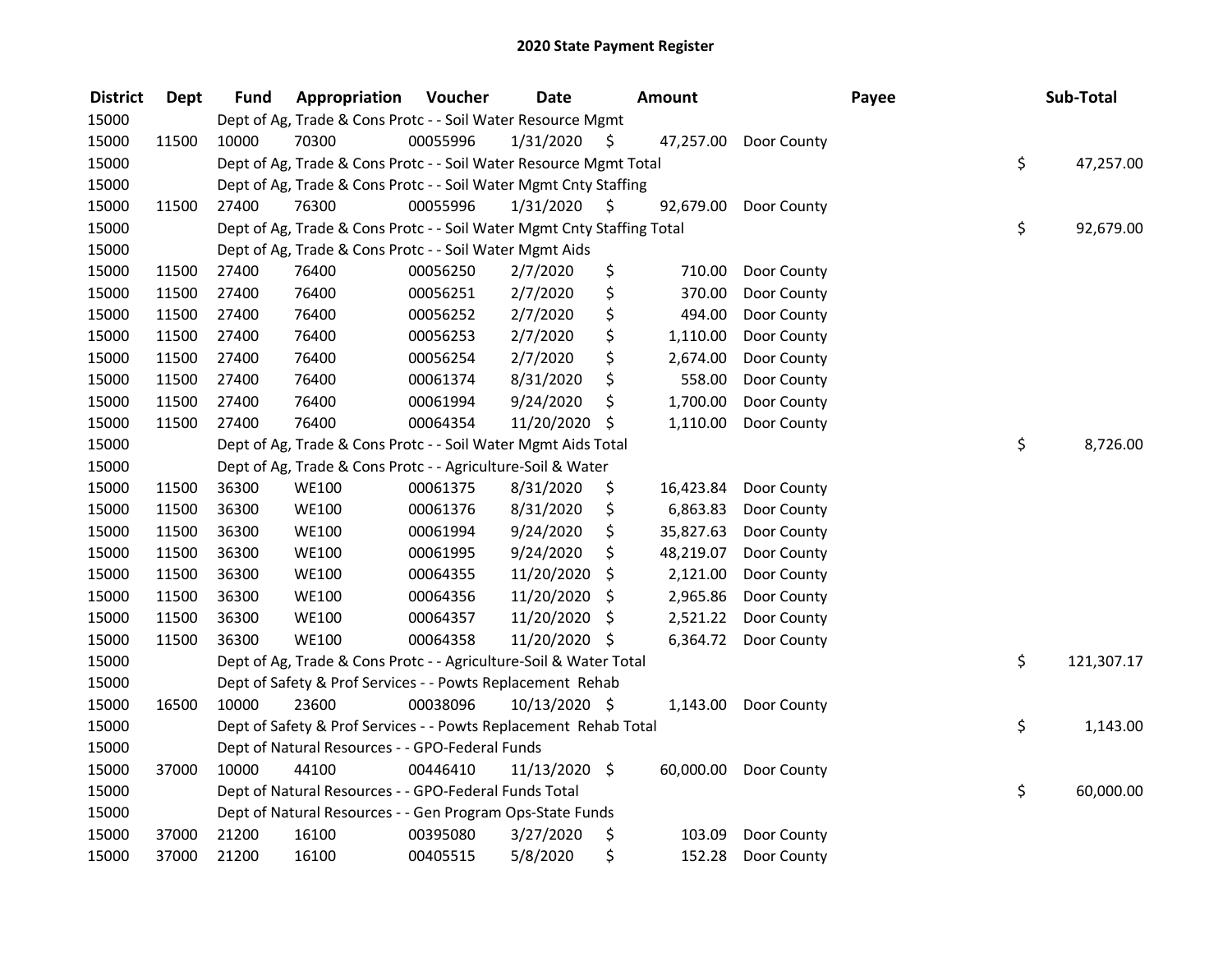| <b>District</b> | <b>Dept</b> | <b>Fund</b> | Appropriation                                                      | Voucher  | <b>Date</b>   |      | Amount   |                      | Payee | Sub-Total |           |
|-----------------|-------------|-------------|--------------------------------------------------------------------|----------|---------------|------|----------|----------------------|-------|-----------|-----------|
| 15000           | 37000       | 21200       | 16100                                                              | 00407098 | 5/8/2020      | \$   | 224.09   | Door County          |       |           |           |
| 15000           | 37000       | 21200       | 16100                                                              | 00424006 | 7/31/2020     | \$   | 471.00   | Door County          |       |           |           |
| 15000           | 37000       | 21200       | 16100                                                              | 00432117 | 9/18/2020     | \$   | 482.31   | Door County          |       |           |           |
| 15000           | 37000       | 21200       | 16100                                                              | 00432410 | 9/18/2020     | \$   | 124.47   | Door County          |       |           |           |
| 15000           | 37000       | 21200       | 16100                                                              | 00439409 | 10/23/2020    | \$   | 297.02   | Door County          |       |           |           |
| 15000           | 37000       | 21200       | 16100                                                              | 00443526 | 11/18/2020    | \$   | 233.38   | Door County          |       |           |           |
| 15000           | 37000       | 21200       | 16100                                                              | 00451367 | 12/18/2020 \$ |      | 131.54   | Door County          |       |           |           |
| 15000           |             |             | Dept of Natural Resources - - Gen Program Ops-State Funds Total    |          |               |      |          |                      | \$    |           | 2,219.18  |
| 15000           |             |             | Dept of Natural Resources - - Er--Vol Pay, Sale, Lease & Fee       |          |               |      |          |                      |       |           |           |
| 15000           | 37000       | 21200       | 16300                                                              | 00423366 | 7/30/2020     | - \$ |          | 1,469.68 Door County |       |           |           |
| 15000           |             |             | Dept of Natural Resources - - Er--Vol Pay, Sale, Lease & Fee Total |          |               |      |          |                      |       | \$        | 1,469.68  |
| 15000           |             |             | Dept of Natural Resources - - GPO -Federal Funds                   |          |               |      |          |                      |       |           |           |
| 15000           | 37000       | 21200       | 38100                                                              | 00393932 | 3/12/2020     | \$   |          | 1,742.96 Door County |       |           |           |
| 15000           |             |             | Dept of Natural Resources - - GPO -Federal Funds Total             |          |               |      |          |                      | \$    |           | 1,742.96  |
| 15000           |             |             | Dept of Natural Resources - - Venison Processing                   |          |               |      |          |                      |       |           |           |
| 15000           | 37000       | 21200       | 54900                                                              | 00394779 | 3/6/2020      | \$   | 3,185.00 | Door County          |       |           |           |
| 15000           |             |             | Dept of Natural Resources - - Venison Processing Total             |          |               |      |          |                      |       | \$        | 3,185.00  |
| 15000           |             |             | Dept of Natural Resources - - Enf A - Boating Enforcement          |          |               |      |          |                      |       |           |           |
| 15000           | 37000       | 21200       | 55000                                                              | 00393932 | 3/12/2020     | \$   |          | 3,570.95 Door County |       |           |           |
| 15000           |             |             | Dept of Natural Resources - - Enf A - Boating Enforcement Total    |          |               |      |          |                      | \$    |           | 3,570.95  |
| 15000           |             |             | Dept of Natural Resources - - Enf A - Snow Enforcement             |          |               |      |          |                      |       |           |           |
| 15000           | 37000       | 21200       | 55200                                                              | 00436430 | 9/24/2020     | \$   |          | 4,209.36 Door County |       |           |           |
| 15000           |             |             | Dept of Natural Resources - - Enf A - Snow Enforcement Total       |          |               |      |          |                      |       | \$        | 4,209.36  |
| 15000           |             |             | Dept of Natural Resources - - Wildlife Damage Claims & Abat        |          |               |      |          |                      |       |           |           |
| 15000           | 37000       | 21200       | 55300                                                              | 00394779 | 3/6/2020      | \$   | 8,599.56 | Door County          |       |           |           |
| 15000           | 37000       | 21200       | 55300                                                              | 00447949 | 11/18/2020    | \$   | 1,709.11 | Door County          |       |           |           |
| 15000           | 37000       | 21200       | 55300                                                              | 00447950 | 11/18/2020    | \$   | 1,029.58 | Door County          |       |           |           |
| 15000           | 37000       | 21200       | 55300                                                              | 00447951 | 11/18/2020 \$ |      | 2,407.73 | Door County          |       |           |           |
| 15000           |             |             | Dept of Natural Resources - - Wildlife Damage Claims & Abat Total  |          |               |      |          |                      |       | \$        | 13,745.98 |
| 15000           |             |             | Dept of Natural Resources - - Resaids - County Cons Aids           |          |               |      |          |                      |       |           |           |
| 15000           | 37000       | 21200       | 56300                                                              | 00420573 | 7/1/2020      | \$   |          | 1,850.00 Door County |       |           |           |
| 15000           |             |             | Dept of Natural Resources - - Resaids - County Cons Aids Total     |          |               |      |          |                      | \$    |           | 1,850.00  |
| 15000           |             |             | Dept of Natural Resources - - Ra- Suppl Snow Trail Aids            |          |               |      |          |                      |       |           |           |
| 15000           | 37000       | 21200       | 56900                                                              | 00403531 | 4/22/2020     | \$   | 115.00   | Door County          |       |           |           |
| 15000           |             |             | Dept of Natural Resources - - Ra- Suppl Snow Trail Aids Total      |          |               |      |          |                      | \$    |           | 115.00    |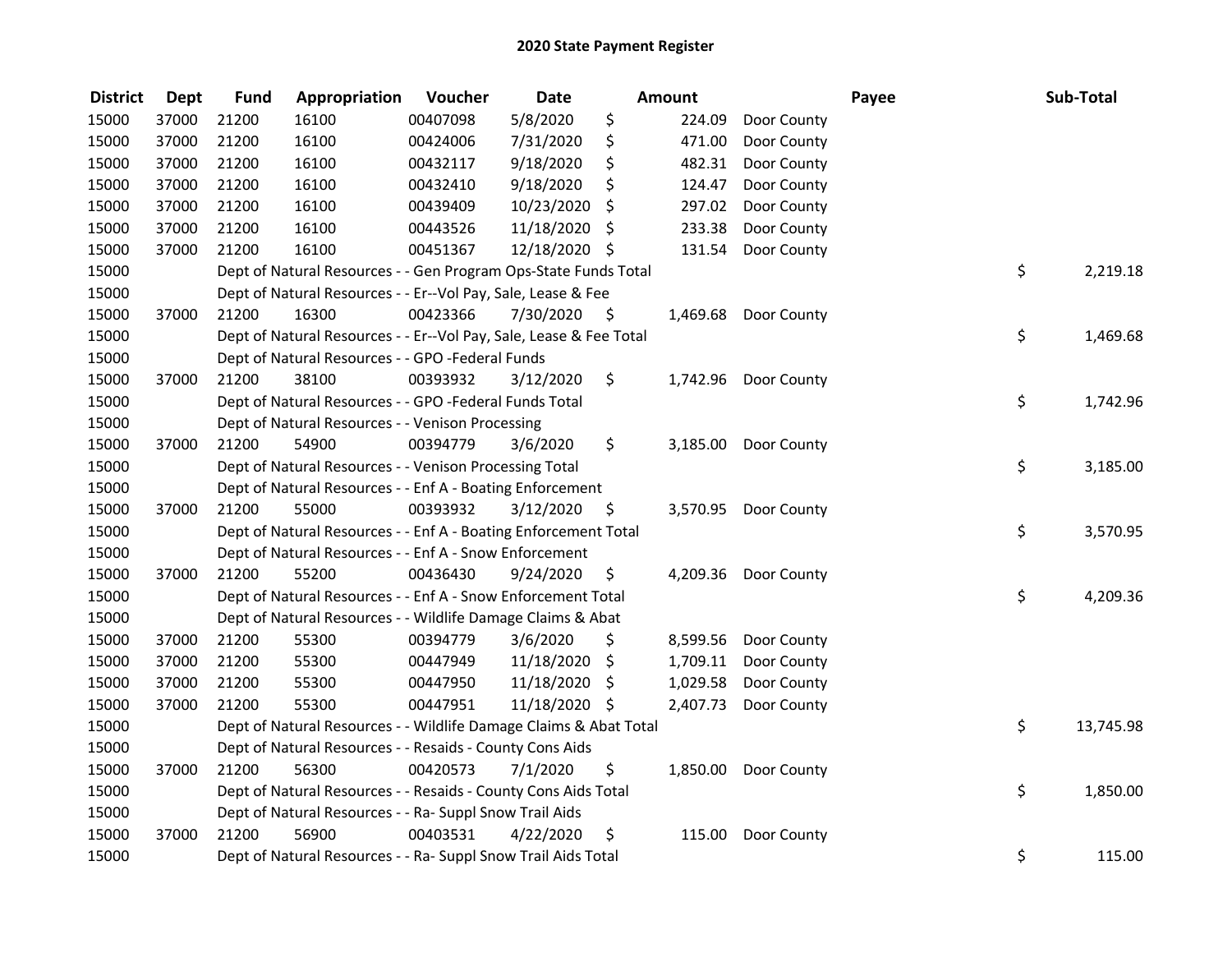| <b>District</b> | <b>Dept</b> | Fund  | Appropriation                                                      | Voucher  | <b>Date</b>   |      | Amount    |                        | Payee | Sub-Total        |
|-----------------|-------------|-------|--------------------------------------------------------------------|----------|---------------|------|-----------|------------------------|-------|------------------|
| 15000           |             |       | Dept of Natural Resources - - Ra- Cnty Snow Trail & Area Aid       |          |               |      |           |                        |       |                  |
| 15000           | 37000       | 21200 | 57400                                                              | 00443252 | 10/26/2020 \$ |      | 44,400.00 | Door County            |       |                  |
| 15000           |             |       | Dept of Natural Resources - - Ra- Cnty Snow Trail & Area Aid Total |          |               |      |           |                        |       | \$<br>44,400.00  |
| 15000           |             |       | Dept of Natural Resources - - Ra- Snowmobile Trail Areas           |          |               |      |           |                        |       |                  |
| 15000           | 37000       | 21200 | 57500                                                              | 00403531 | 4/22/2020     | \$   | 15,971.46 | Door County            |       |                  |
| 15000           | 37000       | 21200 | 57500                                                              | 00431800 | 8/27/2020     | \$   | 33,645.00 | Door County            |       |                  |
| 15000           | 37000       | 21200 | 57500                                                              | 00432163 | 8/28/2020     | \$   | 33,645.00 | Door County            |       |                  |
| 15000           |             |       | Dept of Natural Resources - - Ra- Snowmobile Trail Areas Total     |          |               |      |           |                        |       | \$<br>83,261.46  |
| 15000           |             |       | Dept of Natural Resources - - Resaids - Pymt In Lieu Tax Fed       |          |               |      |           |                        |       |                  |
| 15000           | 37000       | 21200 | 58400                                                              | 00439059 | 10/1/2020     | \$.  | 1,357.00  | Door County            |       |                  |
| 15000           | 37000       | 21200 | 58400                                                              | 00443355 | 10/22/2020 \$ |      | 1,143.00  | Door County            |       |                  |
| 15000           |             |       | Dept of Natural Resources - - Resaids - Pymt In Lieu Tax Fed Total |          |               |      |           |                        |       | \$<br>2,500.00   |
| 15000           |             |       | Dept of Natural Resources - - Ea - Invasive Aqu & Lake Mon         |          |               |      |           |                        |       |                  |
| 15000           | 37000       | 21200 | 67800                                                              | 00391441 | 2/24/2020     | \$.  | 9,462.71  | Door County            |       |                  |
| 15000           | 37000       | 21200 | 67800                                                              | 00391444 | 2/24/2020     | \$   |           | 10,893.91 Door County  |       |                  |
| 15000           |             |       | Dept of Natural Resources - - Ea - Invasive Aqu & Lake Mon Total   |          |               |      |           |                        |       | \$<br>20,356.62  |
| 15000           |             |       | Dept of Natural Resources - - GPO--State Funds                     |          |               |      |           |                        |       |                  |
| 15000           | 37000       | 21200 | 86100                                                              | 00408343 | 6/8/2020      | \$   | 2.00      | Door County            |       |                  |
| 15000           | 37000       | 21200 | 86100                                                              | 00410709 | 6/12/2020     | \$   | 6.00      | Door County            |       |                  |
| 15000           | 37000       | 21200 | 86100                                                              | 00444963 | 11/27/2020    | \$   | 2.00      | Door County            |       |                  |
| 15000           |             |       | Dept of Natural Resources - - GPO--State Funds Total               |          |               |      |           |                        |       | \$<br>10.00      |
| 15000           |             |       | Dept of Natural Resources - - Environmental Aids; Nonpoint         |          |               |      |           |                        |       |                  |
| 15000           | 37000       | 27400 | 66200                                                              | 00391339 | 2/21/2020     | - S  |           | 5,510.72 Door County   |       |                  |
| 15000           |             |       | Dept of Natural Resources - - Environmental Aids; Nonpoint Total   |          |               |      |           |                        |       | \$<br>5,510.72   |
| 15000           |             |       | Dept of Natural Resources - - Fin Asst For Responsible Units       |          |               |      |           |                        |       |                  |
| 15000           | 37000       | 27400 | 67000                                                              | 00412695 | 5/29/2020     | - \$ |           | 79,227.56 Door County  |       |                  |
| 15000           |             |       | Dept of Natural Resources - - Fin Asst For Responsible Units Total |          |               |      |           |                        |       | \$<br>79,227.56  |
| 15000           |             |       | Dept of Natural Resources - - Recycling Consolidation Grants       |          |               |      |           |                        |       |                  |
| 15000           | 37000       | 27400 | 67300                                                              | 00412695 | 5/29/2020     | \$   |           | 7,231.31 Door County   |       |                  |
| 15000           |             |       | Dept of Natural Resources - - Recycling Consolidation Grants Total |          |               |      |           |                        |       | \$<br>7,231.31   |
| 15000           |             |       | Dept of Natural Resources - - Land Acquisition                     |          |               |      |           |                        |       |                  |
| 15000           | 37000       | 36300 | TA100                                                              | 00423407 | 7/10/2020     | \$   |           | 200,000.00 Door County |       |                  |
| 15000           |             |       | Dept of Natural Resources - - Land Acquisition Total               |          |               |      |           |                        |       | \$<br>200,000.00 |
| 15000           |             |       | Dept of Natural Resources - - Parks Water Infrastructure           |          |               |      |           |                        |       |                  |
| 15000           | 37000       | 36300 | TA710                                                              | 00388954 | 2/18/2020     | \$   | 861.65    | Door County            |       |                  |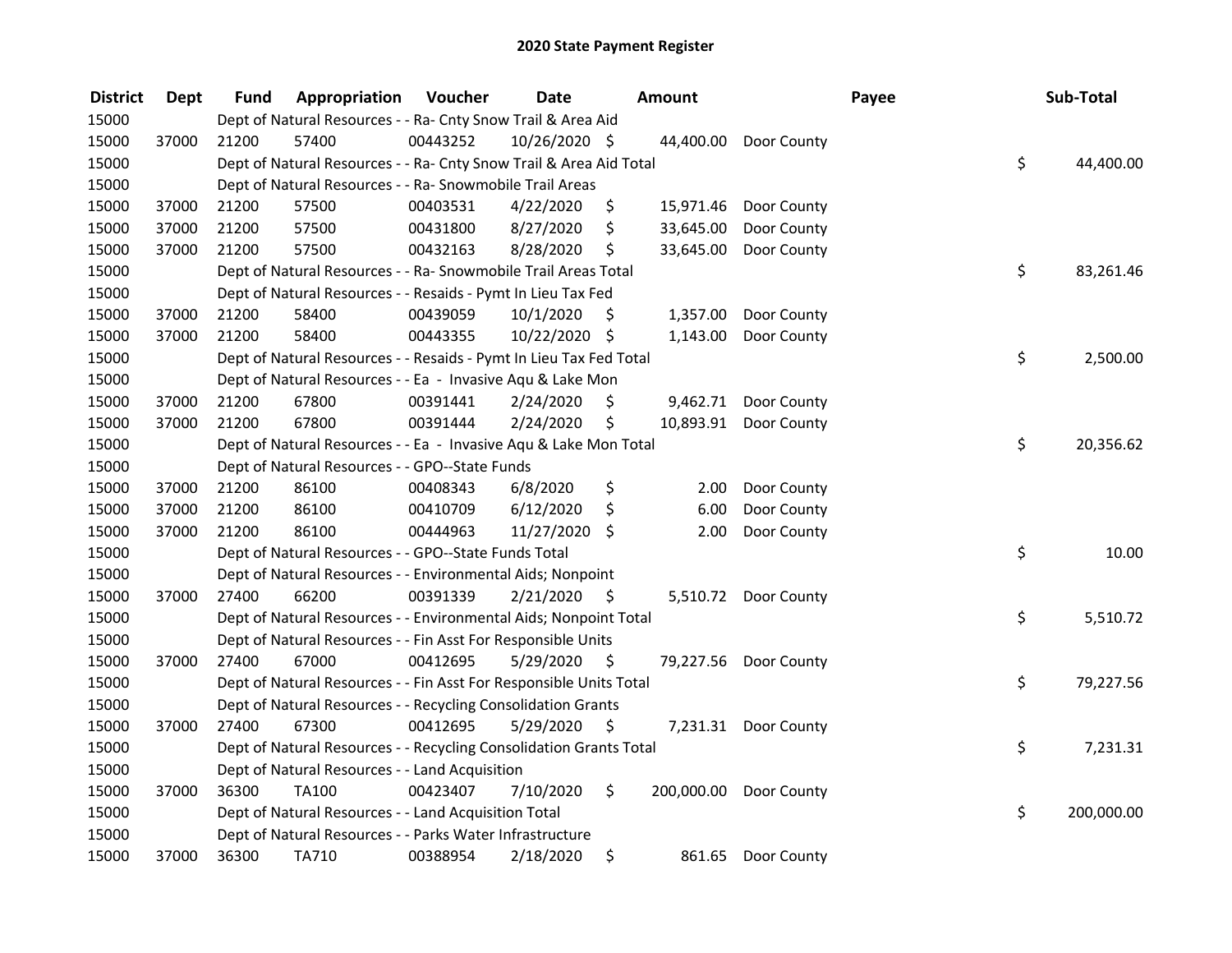| <b>District</b> | <b>Dept</b> | <b>Fund</b> | Appropriation                                                  | Voucher  | <b>Date</b> | Amount           |             | Payee | Sub-Total          |
|-----------------|-------------|-------------|----------------------------------------------------------------|----------|-------------|------------------|-------------|-------|--------------------|
| 15000           | 37000       | 36300       | TA710                                                          | 00396909 | 3/27/2020   | \$<br>879.16     | Door County |       |                    |
| 15000           | 37000       | 36300       | TA710                                                          | 00405952 | 5/8/2020    | \$<br>615.77     | Door County |       |                    |
| 15000           | 37000       | 36300       | TA710                                                          | 00409215 | 5/20/2020   | \$<br>217.06     | Door County |       |                    |
| 15000           |             |             | Dept of Natural Resources - - Parks Water Infrastructure Total |          |             |                  |             |       | \$<br>2,573.64     |
| 15000           |             |             | Dept of Natural Resources - - Dnr-Nonpoint Source              |          |             |                  |             |       |                    |
| 15000           | 37000       | 36300       | <b>TF100</b>                                                   | 00439599 | 10/5/2020   | \$<br>149,880.05 | Door County |       |                    |
| 15000           | 37000       | 36300       | <b>TF100</b>                                                   | 00447823 | 11/18/2020  | \$<br>44,053.15  | Door County |       |                    |
| 15000           |             |             | Dept of Natural Resources - - Dnr-Nonpoint Source Total        |          |             |                  |             |       | \$<br>193,933.20   |
| 15000           |             |             | WI Dept of Transportation - - Eldly&Disa Co/Aid Sf             |          |             |                  |             |       |                    |
| 15000           | 39500       | 21100       | 16800                                                          | 00481668 | 1/16/2020   | \$<br>107,606.00 | Door County |       |                    |
| 15000           | 39500       | 21100       | 16800                                                          | 00513086 | 4/10/2020   | \$<br>499.13     | Door County |       |                    |
| 15000           |             |             | WI Dept of Transportation - - Eldly&Disa Co/Aid Sf Total       |          |             |                  |             |       | \$<br>108,105.13   |
| 15000           |             |             | WI Dept of Transportation - - Tc, Trns Oper Aid Sf             |          |             |                  |             |       |                    |
| 15000           | 39500       | 21100       | 17700                                                          | 00525281 | 5/13/2020   | \$<br>29,016.00  | Door County |       |                    |
| 15000           | 39500       | 21100       | 17700                                                          | 00574316 | 8/28/2020   | \$<br>87,047.00  | Door County |       |                    |
| 15000           |             |             | WI Dept of Transportation - - Tc, Trns Oper Aid Sf Total       |          |             |                  |             |       | \$<br>116,063.00   |
| 15000           |             |             | WI Dept of Transportation - - Trnst/Trns-Rel Aid F             |          |             |                  |             |       |                    |
| 15000           | 39500       | 21100       | 18200                                                          | 00502271 | 3/13/2020   | \$<br>108,541.84 | Door County |       |                    |
| 15000           | 39500       | 21100       | 18200                                                          | 00537908 | 6/16/2020   | \$<br>88,255.62  | Door County |       |                    |
| 15000           | 39500       | 21100       | 18200                                                          | 00579785 | 9/9/2020    | \$<br>239,550.06 | Door County |       |                    |
| 15000           |             |             | WI Dept of Transportation - - Trnst/Trns-Rel Aid F Total       |          |             |                  |             |       | \$<br>436,347.52   |
| 15000           |             |             | WI Dept of Transportation - - Hwy Sfty Loc Aid Ffd             |          |             |                  |             |       |                    |
| 15000           | 39500       | 21100       | 18500                                                          | 00484112 | 1/23/2020   | \$<br>4,000.00   | Door County |       |                    |
| 15000           | 39500       | 21100       | 18500                                                          | 00541836 | 6/25/2020   | \$<br>4,000.00   | Door County |       |                    |
| 15000           |             |             | WI Dept of Transportation - - Hwy Sfty Loc Aid Ffd Total       |          |             |                  |             |       | \$<br>8,000.00     |
| 15000           |             |             | WI Dept of Transportation - - Trans Aids To Co.-Sf             |          |             |                  |             |       |                    |
| 15000           | 39500       | 21100       | 19000                                                          | 00475438 | 1/6/2020    | \$<br>320,778.81 | Door County |       |                    |
| 15000           | 39500       | 21100       | 19000                                                          | 00542285 | 7/6/2020    | \$<br>641,557.62 | Door County |       |                    |
| 15000           | 39500       | 21100       | 19000                                                          | 00585111 | 10/5/2020   | \$<br>320,778.84 | Door County |       |                    |
| 15000           |             |             | WI Dept of Transportation - - Trans Aids To Co.-Sf Total       |          |             |                  |             |       | \$<br>1,283,115.27 |
| 15000           |             |             | WI Dept of Transportation - - Loc Rd Imp Prg St Fd             |          |             |                  |             |       |                    |
| 15000           | 39500       | 21100       | 27800                                                          | 00555829 | 7/31/2020   | \$<br>4,088.57   | Door County |       |                    |
| 15000           | 39500       | 21100       | 27800                                                          | 00593683 | 10/5/2020   | \$<br>133,581.95 | Door County |       |                    |
| 15000           |             |             | WI Dept of Transportation - - Loc Rd Imp Prg St Fd Total       |          |             |                  |             |       | \$<br>137,670.52   |
| 15000           |             |             | WI Dept of Transportation - - St Hwy Rehab, Sf                 |          |             |                  |             |       |                    |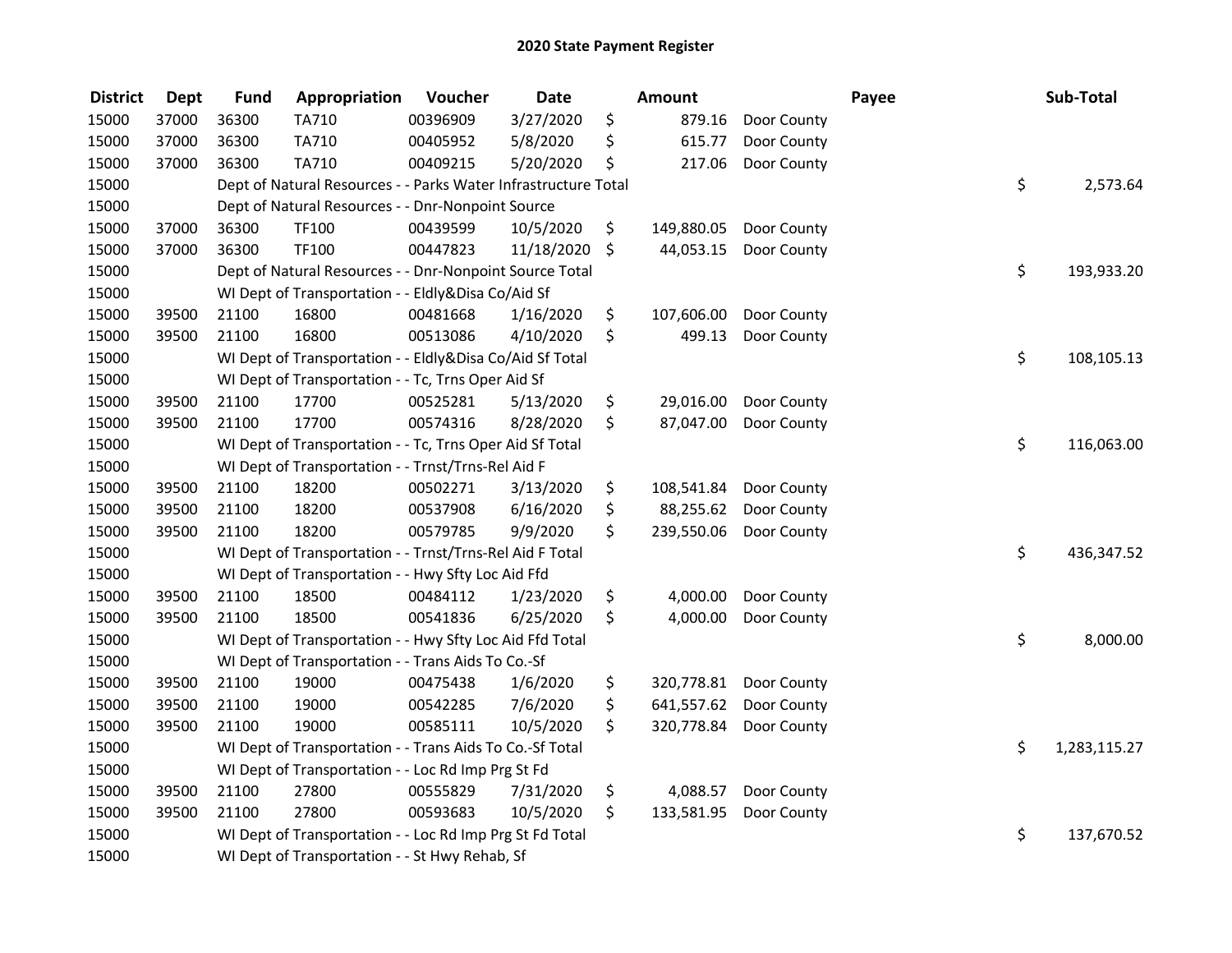| <b>District</b> | <b>Dept</b> | <b>Fund</b> | Appropriation                                            | Voucher  | <b>Date</b> | <b>Amount</b>    |             | Payee | Sub-Total        |
|-----------------|-------------|-------------|----------------------------------------------------------|----------|-------------|------------------|-------------|-------|------------------|
| 15000           | 39500       | 21100       | 36300                                                    | 00482707 | 1/17/2020   | \$<br>100.00     | Door County |       |                  |
| 15000           | 39500       | 21100       | 36300                                                    | 00492367 | 2/13/2020   | \$<br>4,062.62   | Door County |       |                  |
| 15000           |             |             | WI Dept of Transportation - - St Hwy Rehab, Sf Total     |          |             |                  |             |       | \$<br>4,162.62   |
| 15000           |             |             | WI Dept of Transportation - - Hwy Mgmt & Opers Sf        |          |             |                  |             |       |                  |
| 15000           | 39500       | 21100       | 36500                                                    | 00482656 | 1/17/2020   | \$<br>216.00     | Door County |       |                  |
| 15000           | 39500       | 21100       | 36500                                                    | 00492367 | 2/13/2020   | \$<br>459.00     | Door County |       |                  |
| 15000           | 39500       | 21100       | 36500                                                    | 00516330 | 4/17/2020   | \$<br>243.00     | Door County |       |                  |
| 15000           | 39500       | 21100       | 36500                                                    | 00519705 | 4/28/2020   | \$<br>243.00     | Door County |       |                  |
| 15000           | 39500       | 21100       | 36500                                                    | 00525251 | 5/13/2020   | \$<br>243.00     | Door County |       |                  |
| 15000           | 39500       | 21100       | 36500                                                    | 00550305 | 7/10/2020   | \$<br>516.04     | Door County |       |                  |
| 15000           | 39500       | 21100       | 36500                                                    | 00562059 | 8/5/2020    | \$<br>457.61     | Door County |       |                  |
| 15000           | 39500       | 21100       | 36500                                                    | 00577112 | 9/2/2020    | \$<br>243.00     | Door County |       |                  |
| 15000           | 39500       | 21100       | 36500                                                    | 00594114 | 10/2/2020   | \$<br>243.00     | Door County |       |                  |
| 15000           | 39500       | 21100       | 36500                                                    | 00605555 | 10/26/2020  | \$<br>243.00     | Door County |       |                  |
| 15000           | 39500       | 21100       | 36500                                                    | 00622352 | 12/2/2020   | \$<br>243.00     | Door County |       |                  |
| 15000           |             |             | WI Dept of Transportation - - Hwy Mgmt & Opers Sf Total  |          |             |                  |             |       | \$<br>3,349.65   |
| 15000           |             |             | WI Dept of Transportation - - Wi Lift Brdg Op/M Sf       |          |             |                  |             |       |                  |
| 15000           | 39500       | 21100       | 36600                                                    | 00504954 | 3/23/2020   | \$<br>7,975.74   | Door County |       |                  |
| 15000           | 39500       | 21100       | 36600                                                    | 00518684 | 4/24/2020   | \$<br>25,597.18  | Door County |       |                  |
| 15000           | 39500       | 21100       | 36600                                                    | 00521763 | 5/1/2020    | \$<br>35,090.87  | Door County |       |                  |
| 15000           | 39500       | 21100       | 36600                                                    | 00526232 | 5/13/2020   | \$<br>50,091.40  | Door County |       |                  |
| 15000           | 39500       | 21100       | 36600                                                    | 00550146 | 7/9/2020    | \$<br>66,850.53  | Door County |       |                  |
| 15000           | 39500       | 21100       | 36600                                                    | 00555787 | 7/28/2020   | \$<br>25,206.14  | Door County |       |                  |
| 15000           | 39500       | 21100       | 36600                                                    | 00577695 | 9/2/2020    | \$<br>49,867.74  | Door County |       |                  |
| 15000           | 39500       | 21100       | 36600                                                    | 00593702 | 10/2/2020   | \$<br>35,285.24  | Door County |       |                  |
| 15000           | 39500       | 21100       | 36600                                                    | 00604621 | 10/22/2020  | \$<br>32,160.54  | Door County |       |                  |
| 15000           | 39500       | 21100       | 36600                                                    | 00621754 | 12/2/2020   | \$<br>41,608.79  | Door County |       |                  |
| 15000           |             |             | WI Dept of Transportation - - Wi Lift Brdg Op/M Sf Total |          |             |                  |             |       | \$<br>369,734.17 |
| 15000           |             |             | WI Dept of Transportation - - Routine Maint Sf           |          |             |                  |             |       |                  |
| 15000           | 39500       | 21100       | 36800                                                    | 00470542 | 1/8/2020    | \$<br>695.00     | Door County |       |                  |
| 15000           | 39500       | 21100       | 36800                                                    | 00482656 | 1/17/2020   | \$<br>127,936.16 | Door County |       |                  |
| 15000           | 39500       | 21100       | 36800                                                    | 00482708 | 1/30/2020   | \$<br>695.00     | Door County |       |                  |
| 15000           | 39500       | 21100       | 36800                                                    | 00489971 | 3/6/2020    | \$<br>925.00     | Door County |       |                  |
| 15000           | 39500       | 21100       | 36800                                                    | 00492367 | 2/13/2020   | \$<br>219,309.31 | Door County |       |                  |
| 15000           | 39500       | 21100       | 36800                                                    | 00492545 | 2/20/2020   | \$<br>73,372.87  | Door County |       |                  |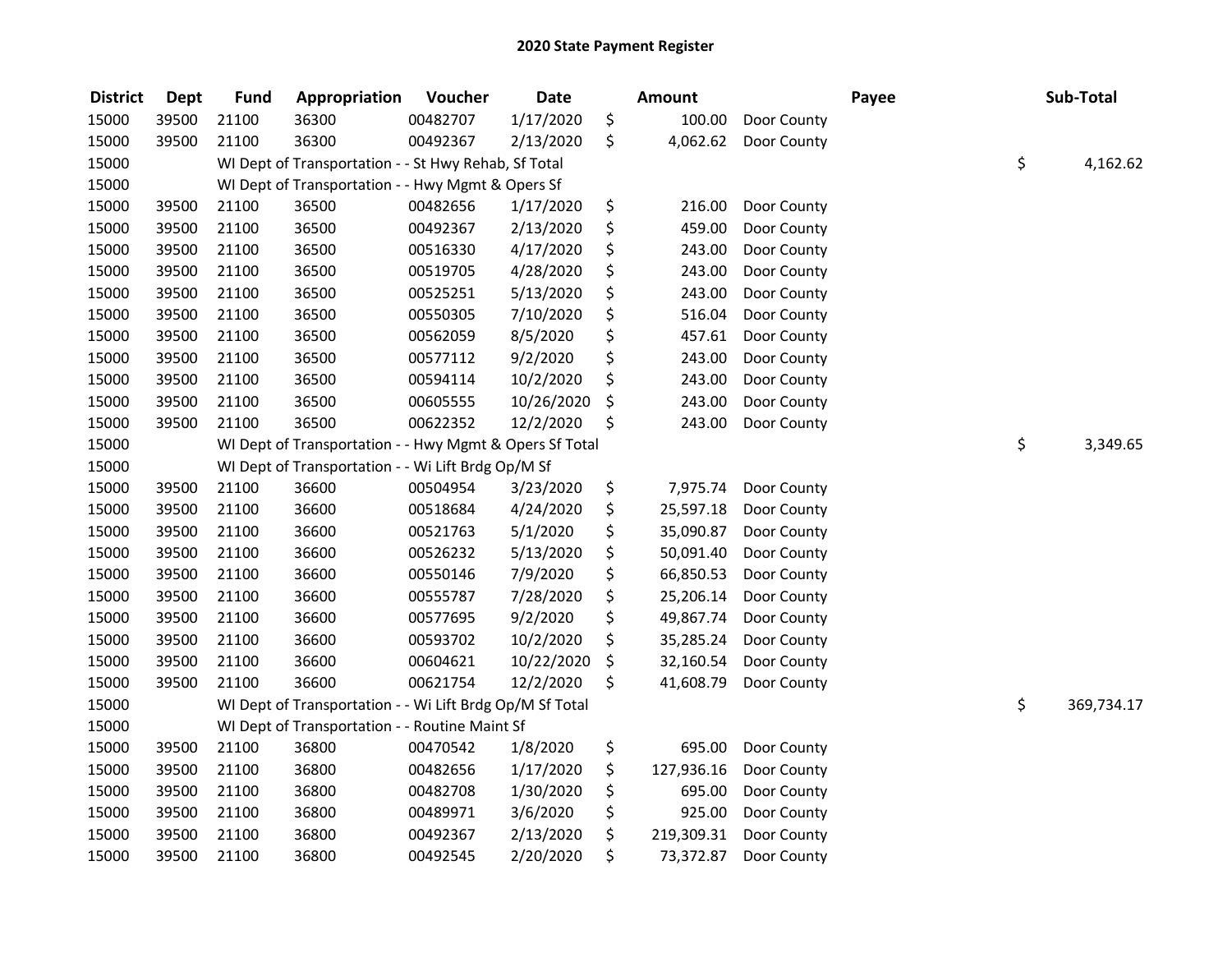| <b>District</b> | <b>Dept</b> | <b>Fund</b> | Appropriation                                        | Voucher  | <b>Date</b> | <b>Amount</b>    |             | Payee | Sub-Total        |
|-----------------|-------------|-------------|------------------------------------------------------|----------|-------------|------------------|-------------|-------|------------------|
| 15000           | 39500       | 21100       | 36800                                                | 00492546 | 2/20/2020   | \$<br>14,409.50  | Door County |       |                  |
| 15000           | 39500       | 21100       | 36800                                                | 00501455 | 3/30/2020   | \$<br>925.00     | Door County |       |                  |
| 15000           | 39500       | 21100       | 36800                                                | 00501945 | 3/11/2020   | \$<br>119,432.53 | Door County |       |                  |
| 15000           | 39500       | 21100       | 36800                                                | 00504925 | 3/23/2020   | \$<br>1,576.69   | Door County |       |                  |
| 15000           | 39500       | 21100       | 36800                                                | 00509719 | 3/31/2020   | \$<br>1,178.04   | Door County |       |                  |
| 15000           | 39500       | 21100       | 36800                                                | 00510267 | 4/1/2020    | \$<br>9,199.21   | Door County |       |                  |
| 15000           | 39500       | 21100       | 36800                                                | 00515839 | 5/8/2020    | \$<br>925.00     | Door County |       |                  |
| 15000           | 39500       | 21100       | 36800                                                | 00516330 | 4/17/2020   | \$<br>394.81     | Door County |       |                  |
| 15000           | 39500       | 21100       | 36800                                                | 00516760 | 4/17/2020   | \$<br>128,303.43 | Door County |       |                  |
| 15000           | 39500       | 21100       | 36800                                                | 00519705 | 4/28/2020   | \$<br>1,561.23   | Door County |       |                  |
| 15000           | 39500       | 21100       | 36800                                                | 00521922 | 5/4/2020    | \$<br>24,849.70  | Door County |       |                  |
| 15000           | 39500       | 21100       | 36800                                                | 00522618 | 5/5/2020    | \$<br>60,831.74  | Door County |       |                  |
| 15000           | 39500       | 21100       | 36800                                                | 00523529 | 6/4/2020    | \$<br>925.00     | Door County |       |                  |
| 15000           | 39500       | 21100       | 36800                                                | 00524022 | 5/8/2020    | \$<br>25,433.57  | Door County |       |                  |
| 15000           | 39500       | 21100       | 36800                                                | 00525251 | 5/13/2020   | \$<br>405.81     | Door County |       |                  |
| 15000           | 39500       | 21100       | 36800                                                | 00535857 | 7/9/2020    | \$<br>925.00     | Door County |       |                  |
| 15000           | 39500       | 21100       | 36800                                                | 00549865 | 7/10/2020   | \$<br>36,583.61  | Door County |       |                  |
| 15000           | 39500       | 21100       | 36800                                                | 00550305 | 7/10/2020   | \$<br>1,365.53   | Door County |       |                  |
| 15000           | 39500       | 21100       | 36800                                                | 00552957 | 8/12/2020   | \$<br>925.00     | Door County |       |                  |
| 15000           | 39500       | 21100       | 36800                                                | 00560613 | 8/4/2020    | \$<br>10,201.38  | Door County |       |                  |
| 15000           | 39500       | 21100       | 36800                                                | 00562059 | 8/5/2020    | \$<br>(27.29)    | Door County |       |                  |
| 15000           | 39500       | 21100       | 36800                                                | 00562799 | 9/2/2020    | \$<br>925.00     | Door County |       |                  |
| 15000           | 39500       | 21100       | 36800                                                | 00578453 | 9/4/2020    | \$<br>47,058.52  | Door County |       |                  |
| 15000           | 39500       | 21100       | 36800                                                | 00587165 | 10/16/2020  | \$<br>925.00     | Door County |       |                  |
| 15000           | 39500       | 21100       | 36800                                                | 00595056 | 10/30/2020  | \$<br>925.00     | Door County |       |                  |
| 15000           | 39500       | 21100       | 36800                                                | 00596506 | 10/8/2020   | \$<br>1,963.07   | Door County |       |                  |
| 15000           | 39500       | 21100       | 36800                                                | 00596510 | 10/8/2020   | \$<br>31,798.72  | Door County |       |                  |
| 15000           | 39500       | 21100       | 36800                                                | 00605555 | 10/26/2020  | \$<br>862.27     | Door County |       |                  |
| 15000           | 39500       | 21100       | 36800                                                | 00606372 | 10/27/2020  | \$<br>24,924.95  | Door County |       |                  |
| 15000           | 39500       | 21100       | 36800                                                | 00611510 | 11/5/2020   | \$<br>5,957.53   | Door County |       |                  |
| 15000           | 39500       | 21100       | 36800                                                | 00613361 | 12/4/2020   | \$<br>925.00     | Door County |       |                  |
| 15000           | 39500       | 21100       | 36800                                                | 00622352 | 12/2/2020   | \$<br>116.35     | Door County |       |                  |
| 15000           | 39500       | 21100       | 36800                                                | 00623608 | 12/7/2020   | \$<br>17,909.09  | Door County |       |                  |
| 15000           |             |             | WI Dept of Transportation - - Routine Maint Sf Total |          |             |                  |             |       | \$<br>997,548.33 |
| 15000           |             |             | WI Dept of Transportation - - Hwy Mgmt & Opers Lf    |          |             |                  |             |       |                  |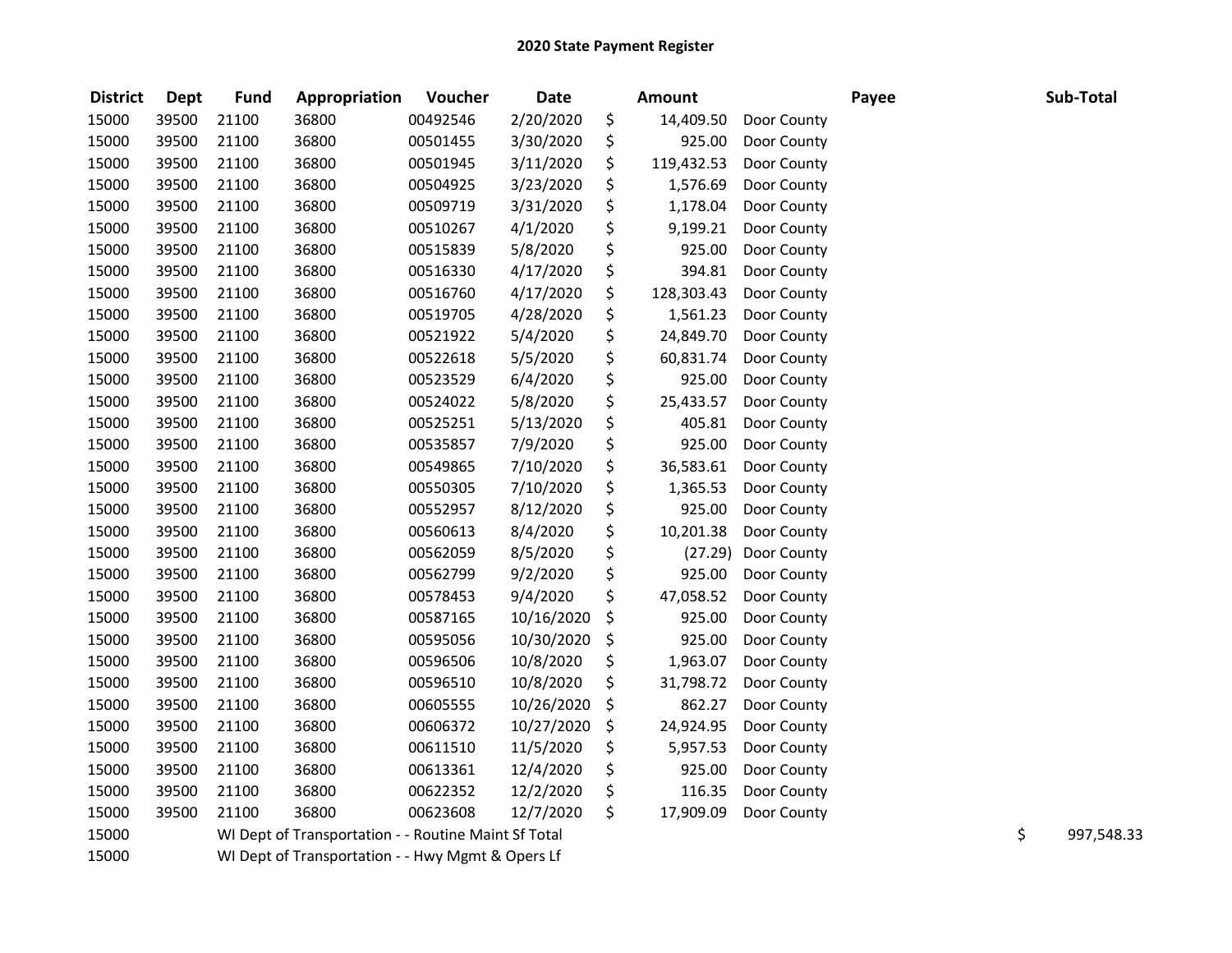| <b>District</b> | <b>Dept</b> | <b>Fund</b> | Appropriation                                                      | Voucher  | <b>Date</b>   |                     | <b>Amount</b> | Payee                                                                                                         | Sub-Total       |
|-----------------|-------------|-------------|--------------------------------------------------------------------|----------|---------------|---------------------|---------------|---------------------------------------------------------------------------------------------------------------|-----------------|
| 15000           | 39500       | 21100       | 37500                                                              | 00516330 | 4/17/2020     | \$                  | 773.27        | Door County                                                                                                   |                 |
| 15000           | 39500       | 21100       | 37500                                                              | 00525251 | 5/13/2020     | \$                  | 105.65        | Door County                                                                                                   |                 |
| 15000           | 39500       | 21100       | 37500                                                              | 00577112 | 9/2/2020      | \$                  | 125.22        | Door County                                                                                                   |                 |
| 15000           | 39500       | 21100       | 37500                                                              | 00622352 | 12/2/2020     | \$                  | 227.51        | Door County                                                                                                   |                 |
| 15000           |             |             | WI Dept of Transportation - - Hwy Mgmt & Opers Lf Total            |          |               |                     |               |                                                                                                               | \$<br>1,231.65  |
| 15000           |             |             | WI Dept of Transportation - - Hwy Mgmt & Opers Ff                  |          |               |                     |               |                                                                                                               |                 |
| 15000           | 39500       | 21100       | 38500                                                              | 00482116 | 1/15/2020     | \$                  | 17,995.00     | Door County                                                                                                   |                 |
| 15000           |             |             | WI Dept of Transportation - - Hwy Mgmt & Opers Ff Total            |          |               |                     |               |                                                                                                               | \$<br>17,995.00 |
| 15000           |             |             | Department of Corrections - - Corrections Contracts And Agre       |          |               |                     |               |                                                                                                               |                 |
| 15000           | 41000       | 10000       | 11400                                                              | 00337112 | 1/24/2020     | \$                  | 15,746.76     | Door County                                                                                                   |                 |
| 15000           | 41000       | 10000       | 11400                                                              | 00342749 | 2/21/2020     | \$                  | 7,808.60      | Door County                                                                                                   |                 |
| 15000           | 41000       | 10000       | 11400                                                              | 00351229 | 4/2/2020      | \$                  | 14,048.58     | Door County                                                                                                   |                 |
| 15000           | 41000       | 10000       | 11400                                                              | 00356625 | 4/30/2020     | \$                  | 16,209.90     | Door County                                                                                                   |                 |
| 15000           | 41000       | 10000       | 11400                                                              | 00363355 | 6/5/2020      | \$                  | 1,389.42      | Door County                                                                                                   |                 |
| 15000           | 41000       | 10000       | 11400                                                              | 00378645 | 8/19/2020     | \$                  | 596.90        | Door County                                                                                                   |                 |
| 15000           | 41000       | 10000       | 11400                                                              | 00383890 | 9/17/2020     | \$                  | 820.26        | Door County                                                                                                   |                 |
| 15000           | 41000       | 10000       | 11400                                                              | 00389065 | 10/15/2020    | \$                  | 2,286.14      | Door County                                                                                                   |                 |
| 15000           | 41000       | 10000       | 11400                                                              | 00394322 | 11/13/2020    | \$                  | 2,196.54      | Door County                                                                                                   |                 |
| 15000           | 41000       | 10000       | 11400                                                              | 00401565 | 12/28/2020 \$ |                     | 2,161.32      | Door County                                                                                                   |                 |
| 15000           |             |             | Department of Corrections - - Corrections Contracts And Agre Total |          |               |                     |               |                                                                                                               | \$<br>63,264.42 |
| 15000           |             |             |                                                                    |          |               |                     |               | Department of Corrections - - Reimbursing Counties For Probation, Extended Supervision And Parole Holds       |                 |
| 15000           | 41000       | 10000       | 11600                                                              | 00392493 | 11/5/2020     | $\ddot{\mathsf{s}}$ |               | 19,120.00 Door County                                                                                         |                 |
| 15000           |             |             |                                                                    |          |               |                     |               | Department of Corrections - - Reimbursing Counties For Probation, Extended Supervision And Parole Holds Total | \$<br>19,120.00 |
| 15000           |             |             | Department of Health Services - - State/Federal Aids               |          |               |                     |               |                                                                                                               |                 |
| 15000           | 43500       | 10000       | 00000                                                              | 92007    | $1/1/2020$ \$ |                     | 59,191.00     | Door County                                                                                                   |                 |
| 15000           | 43500       | 10000       | 00000                                                              | 92008    | $2/1/2020$ \$ |                     | 19,936.00     | Door County                                                                                                   |                 |
| 15000           | 43500       | 10000       | 00000                                                              | 92009    | $3/1/2020$ \$ |                     | 37,495.00     | Door County                                                                                                   |                 |
| 15000           | 43500       | 10000       | 00000                                                              | 92010    | $4/1/2020$ \$ |                     | 293,679.00    | Door County                                                                                                   |                 |
| 15000           | 43500       | 10000       | 00000                                                              | 92011    | $5/1/2020$ \$ |                     | 113,978.00    | Door County                                                                                                   |                 |
| 15000           | 43500       | 10000       | 00000                                                              | 92012    | $6/1/2020$ \$ |                     | 65,949.00     | Door County                                                                                                   |                 |
| 15000           | 43500       | 10000       | 00000                                                              | 92100    | $7/1/2020$ \$ |                     | 669,083.00    | Door County                                                                                                   |                 |
| 15000           | 43500       | 10000       | 00000                                                              | 92101    | $8/1/2020$ \$ |                     | 72,399.00     | Door County                                                                                                   |                 |
| 15000           | 43500       | 10000       | 00000                                                              | 92102    | $9/1/2020$ \$ |                     | 191,599.00    | Door County                                                                                                   |                 |
| 15000           | 43500       | 10000       | 00000                                                              | 92103    | 10/1/2020 \$  |                     | 56,395.00     | Door County                                                                                                   |                 |
| 15000           | 43500       | 10000       | 00000                                                              | 92104    | 11/1/2020 \$  |                     | 146,694.00    | Door County                                                                                                   |                 |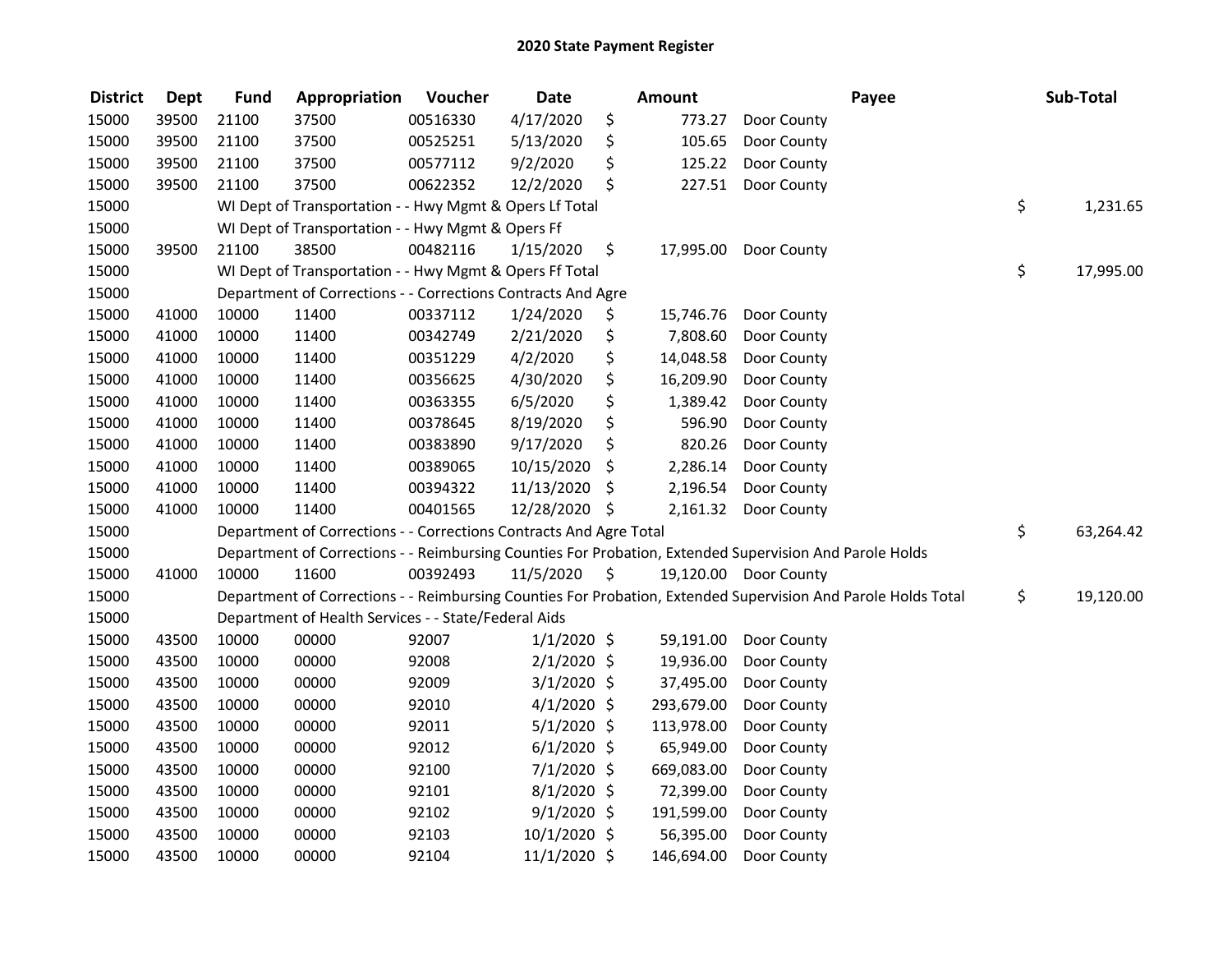| <b>District</b> | <b>Dept</b> | <b>Fund</b> | Appropriation                                                          | Voucher  | <b>Date</b>   | Amount          |             | Payee | Sub-Total          |
|-----------------|-------------|-------------|------------------------------------------------------------------------|----------|---------------|-----------------|-------------|-------|--------------------|
| 15000           | 43500       | 10000       | 00000                                                                  | 92105    | 12/1/2020 \$  | 68,183.00       | Door County |       |                    |
| 15000           |             |             | Department of Health Services - - State/Federal Aids Total             |          |               |                 |             |       | \$<br>1,794,581.00 |
| 15000           |             |             | Department of Health Services - - General Program Operations           |          |               |                 |             |       |                    |
| 15000           | 43500       | 10000       | 40100                                                                  | 00352943 | 4/7/2020      | \$<br>1.00      | Door County |       |                    |
| 15000           | 43500       | 10000       | 40100                                                                  | 00352944 | 4/7/2020      | \$<br>15.00     | Door County |       |                    |
| 15000           | 43500       | 10000       | 40100                                                                  | 00354907 | 4/21/2020     | \$<br>1.50      | Door County |       |                    |
| 15000           | 43500       | 10000       | 40100                                                                  | 00361055 | 6/3/2020      | \$<br>1.50      | Door County |       |                    |
| 15000           | 43500       | 10000       | 40100                                                                  | 00363103 | 6/17/2020     | \$<br>1.50      | Door County |       |                    |
| 15000           | 43500       | 10000       | 40100                                                                  | 00366757 | 7/8/2020      | \$<br>1.00      | Door County |       |                    |
| 15000           | 43500       | 10000       | 40100                                                                  | 00366758 | 7/8/2020      | \$<br>15.00     | Door County |       |                    |
| 15000           | 43500       | 10000       | 40100                                                                  | 00366762 | 7/8/2020      | \$<br>1.50      | Door County |       |                    |
| 15000           | 43500       | 10000       | 40100                                                                  | 00388188 | 11/3/2020     | \$<br>1.50      | Door County |       |                    |
| 15000           |             |             | Department of Health Services - - General Program Operations Total     |          |               |                 |             |       | \$<br>39.50        |
| 15000           |             |             | Department of Health Services - - Medical Assistance State Admin       |          |               |                 |             |       |                    |
| 15000           | 43500       | 10000       | 44000                                                                  | 00352943 | 4/7/2020      | \$<br>1.00      | Door County |       |                    |
| 15000           | 43500       | 10000       | 44000                                                                  | 00352944 | 4/7/2020      | \$<br>15.00     | Door County |       |                    |
| 15000           | 43500       | 10000       | 44000                                                                  | 00354907 | 4/21/2020     | \$<br>1.50      | Door County |       |                    |
| 15000           | 43500       | 10000       | 44000                                                                  | 00361055 | 6/3/2020      | \$<br>1.50      | Door County |       |                    |
| 15000           | 43500       | 10000       | 44000                                                                  | 00363103 | 6/17/2020     | \$<br>1.50      | Door County |       |                    |
| 15000           | 43500       | 10000       | 44000                                                                  | 00366757 | 7/8/2020      | \$<br>1.00      | Door County |       |                    |
| 15000           | 43500       | 10000       | 44000                                                                  | 00366758 | 7/8/2020      | \$<br>15.00     | Door County |       |                    |
| 15000           | 43500       | 10000       | 44000                                                                  | 00366762 | 7/8/2020      | \$<br>1.50      | Door County |       |                    |
| 15000           | 43500       | 10000       | 44000                                                                  | 00388188 | 11/3/2020     | \$<br>1.50      | Door County |       |                    |
| 15000           |             |             | Department of Health Services - - Medical Assistance State Admin Total |          |               |                 |             |       | \$<br>39.50        |
| 15000           |             |             | Dept of Children and Families - - Fees For Administrative Servic       |          |               |                 |             |       |                    |
| 15000           | 43700       | 10000       | 23100                                                                  | 00065091 | 1/27/2020     | \$<br>105.00    | Door County |       |                    |
| 15000           | 43700       | 10000       | 23100                                                                  | 00069704 | 5/1/2020      | \$<br>90.00     | Door County |       |                    |
| 15000           | 43700       | 10000       | 23100                                                                  | 00072996 | 7/23/2020     | \$<br>10.00     | Door County |       |                    |
| 15000           | 43700       | 10000       | 23100                                                                  | 00076511 | 10/22/2020 \$ | 10.00           | Door County |       |                    |
| 15000           |             |             | Dept of Children and Families - - Fees For Administrative Servic Total |          |               |                 |             |       | \$<br>215.00       |
| 15000           |             |             | Dept of Children and Families - - General Aids                         |          |               |                 |             |       |                    |
| 15000           | 43700       | 10000       | 99000                                                                  | 00064492 | 1/6/2020      | \$<br>11,263.78 | Door County |       |                    |
| 15000           | 43700       | 10000       | 99000                                                                  | 00065343 | 1/30/2020     | \$<br>94,801.85 | Door County |       |                    |
| 15000           | 43700       | 10000       | 99000                                                                  | 00065642 | 2/5/2020      | \$<br>1,541.10  | Door County |       |                    |
| 15000           | 43700       | 10000       | 99000                                                                  | 00065796 | 2/11/2020     | \$<br>216.00    | Door County |       |                    |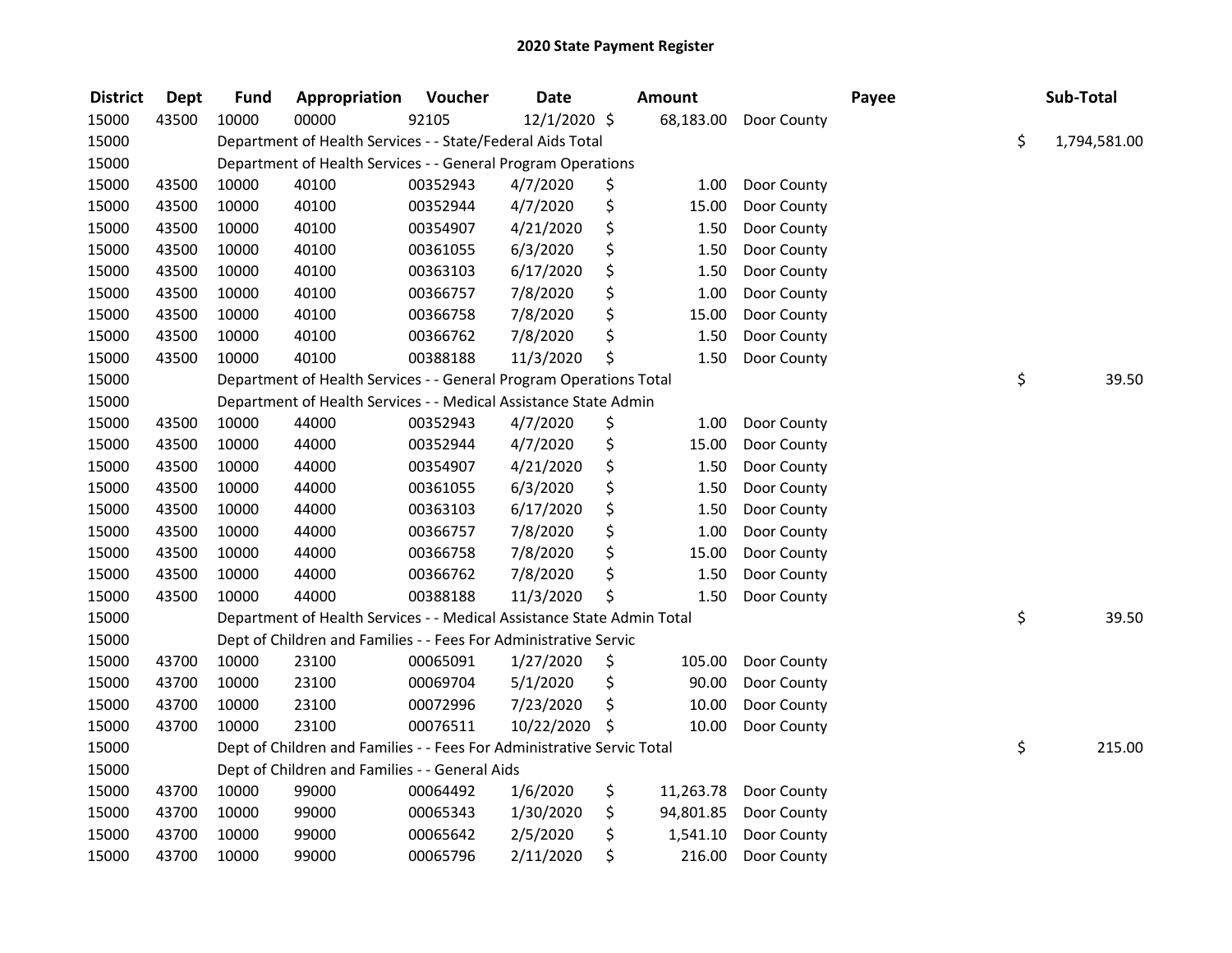| <b>District</b> | <b>Dept</b> | <b>Fund</b> | Appropriation                                              | Voucher  | <b>Date</b> |     | <b>Amount</b> |             | Payee | Sub-Total          |
|-----------------|-------------|-------------|------------------------------------------------------------|----------|-------------|-----|---------------|-------------|-------|--------------------|
| 15000           | 43700       | 10000       | 99000                                                      | 00066181 | 2/20/2020   | \$  | 10,305.57     | Door County |       |                    |
| 15000           | 43700       | 10000       | 99000                                                      | 00066330 | 2/25/2020   | \$  | 1,901.91      | Door County |       |                    |
| 15000           | 43700       | 10000       | 99000                                                      | 00066839 | 3/5/2020    | \$  | 109,548.20    | Door County |       |                    |
| 15000           | 43700       | 10000       | 99000                                                      | 00066912 | 3/5/2020    | \$  | 552.99        | Door County |       |                    |
| 15000           | 43700       | 10000       | 99000                                                      | 00068246 | 4/6/2020    | \$  | 64,778.73     | Door County |       |                    |
| 15000           | 43700       | 10000       | 99000                                                      | 00069356 | 4/30/2020   | \$  | 103,686.35    | Door County |       |                    |
| 15000           | 43700       | 10000       | 99000                                                      | 00069888 | 5/5/2020    | \$  | 35,208.95     | Door County |       |                    |
| 15000           | 43700       | 10000       | 99000                                                      | 00070033 | 5/8/2020    | \$  | 2,830.00      | Door County |       |                    |
| 15000           | 43700       | 10000       | 99000                                                      | 00070852 | 6/5/2020    | \$  | 19,781.89     | Door County |       |                    |
| 15000           | 43700       | 10000       | 99000                                                      | 00071471 | 6/17/2020   | \$  | 2,078.32      | Door County |       |                    |
| 15000           | 43700       | 10000       | 99000                                                      | 00072015 | 6/30/2020   | \$  | 24,145.37     | Door County |       |                    |
| 15000           | 43700       | 10000       | 99000                                                      | 00072056 | 6/30/2020   | \$  | 4,025.00      | Door County |       |                    |
| 15000           | 43700       | 10000       | 99000                                                      | 00072306 | 7/6/2020    | \$  | 27,785.00     | Door County |       |                    |
| 15000           | 43700       | 10000       | 99000                                                      | 00073313 | 7/30/2020   | \$  | 88,750.34     | Door County |       |                    |
| 15000           | 43700       | 10000       | 99000                                                      | 00073548 | 8/5/2020    | \$  | 16,527.86     | Door County |       |                    |
| 15000           | 43700       | 10000       | 99000                                                      | 00073866 | 8/12/2020   | \$  | 13,748.00     | Door County |       |                    |
| 15000           | 43700       | 10000       | 99000                                                      | 00074539 | 9/1/2020    | \$  | 83,892.12     | Door County |       |                    |
| 15000           | 43700       | 10000       | 99000                                                      | 00074656 | 9/8/2020    | \$  | 25,929.90     | Door County |       |                    |
| 15000           | 43700       | 10000       | 99000                                                      | 00074779 | 9/10/2020   | \$  | 344,162.00    | Door County |       |                    |
| 15000           | 43700       | 10000       | 99000                                                      | 00075077 | 9/17/2020   | \$  | 37,773.00     | Door County |       |                    |
| 15000           | 43700       | 10000       | 99000                                                      | 00075078 | 9/17/2020   | \$  | 919.00        | Door County |       |                    |
| 15000           | 43700       | 10000       | 99000                                                      | 00075200 | 9/18/2020   | \$  | 13,819.64     | Door County |       |                    |
| 15000           | 43700       | 10000       | 99000                                                      | 00075895 | 10/5/2020   | \$  | 31,285.81     | Door County |       |                    |
| 15000           | 43700       | 10000       | 99000                                                      | 00076788 | 10/30/2020  | \$  | 99,938.88     | Door County |       |                    |
| 15000           | 43700       | 10000       | 99000                                                      | 00077015 | 11/5/2020   | \$. | 37,333.09     | Door County |       |                    |
| 15000           | 43700       | 10000       | 99000                                                      | 00077243 | 11/10/2020  | \$  | 1,963.00      | Door County |       |                    |
| 15000           | 43700       | 10000       | 99000                                                      | 00078148 | 12/4/2020   | \$  | 3,880.00      | Door County |       |                    |
| 15000           | 43700       | 10000       | 99000                                                      | 00078234 | 12/7/2020   | \$  | 22,597.19     | Door County |       |                    |
| 15000           |             |             | Dept of Children and Families - - General Aids Total       |          |             |     |               |             |       | \$<br>1,336,970.84 |
| 15000           |             |             | Dept of Workforce Development - - Auxiliary Services       |          |             |     |               |             |       |                    |
| 15000           | 44500       | 10000       | 13000                                                      | 00304249 | 11/3/2020   | \$  | 25.00         | Door County |       |                    |
| 15000           | 44500       | 10000       | 13000                                                      | 00307380 | 12/2/2020   | \$  | 40.00         | Door County |       |                    |
| 15000           |             |             | Dept of Workforce Development - - Auxiliary Services Total |          |             |     |               |             |       | \$<br>65.00        |
| 15000           |             |             | Dept of Workforce Development - - Ui Admin Fed             |          |             |     |               |             |       |                    |
| 15000           | 44500       | 10000       | 15100                                                      | 00267623 | 1/14/2020   | \$  | 50.00         | Door County |       |                    |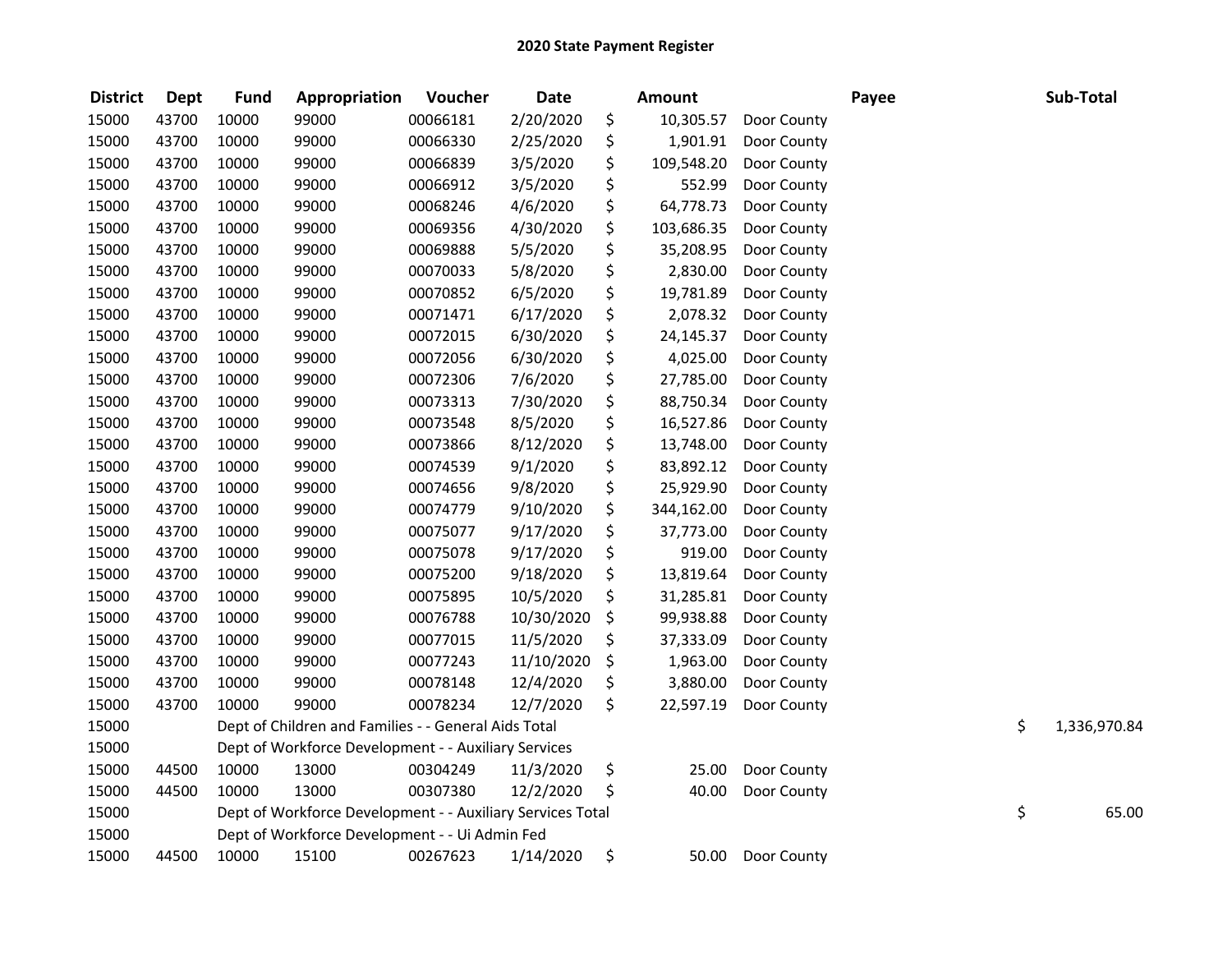| <b>District</b> | <b>Dept</b> | <b>Fund</b> | Appropriation                                                                                                           | Voucher  | <b>Date</b> |    | <b>Amount</b> |             | Payee |    | Sub-Total |  |  |
|-----------------|-------------|-------------|-------------------------------------------------------------------------------------------------------------------------|----------|-------------|----|---------------|-------------|-------|----|-----------|--|--|
| 15000           | 44500       | 10000       | 15100                                                                                                                   | 00270865 | 2/4/2020    | \$ | 15.00         | Door County |       |    |           |  |  |
| 15000           | 44500       | 10000       | 15100                                                                                                                   | 00275595 | 3/3/2020    | \$ | 45.00         | Door County |       |    |           |  |  |
| 15000           | 44500       | 10000       | 15100                                                                                                                   | 00280579 | 4/2/2020    | \$ | 35.00         | Door County |       |    |           |  |  |
| 15000           | 44500       | 10000       | 15100                                                                                                                   | 00284476 | 5/4/2020    | \$ | 20.00         | Door County |       |    |           |  |  |
| 15000           | 44500       | 10000       | 15100                                                                                                                   | 00287324 | 6/2/2020    | \$ | 5.00          | Door County |       |    |           |  |  |
| 15000           | 44500       | 10000       | 15100                                                                                                                   | 00290144 | 7/2/2020    | \$ | 15.00         | Door County |       |    |           |  |  |
| 15000           | 44500       | 10000       | 15100                                                                                                                   | 00293583 | 8/4/2020    | \$ | 10.00         | Door County |       |    |           |  |  |
| 15000           | 44500       | 10000       | 15100                                                                                                                   | 00296617 | 9/2/2020    | \$ | 15.00         | Door County |       |    |           |  |  |
| 15000           | 44500       | 10000       | 15100                                                                                                                   | 00300288 | 10/2/2020   | \$ | 5.00          | Door County |       |    |           |  |  |
| 15000           |             |             | Dept of Workforce Development - - Ui Admin Fed Total                                                                    |          |             |    |               |             |       | \$ | 215.00    |  |  |
| 15000           |             |             | Dept of Workforce Development - - Wc Ops Uninsured Emplyr Admin                                                         |          |             |    |               |             |       |    |           |  |  |
| 15000           | 44500       | 22700       | 17700                                                                                                                   | 00282377 | 4/16/2020   | \$ | 25.00         | Door County |       |    |           |  |  |
| 15000           | 44500       | 22700       | 17700                                                                                                                   | 00288537 | 6/16/2020   | \$ | 10.00         | Door County |       |    |           |  |  |
| 15000           | 44500       | 22700       | 17700                                                                                                                   | 00288538 | 6/16/2020   | \$ | 35.00         | Door County |       |    |           |  |  |
| 15000           | 44500       | 22700       | 17700                                                                                                                   | 00296840 | 9/3/2020    | \$ | 10.00         | Door County |       |    |           |  |  |
| 15000           |             |             | Dept of Workforce Development - - Wc Ops Uninsured Emplyr Admin Total                                                   |          |             |    |               |             |       | \$ | 80.00     |  |  |
| 15000           |             |             | Department of Justice - - Officer Training Reimbursement                                                                |          |             |    |               |             |       |    |           |  |  |
| 15000           | 45500       | 10000       | 20200                                                                                                                   | 00088514 | 9/25/2020   | \$ | 2,183.24      | Door County |       |    |           |  |  |
| 15000           | 45500       | 10000       | 20200                                                                                                                   | 00088516 | 9/25/2020   | \$ | 1,123.33      | Door County |       |    |           |  |  |
| 15000           |             |             | Department of Justice - - Officer Training Reimbursement Total                                                          |          |             |    |               |             |       | \$ | 3,306.57  |  |  |
| 15000           |             |             | Department of Justice - - Alternatives To Incarceration                                                                 |          |             |    |               |             |       |    |           |  |  |
| 15000           | 45500       | 10000       | 21000                                                                                                                   | 00085292 | 6/29/2020   | \$ | 9,203.93      | Door County |       |    |           |  |  |
| 15000           | 45500       | 10000       | 21000                                                                                                                   | 00086613 | 7/31/2020   | \$ | 9,448.43      | Door County |       |    |           |  |  |
| 15000           | 45500       | 10000       | 21000                                                                                                                   | 00089619 | 11/3/2020   | \$ | 14,425.55     | Door County |       |    |           |  |  |
| 15000           |             |             | Department of Justice - - Alternatives To Incarceration Total                                                           |          |             |    |               |             |       | \$ | 33,077.91 |  |  |
| 15000           |             |             | Department of Justice - - Crime Laboratories, Dna                                                                       |          |             |    |               |             |       |    |           |  |  |
| 15000           | 45500       | 10000       | 22100                                                                                                                   | 00085813 | 7/15/2020   | \$ | 840.00        | Door County |       |    |           |  |  |
| 15000           |             |             | Department of Justice - - Crime Laboratories, Dna Total                                                                 |          |             |    |               |             |       | \$ | 840.00    |  |  |
| 15000           |             |             | Department of Justice - - Law Enforcement Train, Local                                                                  |          |             |    |               |             |       |    |           |  |  |
| 15000           | 45500       | 10000       | 23100                                                                                                                   | 00078960 | 1/28/2020   | \$ | 9,994.46      | Door County |       |    |           |  |  |
| 15000           | 45500       | 10000       | 23100                                                                                                                   | 00080702 | 6/8/2020    | \$ | 2,019.08      | Door County |       |    |           |  |  |
| 15000           | 45500       | 10000       | 23100                                                                                                                   | 00085999 | 9/3/2020    | \$ | 2,886.00      | Door County |       |    |           |  |  |
| 15000           | 45500       | 10000       | 23100                                                                                                                   | 00091413 | 12/4/2020   | \$ | 9,760.00      | Door County |       |    |           |  |  |
| 15000           |             |             |                                                                                                                         |          |             |    |               |             |       | \$ | 24,659.54 |  |  |
| 15000           |             |             | Department of Justice - - Law Enforcement Train, Local Total<br>Department of Justice - - Federal Aid, Local Assistance |          |             |    |               |             |       |    |           |  |  |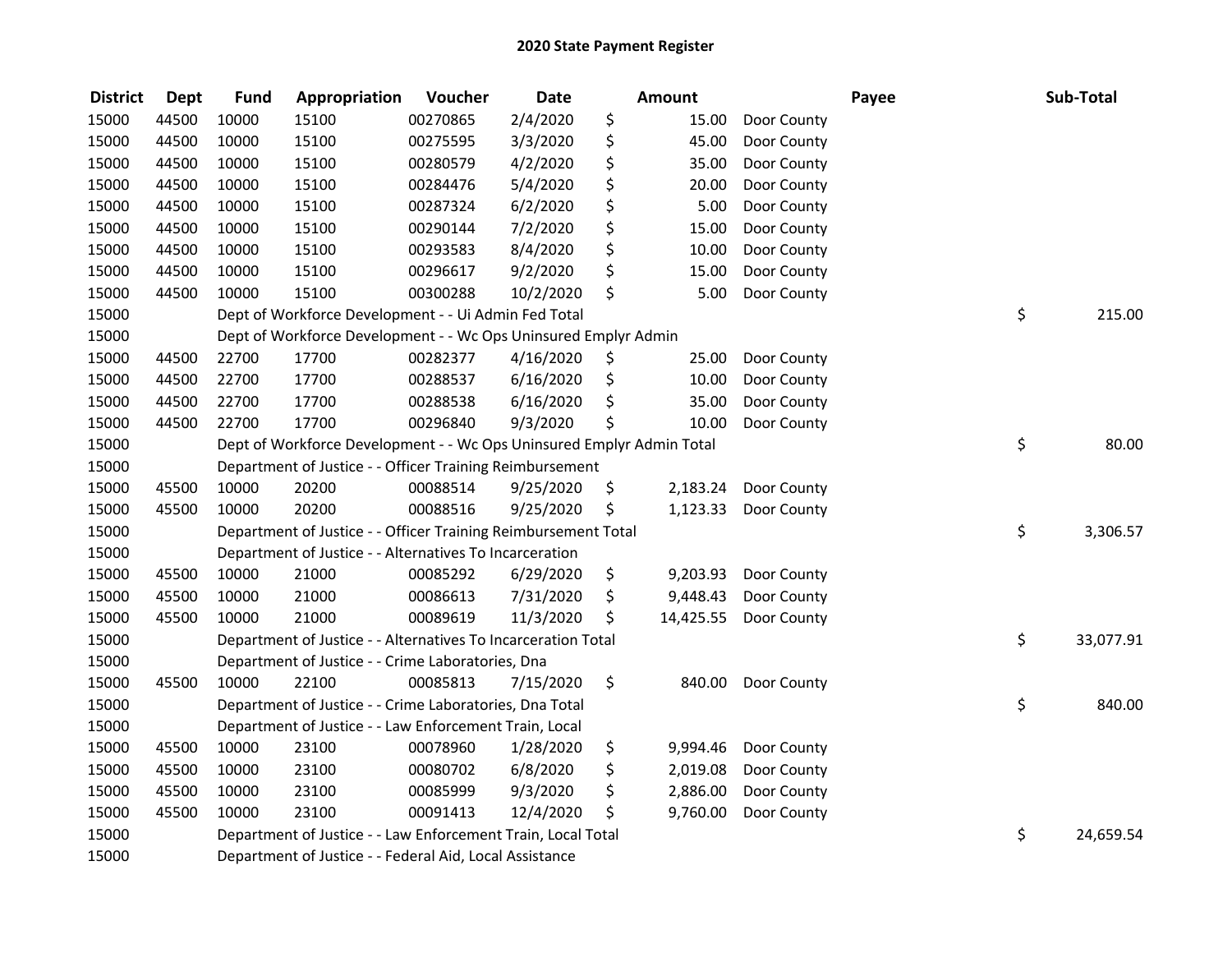| <b>District</b> | <b>Dept</b> | <b>Fund</b> | Appropriation                                                          | Voucher  | <b>Date</b>   | Amount           |             | Payee | Sub-Total        |
|-----------------|-------------|-------------|------------------------------------------------------------------------|----------|---------------|------------------|-------------|-------|------------------|
| 15000           | 45500       | 10000       | 25100                                                                  | 00077951 | 1/10/2020     | \$<br>4,350.00   | Door County |       |                  |
| 15000           | 45500       | 10000       | 25100                                                                  | 00083515 | 5/18/2020     | \$<br>1,876.60   | Door County |       |                  |
| 15000           |             |             | Department of Justice - - Federal Aid, Local Assistance Total          |          |               |                  |             |       | \$<br>6,226.60   |
| 15000           |             |             | Department of Justice - - Diversion Pilot Program                      |          |               |                  |             |       |                  |
| 15000           | 45500       | 10000       | 28900                                                                  | 00079751 | 2/7/2020      | \$<br>16,211.95  | Door County |       |                  |
| 15000           | 45500       | 10000       | 28900                                                                  | 00083460 | 5/14/2020     | \$<br>26,744.08  | Door County |       |                  |
| 15000           | 45500       | 10000       | 28900                                                                  | 00086610 | 7/31/2020     | \$<br>9,801.84   | Door County |       |                  |
| 15000           | 45500       | 10000       | 28900                                                                  | 00089616 | 11/3/2020     | \$<br>8,676.48   | Door County |       |                  |
| 15000           |             |             | Department of Justice - - Diversion Pilot Program Total                |          |               |                  |             |       | \$<br>61,434.35  |
| 15000           |             |             | Department of Justice - - Crime Victim Witness Assist                  |          |               |                  |             |       |                  |
| 15000           | 45500       | 10000       | 53200                                                                  | 00086016 | 7/16/2020     | \$<br>16,904.17  | Door County |       |                  |
| 15000           |             |             | Department of Justice - - Crime Victim Witness Assist Total            |          |               |                  |             |       | \$<br>16,904.17  |
| 15000           |             |             | Department of Justice - - County Reimb Victim-Witness                  |          |               |                  |             |       |                  |
| 15000           | 45500       | 10000       | 53900                                                                  | 00080469 | 2/25/2020     | \$<br>23,667.20  | Door County |       |                  |
| 15000           |             |             | Department of Justice - - County Reimb Victim-Witness Total            |          |               |                  |             |       | \$<br>23,667.20  |
| 15000           |             |             | Department of Veterans Affairs - - County Grants                       |          |               |                  |             |       |                  |
| 15000           | 48500       | 58200       | 26700                                                                  | 00077444 | 2/24/2020     | \$<br>10,000.00  | Door County |       |                  |
| 15000           |             |             | Department of Veterans Affairs - - County Grants Total                 |          |               |                  |             |       | \$<br>10,000.00  |
| 15000           |             |             | Department of Veterans Affairs - - Veterans Transportation Grant       |          |               |                  |             |       |                  |
| 15000           | 48500       | 58200       | 28000                                                                  | 00086979 | 11/18/2020 \$ | 474.35           | Door County |       |                  |
| 15000           |             |             | Department of Veterans Affairs - - Veterans Transportation Grant Total |          |               |                  |             |       | \$<br>474.35     |
| 15000           |             |             | Department of Administration - - Federal Aid                           |          |               |                  |             |       |                  |
| 15000           | 50500       | 10000       | 14200                                                                  | 00118983 | 4/9/2020      | \$<br>104,636.00 | Door County |       |                  |
| 15000           | 50500       | 10000       | 14200                                                                  | 00129816 | 10/2/2020     | \$<br>237,890.48 | Door County |       |                  |
| 15000           | 50500       | 10000       | 14200                                                                  | 00134378 | 12/10/2020    | \$<br>268,692.64 | Door County |       |                  |
| 15000           | 50500       | 10000       | 14200                                                                  | 00136203 | 12/17/2020    | \$<br>49,433.99  | Door County |       |                  |
| 15000           |             |             | Department of Administration - - Federal Aid Total                     |          |               |                  |             |       | \$<br>660,653.11 |
| 15000           |             |             | Department of Administration - - Low-Income Assistance Grants          |          |               |                  |             |       |                  |
| 15000           | 50500       | 23500       | 37100                                                                  | 00117643 | 2/18/2020     | \$<br>12,188.65  | Door County |       |                  |
| 15000           | 50500       | 23500       | 37100                                                                  | 00118360 | 3/2/2020      | \$<br>9,371.69   | Door County |       |                  |
| 15000           | 50500       | 23500       | 37100                                                                  | 00120979 | 4/15/2020     | \$<br>6,296.09   | Door County |       |                  |
| 15000           | 50500       | 23500       | 37100                                                                  | 00127210 | 8/17/2020     | \$<br>10,001.15  | Door County |       |                  |
| 15000           | 50500       | 23500       | 37100                                                                  | 00127913 | 8/31/2020     | \$<br>2,198.85   | Door County |       |                  |
| 15000           | 50500       | 23500       | 37100                                                                  | 00136726 | 12/15/2020    | \$<br>12,549.32  | Door County |       |                  |
| 15000           | 50500       | 23500       | 37100                                                                  | 00137484 | 12/29/2020    | \$<br>7,025.56   | Door County |       |                  |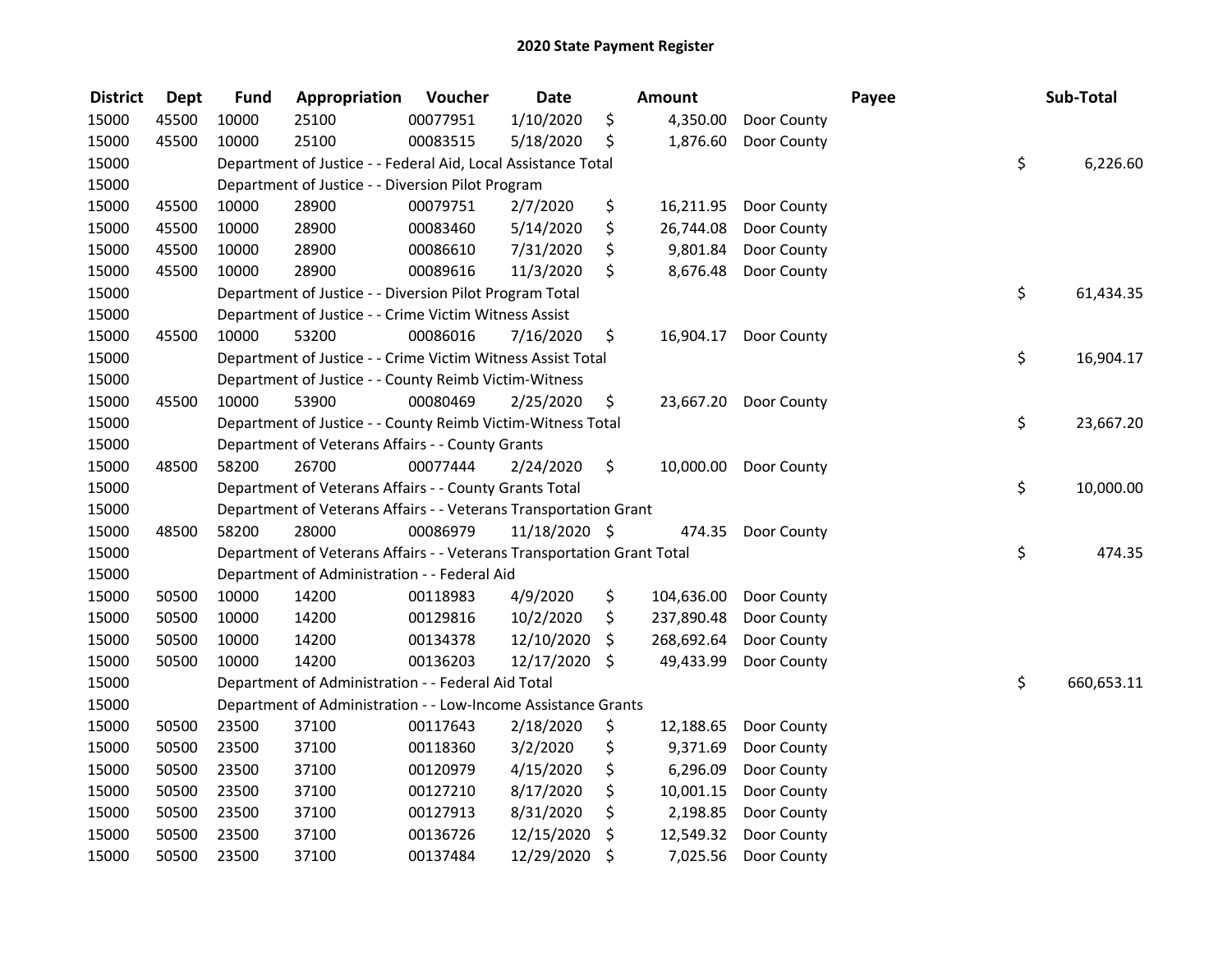| <b>District</b> | <b>Dept</b> | Fund  | Appropriation                                                         | Voucher  | <b>Date</b>   | <b>Amount</b>   | Payee                                                                                                   | Sub-Total       |
|-----------------|-------------|-------|-----------------------------------------------------------------------|----------|---------------|-----------------|---------------------------------------------------------------------------------------------------------|-----------------|
| 15000           |             |       | Department of Administration - - Low-Income Assistance Grants Total   |          |               |                 |                                                                                                         | \$<br>59,631.31 |
| 15000           |             |       | Department of Administration - - Land Information Program; Loca       |          |               |                 |                                                                                                         |                 |
| 15000           | 50500       | 26900 | 17300                                                                 | 00117298 | 2/13/2020     | \$<br>1,000.00  | Door County                                                                                             |                 |
| 15000           | 50500       | 26900 | 17300                                                                 | 00119417 | 4/2/2020      | \$<br>33,440.00 | Door County                                                                                             |                 |
| 15000           | 50500       | 26900 | 17300                                                                 | 00119709 | 4/1/2020      | \$<br>20,000.00 | Door County                                                                                             |                 |
| 15000           | 50500       | 26900 | 17300                                                                 | 00123253 | 6/3/2020      | \$<br>25,000.00 | Door County                                                                                             |                 |
| 15000           |             |       | Department of Administration - - Land Information Program; Loca Total |          |               |                 |                                                                                                         | \$<br>79,440.00 |
| 15000           |             |       | Elections Commission - - 2018 Hava Election Security                  |          |               |                 |                                                                                                         |                 |
| 15000           | 51000       | 22000 | 18200                                                                 | 00004216 | 8/17/2020     | \$<br>42,119.30 | Door County                                                                                             |                 |
| 15000           | 51000       | 22000 | 18200                                                                 | 00004979 | 12/15/2020 \$ | 9,291.10        | Door County                                                                                             |                 |
| 15000           |             |       | Elections Commission - - 2018 Hava Election Security Total            |          |               |                 |                                                                                                         | \$<br>51,410.40 |
| 15000           |             |       |                                                                       |          |               |                 | Public Defender Board - - Transcript, Discovery and Records Provided to the Public Defender Board       |                 |
| 15000           | 55000       | 10000 | 10600                                                                 | 00234829 | 2/14/2020     | \$<br>483.40    | Door County                                                                                             |                 |
| 15000           | 55000       | 10000 | 10600                                                                 | 00234830 | 2/14/2020     | \$<br>34.80     | Door County                                                                                             |                 |
| 15000           | 55000       | 10000 | 10600                                                                 | 00238119 | 3/13/2020     | \$<br>711.80    | Door County                                                                                             |                 |
| 15000           | 55000       | 10000 | 10600                                                                 | 00238120 | 3/13/2020     | \$<br>814.80    | Door County                                                                                             |                 |
| 15000           | 55000       | 10000 | 10600                                                                 | 00250066 | 6/8/2020      | \$<br>588.60    | Door County                                                                                             |                 |
| 15000           | 55000       | 10000 | 10600                                                                 | 00253135 | 6/23/2020     | \$<br>440.60    | Door County                                                                                             |                 |
| 15000           | 55000       | 10000 | 10600                                                                 | 00253274 | 6/26/2020     | \$<br>458.40    | Door County                                                                                             |                 |
| 15000           | 55000       | 10000 | 10600                                                                 | 00255939 | 7/15/2020     | \$<br>345.00    | Door County                                                                                             |                 |
| 15000           | 55000       | 10000 | 10600                                                                 | 00265166 | 10/23/2020    | \$<br>577.80    | Door County                                                                                             |                 |
| 15000           | 55000       | 10000 | 10600                                                                 | 00265167 | 10/23/2020    | \$<br>561.60    | Door County                                                                                             |                 |
| 15000           | 55000       | 10000 | 10600                                                                 | 00265168 | 10/23/2020    | \$<br>647.60    | Door County                                                                                             |                 |
| 15000           | 55000       | 10000 | 10600                                                                 | 00270658 | 12/11/2020    | \$<br>371.79    | Door County                                                                                             |                 |
| 15000           | 55000       | 10000 | 10600                                                                 | 00270661 | 12/11/2020    | \$<br>215.80    | Door County                                                                                             |                 |
| 15000           | 55000       | 10000 | 10600                                                                 | 00270799 | 12/15/2020 \$ | 5.00            | Door County                                                                                             |                 |
| 15000           |             |       |                                                                       |          |               |                 | Public Defender Board - - Transcript, Discovery and Records Provided to the Public Defender Board Total | \$<br>6,256.99  |
| 15000           |             |       | Department of Revenue - - Warrants and Satisfactions                  |          |               |                 |                                                                                                         |                 |
| 15000           | 56600       | 10000 | 10100                                                                 | 00155925 | 2/7/2020      | \$<br>210.50    | Door County                                                                                             |                 |
| 15000           | 56600       | 10000 | 10100                                                                 | 00155926 | 2/7/2020      | \$<br>210.50    | Door County                                                                                             |                 |
| 15000           | 56600       | 10000 | 10100                                                                 | 00156856 | 2/20/2020     | \$<br>450.00    | Door County                                                                                             |                 |
| 15000           | 56600       | 10000 | 10100                                                                 | 00171016 | 6/3/2020      | \$<br>210.50    | Door County                                                                                             |                 |
| 15000           | 56600       | 10000 | 10100                                                                 | 00177942 | 8/19/2020     | \$<br>545.00    | Door County                                                                                             |                 |
| 15000           | 56600       | 10000 | 10100                                                                 | 00179362 | 9/4/2020      | \$<br>210.50    | Door County                                                                                             |                 |
| 15000           |             |       | Department of Revenue - - Warrants and Satisfactions Total            |          |               |                 |                                                                                                         | \$<br>1,837.00  |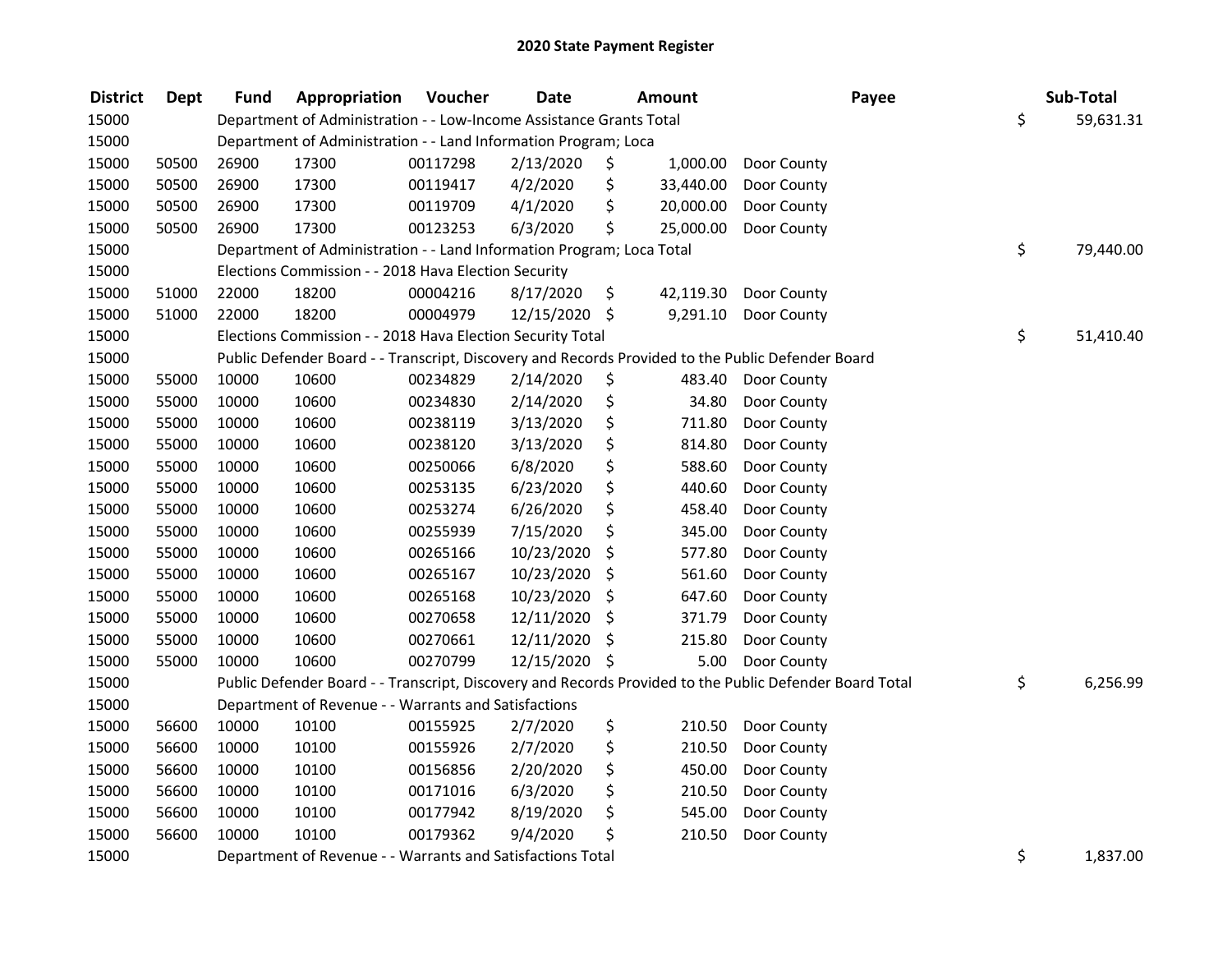| <b>District</b>    | <b>Dept</b> | <b>Fund</b> | Appropriation                                                         | <b>Voucher</b> | <b>Date</b>   |      | <b>Amount</b> |                       | Payee | Sub-Total     |
|--------------------|-------------|-------------|-----------------------------------------------------------------------|----------------|---------------|------|---------------|-----------------------|-------|---------------|
| 15000              |             |             | Circuit Courts - - Circuit Court Costs                                |                |               |      |               |                       |       |               |
| 15000              | 62500       | 10000       | 10500                                                                 | 00001749       | 1/17/2020     | \$   | 66,945.00     | Door County           |       |               |
| 15000              | 62500       | 10000       | 10500                                                                 | 00001943       | 7/17/2020     | \$   | 106,852.00    | Door County           |       |               |
| 15000              |             |             | Circuit Courts - - Circuit Court Costs Total                          |                |               |      |               |                       | \$    | 173,797.00    |
| 15000              |             |             | Supreme Court - - Federal Aid                                         |                |               |      |               |                       |       |               |
| 15000              | 68000       | 10000       | 24100                                                                 | 00011459       | 11/18/2020 \$ |      | 720.54        | Door County           |       |               |
| 15000              |             |             | Supreme Court - - Federal Aid Total                                   |                |               |      |               |                       | \$    | 720.54        |
| 15000              |             |             | Shared Revenue and Tax Relief - - County And Municipal Aid            |                |               |      |               |                       |       |               |
| 15000              | 83500       | 10000       | 10500                                                                 | 00067885       | 7/27/2020     | - \$ | 4,991.23      | Door County           |       |               |
| 15000              | 83500       | 10000       | 10500                                                                 | 00071851       | 11/16/2020 \$ |      | 8,121.86      | Door County           |       |               |
| 15000              |             |             | Shared Revenue and Tax Relief - - County And Municipal Aid Total      |                |               |      |               |                       | \$    | 13,113.09     |
| 15000              |             |             | Shared Revenue and Tax Relief - - Exempt Computer Aid                 |                |               |      |               |                       |       |               |
| 15000              | 83500       | 10000       | 10900                                                                 | 00064587       | 7/27/2020     | \$   |               | 15,667.82 Door County |       |               |
| 15000              |             |             | Shared Revenue and Tax Relief - - Exempt Computer Aid Total           |                |               |      |               |                       | \$    | 15,667.82     |
| 15000              |             |             | Shared Revenue and Tax Relief - - Utility Aid                         |                |               |      |               |                       |       |               |
| 15000              | 83500       | 10000       | 11000                                                                 | 00067885       | 7/27/2020     | \$   | 16,094.18     | Door County           |       |               |
| 15000              | 83500       | 10000       | 11000                                                                 | 00071851       | 11/16/2020    | \$   | 95,268.02     | Door County           |       |               |
| 15000              |             |             | Shared Revenue and Tax Relief - - Utility Aid Total                   |                |               |      |               |                       | \$    | 111,362.20    |
| 15000              |             |             | Shared Revenue and Tax Relief - - Personal Property Aid               |                |               |      |               |                       |       |               |
| 15000              | 83500       | 10000       | 11100                                                                 | 00059950       | 5/4/2020      | \$   | 76,821.43     | Door County           |       |               |
| 15000              |             |             | Shared Revenue and Tax Relief - - Personal Property Aid Total         |                |               |      |               |                       | \$    | 76,821.43     |
| 15000              |             |             | Shared Revenue and Tax Relief - - School Lvy Tx/First Dollar Cr       |                |               |      |               |                       |       |               |
| 15000              | 83500       | 10000       | 30200                                                                 | 00063924       | 7/27/2020     | S    | 1,166,760.49  | Door County           |       |               |
| 15000              | 83500       | 10000       | 30200                                                                 | 00067315       | 7/27/2020     | Ś.   | 7,212,130.09  | Door County           |       |               |
| 15000              |             |             | Shared Revenue and Tax Relief - - School Lvy Tx/First Dollar Cr Total |                |               |      |               |                       | \$    | 8,378,890.58  |
| 15000              |             |             | Shared Revenue and Tax Relief - - Lottery & Gaming Credit             |                |               |      |               |                       |       |               |
| 15000              | 83500       | 52100       | 36300                                                                 | 00055647       | 3/23/2020     | S.   | 1,371,792.34  | Door County           |       |               |
| 15000              |             |             | Shared Revenue and Tax Relief - - Lottery & Gaming Credit Total       |                |               |      |               |                       | \$    | 1,371,792.34  |
| <b>15000 Total</b> |             |             |                                                                       |                |               |      |               |                       | \$    | 18,882,122.41 |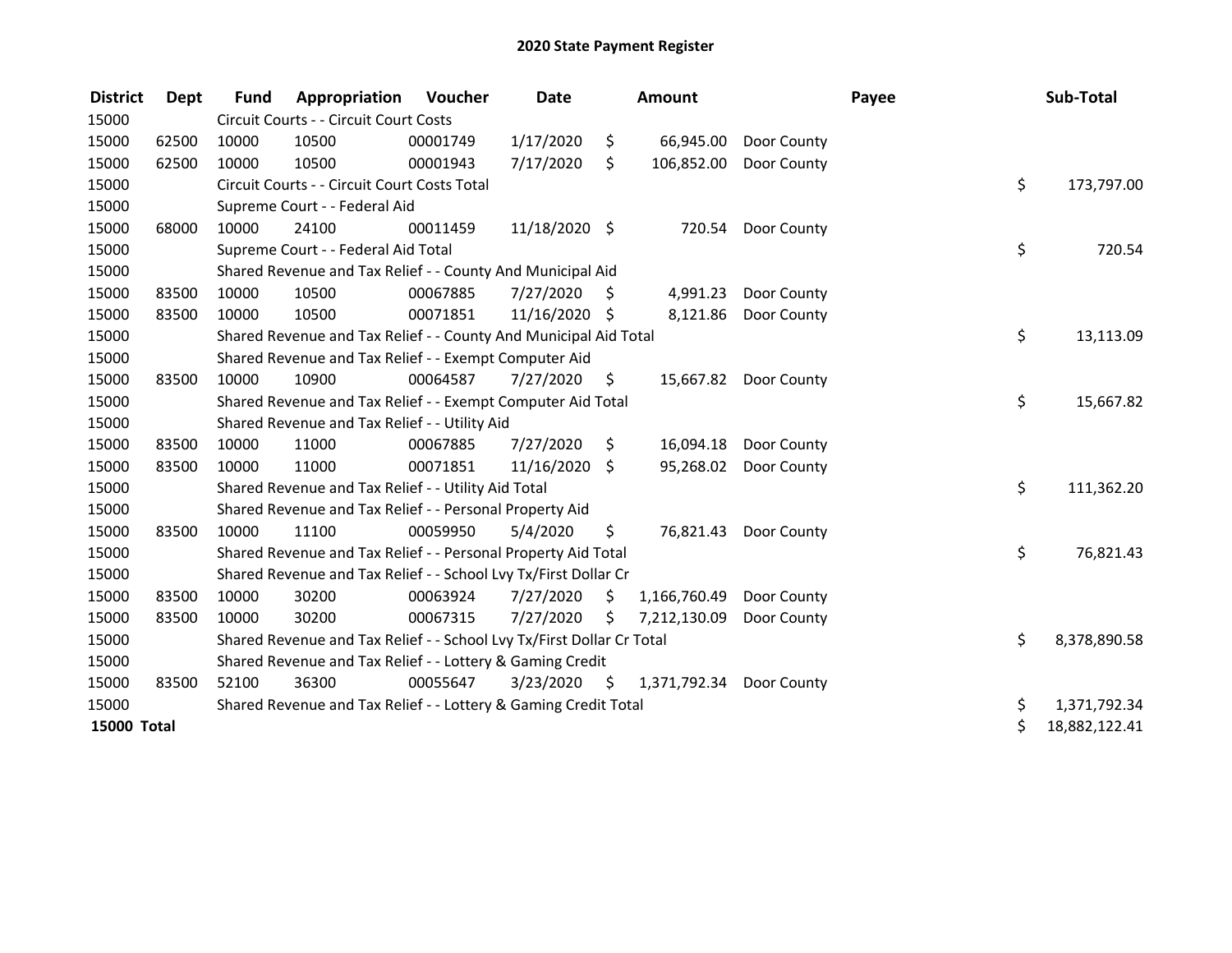| <b>District</b> | <b>Dept</b> | <b>Fund</b> | Appropriation                                                      | Voucher  | <b>Date</b>   |      | Amount    | Payee                            | Sub-Total        |
|-----------------|-------------|-------------|--------------------------------------------------------------------|----------|---------------|------|-----------|----------------------------------|------------------|
| 15002           |             |             | Dept of Safety & Prof Services - - Fire Dues Distribution          |          |               |      |           |                                  |                  |
| 15002           | 16500       | 10000       | 22500                                                              | 00035973 | 7/20/2020     | \$   |           | 15,490.26 Town Of Baileys Harbor |                  |
| 15002           |             |             | Dept of Safety & Prof Services - - Fire Dues Distribution Total    |          |               |      |           |                                  | \$<br>15,490.26  |
| 15002           |             |             | Dept of Natural Resources - - Aids In Lieu Of Taxes - Gener        |          |               |      |           |                                  |                  |
| 15002           | 37000       | 10000       | 50300                                                              | 00382236 | 1/13/2020     | \$   |           | 62,675.21 Town Of Baileys Harbor |                  |
| 15002           | 37000       | 10000       | 50300                                                              | 00382237 | 1/13/2020     | \$   | 12,025.00 | Town Of Baileys Harbor           |                  |
| 15002           | 37000       | 10000       | 50300                                                              | 00404267 | 4/21/2020     | \$   | 859.73    | Town Of Baileys Harbor           |                  |
| 15002           | 37000       | 10000       | 50300                                                              | 00404269 | 4/21/2020     | \$   |           | 305.13 Town Of Baileys Harbor    |                  |
| 15002           |             |             | Dept of Natural Resources - - Aids In Lieu Of Taxes - Gener Total  |          |               |      |           |                                  | \$<br>75,865.07  |
| 15002           |             |             | Dept of Natural Resources - - Resaids - Cnty Forst, Cl & Mfl       |          |               |      |           |                                  |                  |
| 15002           | 37000       | 21200       | 57100                                                              | 00416976 | 6/18/2020     | - \$ |           | 183.62 Town Of Baileys Harbor    |                  |
| 15002           |             |             | Dept of Natural Resources - - Resaids - Cnty Forst, Cl & Mfl Total |          |               |      |           |                                  | \$<br>183.62     |
| 15002           |             |             | Dept of Natural Resources - - Aids In Lieu Of Taxes - Sum S        |          |               |      |           |                                  |                  |
| 15002           | 37000       | 21200       | 57900                                                              | 00404268 | 4/21/2020     | \$   |           | 1,118.90 Town Of Baileys Harbor  |                  |
| 15002           |             |             | Dept of Natural Resources - - Aids In Lieu Of Taxes - Sum S Total  |          |               |      |           |                                  | \$<br>1,118.90   |
| 15002           |             |             | WI Dept of Transportation - - Trns Aids To Mnc.-Sf                 |          |               |      |           |                                  |                  |
| 15002           | 39500       | 21100       | 19100                                                              | 00475911 | 1/6/2020      | \$   | 26,424.54 | Town Of Baileys Harbor           |                  |
| 15002           | 39500       | 21100       | 19100                                                              | 00505766 | 4/6/2020      | \$   |           | 26,424.54 Town Of Baileys Harbor |                  |
| 15002           | 39500       | 21100       | 19100                                                              | 00542758 | 7/6/2020      | \$   |           | 26,424.54 Town Of Baileys Harbor |                  |
| 15002           | 39500       | 21100       | 19100                                                              | 00585584 | 10/5/2020     | \$   |           | 26,424.54 Town Of Baileys Harbor |                  |
| 15002           |             |             | WI Dept of Transportation - - Trns Aids To Mnc.-Sf Total           |          |               |      |           |                                  | \$<br>105,698.16 |
| 15002           |             |             | WI Dept of Transportation - - Loc Rd Imp Prg St Fd                 |          |               |      |           |                                  |                  |
| 15002           | 39500       | 21100       | 27800                                                              | 00580327 | 9/9/2020      | \$   |           | 14,279.21 Town Of Baileys Harbor |                  |
| 15002           |             |             | WI Dept of Transportation - - Loc Rd Imp Prg St Fd Total           |          |               |      |           |                                  | \$<br>14,279.21  |
| 15002           |             |             | Department of Justice - - Law Enforcement Train, Local             |          |               |      |           |                                  |                  |
| 15002           | 45500       | 10000       | 23100                                                              | 00090832 | 11/25/2020 \$ |      |           | 160.00 Town Of Baileys Harbor    |                  |
| 15002           |             |             | Department of Justice - - Law Enforcement Train, Local Total       |          |               |      |           |                                  | \$<br>160.00     |
| 15002           |             |             | Department of Administration - - Federal Aid                       |          |               |      |           |                                  |                  |
| 15002           | 50500       | 10000       | 14200                                                              | 00129817 | 10/2/2020     | \$   | 14,357.99 | Town Of Baileys Harbor           |                  |
| 15002           | 50500       | 10000       | 14200                                                              | 00134379 | 12/10/2020    | \$   | 3,021.01  | Town Of Baileys Harbor           |                  |
| 15002           | 50500       | 10000       | 14200                                                              | 00136204 | 12/17/2020    | \$   |           | 1,844.47 Town Of Baileys Harbor  |                  |
| 15002           |             |             | Department of Administration - - Federal Aid Total                 |          |               |      |           |                                  | \$<br>19,223.47  |
| 15002           |             |             | Elections Commission - - 2018 Hava Election Security               |          |               |      |           |                                  |                  |
| 15002           | 51000       | 22000       | 18200                                                              | 00004186 | 8/14/2020     | \$   | 1,218.60  | Town Of Baileys Harbor           |                  |
| 15002           |             |             | Elections Commission - - 2018 Hava Election Security Total         |          |               |      |           |                                  | \$<br>1,218.60   |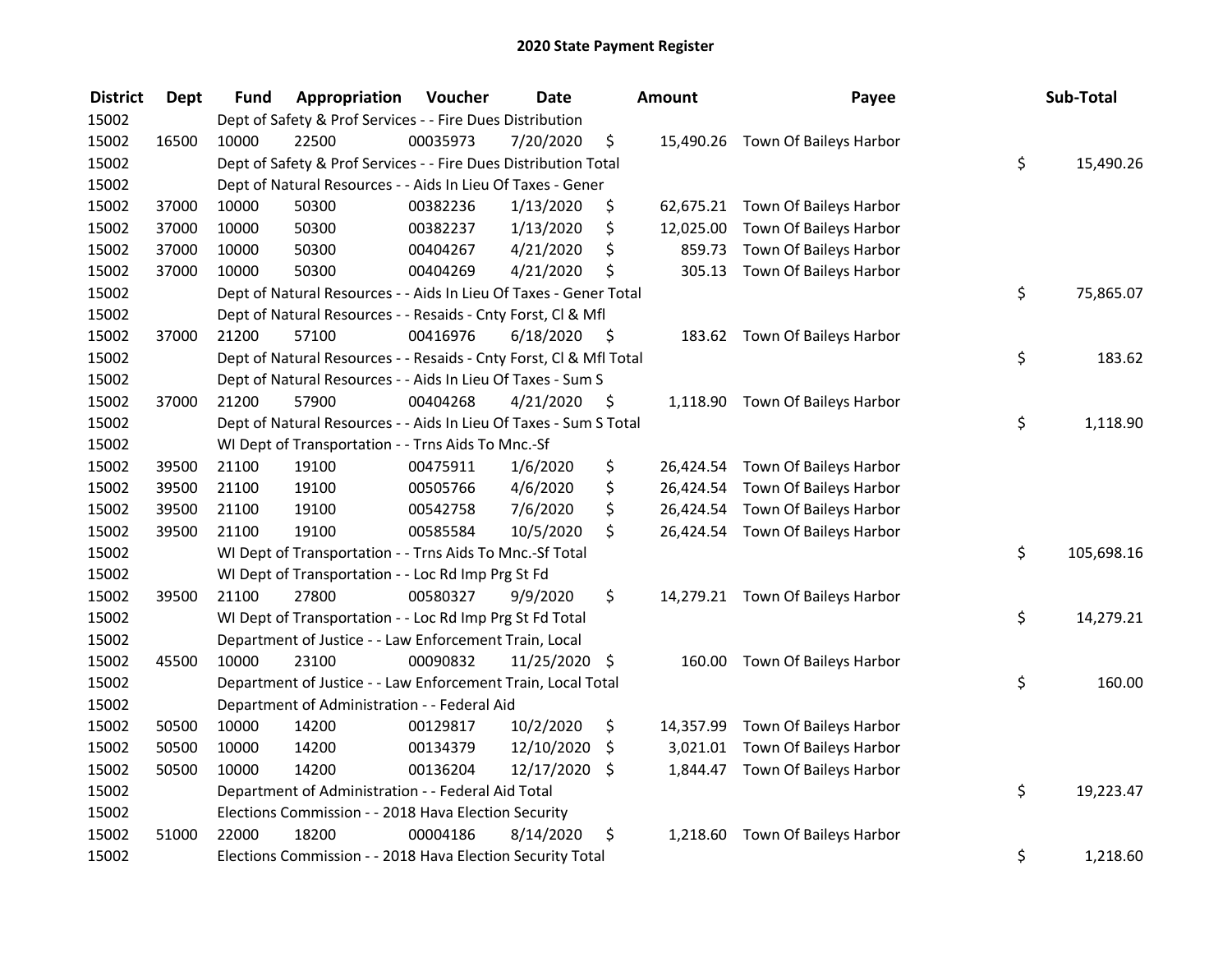| <b>District</b> | Dept  | <b>Fund</b> | Appropriation                                                    | <b>Voucher</b> | <b>Date</b>     | Amount   | Payee                  | Sub-Total    |
|-----------------|-------|-------------|------------------------------------------------------------------|----------------|-----------------|----------|------------------------|--------------|
| 15002           |       |             | Shared Revenue and Tax Relief - - County And Municipal Aid       |                |                 |          |                        |              |
| 15002           | 83500 | 10000       | 10500                                                            | 00067866       | 7/27/2020       | 1.623.68 | Town Of Baileys Harbor |              |
| 15002           | 83500 | 10000       | 10500                                                            | 00071832       | $11/16/2020$ \$ | 9.200.87 | Town Of Baileys Harbor |              |
| 15002           |       |             | Shared Revenue and Tax Relief - - County And Municipal Aid Total |                |                 |          |                        | 10,824.55    |
| 15002           |       |             | Shared Revenue and Tax Relief - - Exempt Computer Aid            |                |                 |          |                        |              |
| 15002           | 83500 | 10000       | 10900                                                            | 00065045       | 7/27/2020       | 252.54   | Town Of Baileys Harbor |              |
| 15002           |       |             | Shared Revenue and Tax Relief - - Exempt Computer Aid Total      |                |                 |          |                        | \$<br>252.54 |
| 15002           |       |             | Shared Revenue and Tax Relief - - Personal Property Aid          |                |                 |          |                        |              |
| 15002           | 83500 | 10000       | 11100                                                            | 00060416       | 5/4/2020        | 3.730.97 | Town Of Baileys Harbor |              |
| 15002           |       |             | Shared Revenue and Tax Relief - - Personal Property Aid Total    |                |                 |          |                        | 3,730.97     |
| 15002 Total     |       |             |                                                                  |                |                 |          |                        | 248,045.35   |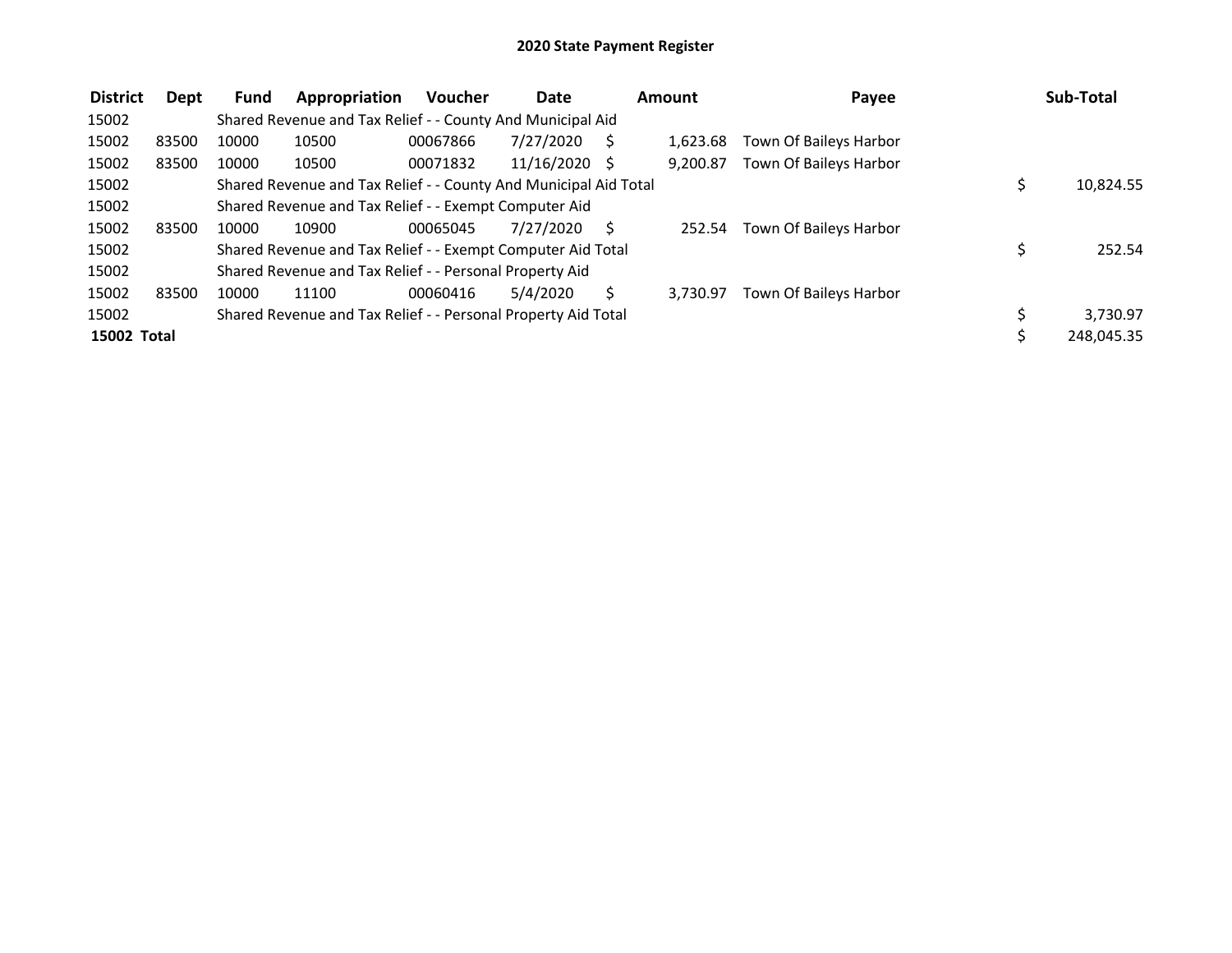| <b>District</b> | <b>Dept</b> | Fund  | Appropriation                                                        | Voucher  | <b>Date</b>   |      | Amount    | Payee                      | Sub-Total        |
|-----------------|-------------|-------|----------------------------------------------------------------------|----------|---------------|------|-----------|----------------------------|------------------|
| 15004           |             |       | Dept of Safety & Prof Services - - Fire Dues Distribution            |          |               |      |           |                            |                  |
| 15004           | 16500       | 10000 | 22500                                                                | 00035974 | 7/20/2020     | \$   |           | 3,577.45 Town Of Brussels  |                  |
| 15004           |             |       | Dept of Safety & Prof Services - - Fire Dues Distribution Total      |          |               |      |           |                            | \$<br>3,577.45   |
| 15004           |             |       | Dept of Natural Resources - - Resaids - Cnty Forst, Cl & Mfl         |          |               |      |           |                            |                  |
| 15004           | 37000       | 21200 | 57100                                                                | 00416977 | 6/18/2020     | - \$ |           | 498.70 Town Of Brussels    |                  |
| 15004           |             |       | Dept of Natural Resources - - Resaids - Cnty Forst, Cl & Mfl Total   |          |               |      |           |                            | \$<br>498.70     |
| 15004           |             |       | WI Dept of Transportation - - Trns Aids To Mnc.-Sf                   |          |               |      |           |                            |                  |
| 15004           | 39500       | 21100 | 19100                                                                | 00475912 | 1/6/2020      | \$   |           | 33,252.70 Town Of Brussels |                  |
| 15004           | 39500       | 21100 | 19100                                                                | 00505767 | 4/6/2020      | \$   |           | 33,252.70 Town Of Brussels |                  |
| 15004           | 39500       | 21100 | 19100                                                                | 00542759 | 7/6/2020      | \$   |           | 33,252.70 Town Of Brussels |                  |
| 15004           | 39500       | 21100 | 19100                                                                | 00585585 | 10/5/2020     | \$   |           | 33,252.73 Town Of Brussels |                  |
| 15004           |             |       | WI Dept of Transportation - - Trns Aids To Mnc.-Sf Total             |          |               |      |           |                            | \$<br>133,010.83 |
| 15004           |             |       | WI Dept of Transportation - - Supplemental Transportation Aids       |          |               |      |           |                            |                  |
| 15004           | 39500       | 21100 | 19600                                                                | 00477494 | 1/6/2020      | \$   |           | 20,833.48 Town Of Brussels |                  |
| 15004           |             |       | WI Dept of Transportation - - Supplemental Transportation Aids Total |          |               |      |           |                            | \$<br>20,833.48  |
| 15004           |             |       | Department of Administration - - Federal Aid                         |          |               |      |           |                            |                  |
| 15004           | 50500       | 10000 | 14200                                                                | 00129818 | 10/2/2020     | \$   | 3,687.29  | Town Of Brussels           |                  |
| 15004           | 50500       | 10000 | 14200                                                                | 00134380 | 12/10/2020    | \$   | 14,667.71 | Town Of Brussels           |                  |
| 15004           | 50500       | 10000 | 14200                                                                | 00136205 | 12/17/2020 \$ |      |           | 475.89 Town Of Brussels    |                  |
| 15004           |             |       | Department of Administration - - Federal Aid Total                   |          |               |      |           |                            | \$<br>18,830.89  |
| 15004           |             |       | Elections Commission - - 2018 Hava Election Security                 |          |               |      |           |                            |                  |
| 15004           | 51000       | 22000 | 18200                                                                | 00003722 | 7/6/2020      | \$   |           | 937.00 Town Of Brussels    |                  |
| 15004           |             |       | Elections Commission - - 2018 Hava Election Security Total           |          |               |      |           |                            | \$<br>937.00     |
| 15004           |             |       | Shared Revenue and Tax Relief - - County And Municipal Aid           |          |               |      |           |                            |                  |
| 15004           | 83500       | 10000 | 10500                                                                | 00067867 | 7/27/2020     | S    |           | 4,783.07 Town Of Brussels  |                  |
| 15004           | 83500       | 10000 | 10500                                                                | 00071833 | 11/16/2020 \$ |      |           | 27,104.07 Town Of Brussels |                  |
| 15004           |             |       | Shared Revenue and Tax Relief - - County And Municipal Aid Total     |          |               |      |           |                            | \$<br>31,887.14  |
| 15004           |             |       | Shared Revenue and Tax Relief - - Exempt Computer Aid                |          |               |      |           |                            |                  |
| 15004           | 83500       | 10000 | 10900                                                                | 00065046 | 7/27/2020     | \$   | 111.20    | Town Of Brussels           |                  |
| 15004           |             |       | Shared Revenue and Tax Relief - - Exempt Computer Aid Total          |          |               |      |           |                            | \$<br>111.20     |
| 15004           |             |       | Shared Revenue and Tax Relief - - Personal Property Aid              |          |               |      |           |                            |                  |
| 15004           | 83500       | 10000 | 11100                                                                | 00060417 | 5/4/2020      | \$   |           | 1,366.15 Town Of Brussels  |                  |
| 15004           |             |       | Shared Revenue and Tax Relief - - Personal Property Aid Total        |          |               |      |           |                            | \$<br>1,366.15   |
| 15004           |             |       | Shared Revenue and Tax Relief - - Payments For Municipal Svcs        |          |               |      |           |                            |                  |
| 15004           | 83500       | 10000 | 50100                                                                | 00054687 | 2/3/2020      | \$   |           | 702.75 Town Of Brussels    |                  |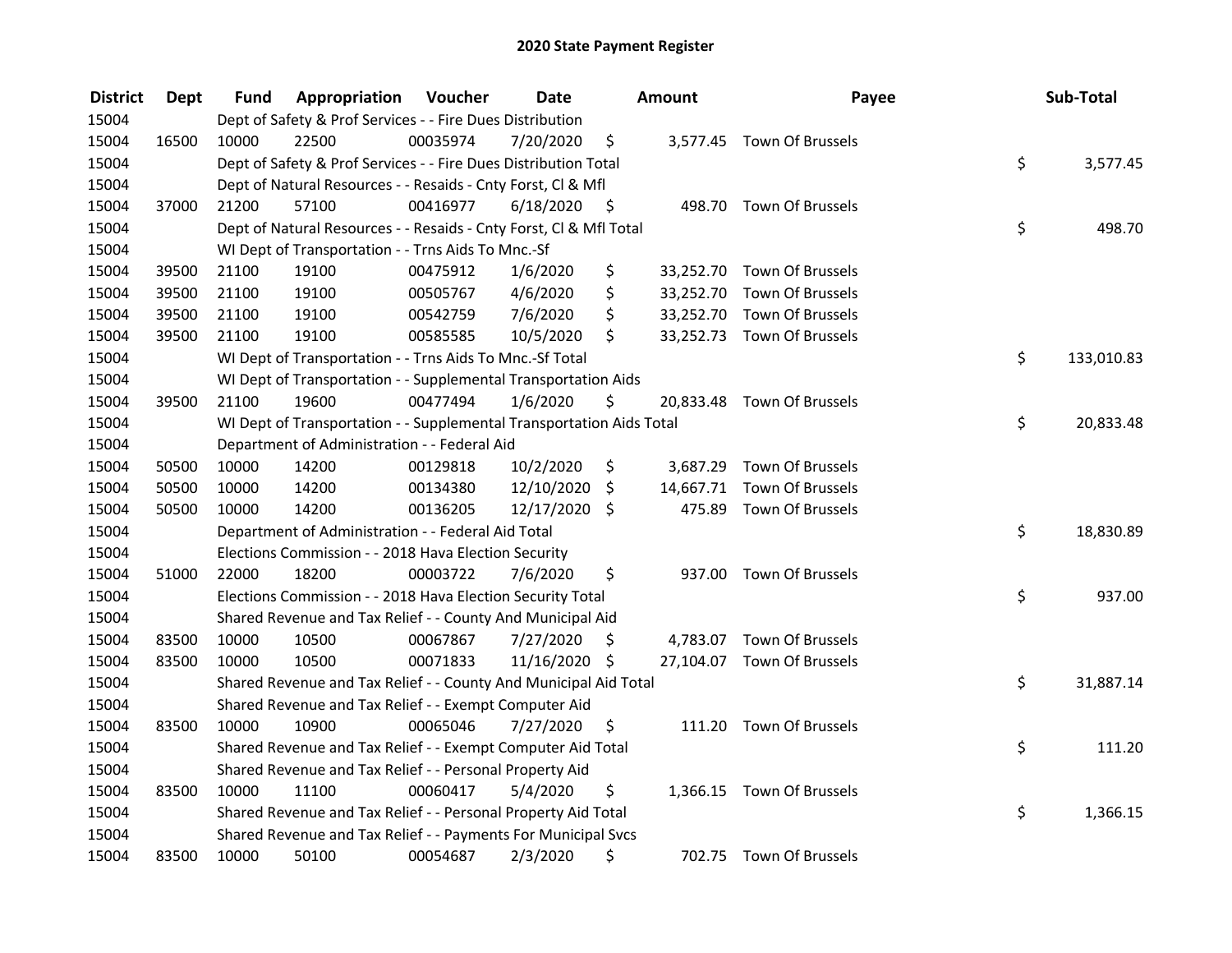| District    | Dept | Fund | <b>Appropriation</b>                                                | Voucher | <b>Date</b> | Amount | <b>Pavee</b> | Sub-Total  |
|-------------|------|------|---------------------------------------------------------------------|---------|-------------|--------|--------------|------------|
| 15004       |      |      | Shared Revenue and Tax Relief - - Payments For Municipal Svcs Total |         |             |        |              | 702.75     |
| 15004 Total |      |      |                                                                     |         |             |        |              | 211.755.59 |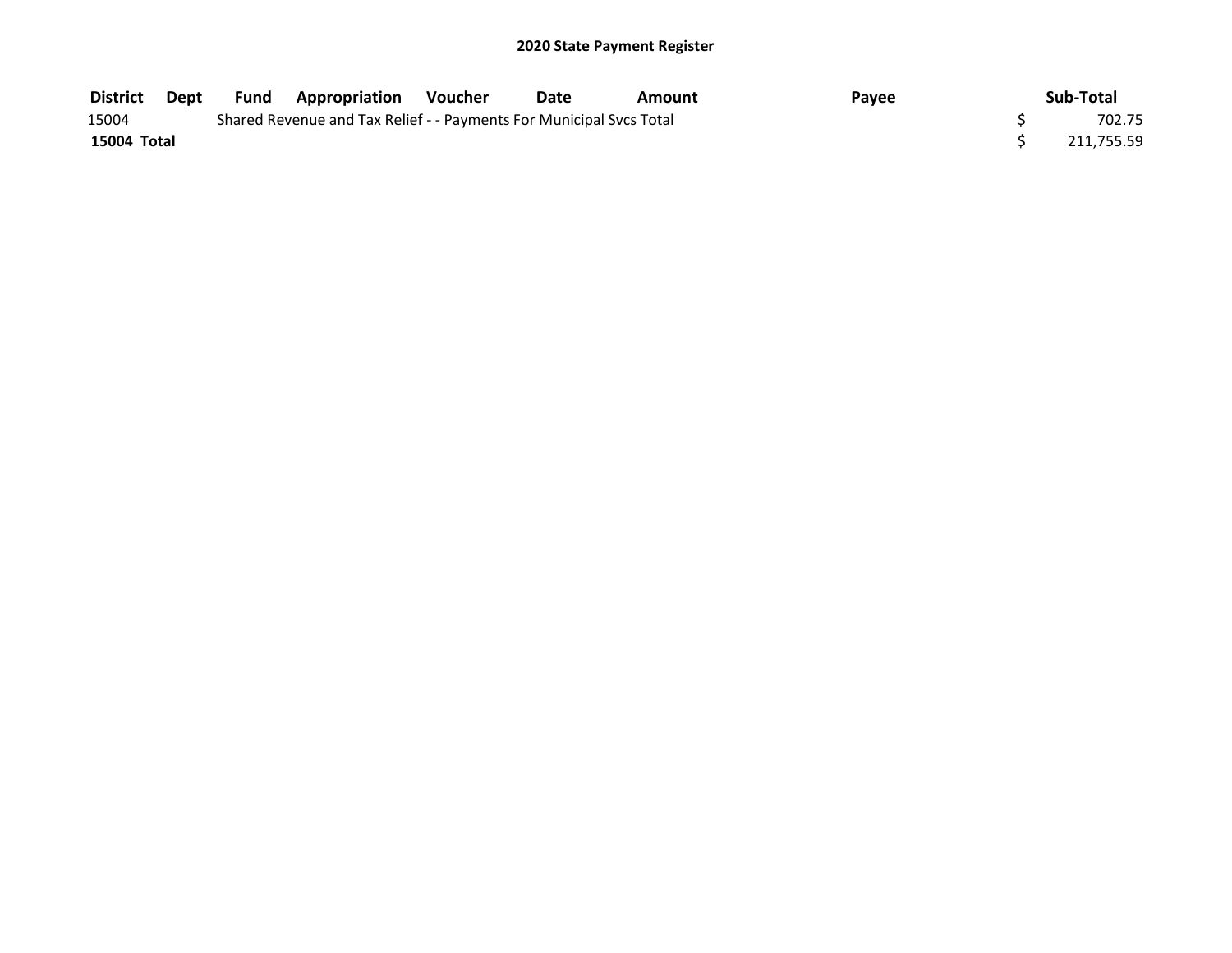| <b>District</b> | <b>Dept</b> | <b>Fund</b> | Appropriation                                                       | Voucher  | <b>Date</b>   | <b>Amount</b>  | Payee                        | Sub-Total        |
|-----------------|-------------|-------------|---------------------------------------------------------------------|----------|---------------|----------------|------------------------------|------------------|
| 15006           |             |             | Dept of Safety & Prof Services - - Fire Dues Distribution           |          |               |                |                              |                  |
| 15006           | 16500       | 10000       | 22500                                                               | 00035975 | 7/20/2020     | \$             | 2,069.54 Town Of Clay Banks  |                  |
| 15006           |             |             | Dept of Safety & Prof Services - - Fire Dues Distribution Total     |          |               |                |                              | \$<br>2,069.54   |
| 15006           |             |             | Dept of Natural Resources - - Resaids - Cnty Forst, CI & Mfl        |          |               |                |                              |                  |
| 15006           | 37000       | 21200       | 57100                                                               | 00416978 | 11/16/2020 \$ |                | 98.00 Town Of Clay Banks     |                  |
| 15006           |             |             | Dept of Natural Resources - - Resaids - Cnty Forst, Cl & Mfl Total  |          |               |                |                              | \$<br>98.00      |
| 15006           |             |             | WI Dept of Transportation - - Trns Aids To Mnc.-Sf                  |          |               |                |                              |                  |
| 15006           | 39500       | 21100       | 19100                                                               | 00475913 | 1/6/2020      | \$             | 17,430.21 Town Of Clay Banks |                  |
| 15006           | 39500       | 21100       | 19100                                                               | 00505768 | 4/6/2020      | \$             | 17,430.21 Town Of Clay Banks |                  |
| 15006           | 39500       | 21100       | 19100                                                               | 00542760 | 7/6/2020      | \$             | 17,430.21 Town Of Clay Banks |                  |
| 15006           | 39500       | 21100       | 19100                                                               | 00585586 | 10/5/2020     | \$             | 17,430.21 Town Of Clay Banks |                  |
| 15006           |             |             | WI Dept of Transportation - - Trns Aids To Mnc.-Sf Total            |          |               |                |                              | \$<br>69,720.84  |
| 15006           |             |             | Department of Military Affairs - - Major Disaster Assist; Pif       |          |               |                |                              |                  |
| 15006           | 46500       | 27200       | 36500                                                               | 00079972 | 7/2/2020      | \$<br>8,895.80 | Town Of Clay Banks           |                  |
| 15006           | 46500       | 27200       | 36500                                                               | 00083424 | 9/24/2020     | \$<br>7,671.78 | Town Of Clay Banks           |                  |
| 15006           | 46500       | 27200       | 36500                                                               | 00083427 | 9/24/2020     | \$             | 6,107.70 Town Of Clay Banks  |                  |
| 15006           |             |             | Department of Military Affairs - - Major Disaster Assist; Pif Total |          |               |                |                              | \$<br>22,675.28  |
| 15006           |             |             | Elections Commission - - 2018 Hava Election Security                |          |               |                |                              |                  |
| 15006           | 51000       | 22000       | 18200                                                               | 00004279 | 8/20/2020     | \$             | 495.90 Town Of Clay Banks    |                  |
| 15006           |             |             | Elections Commission - - 2018 Hava Election Security Total          |          |               |                |                              | \$<br>495.90     |
| 15006           |             |             | Shared Revenue and Tax Relief - - County And Municipal Aid          |          |               |                |                              |                  |
| 15006           | 83500       | 10000       | 10500                                                               | 00067868 | 7/27/2020     | \$<br>840.27   | Town Of Clay Banks           |                  |
| 15006           | 83500       | 10000       | 10500                                                               | 00071834 | 11/16/2020 \$ |                | 4,761.51 Town Of Clay Banks  |                  |
| 15006           |             |             | Shared Revenue and Tax Relief - - County And Municipal Aid Total    |          |               |                |                              | \$<br>5,601.78   |
| 15006           |             |             | Shared Revenue and Tax Relief - - Exempt Computer Aid               |          |               |                |                              |                  |
| 15006           | 83500       | 10000       | 10900                                                               | 00065047 | 7/27/2020     | \$             | 43.65 Town Of Clay Banks     |                  |
| 15006           |             |             | Shared Revenue and Tax Relief - - Exempt Computer Aid Total         |          |               |                |                              | \$<br>43.65      |
| 15006           |             |             | Shared Revenue and Tax Relief - - Personal Property Aid             |          |               |                |                              |                  |
| 15006           | 83500       | 10000       | 11100                                                               | 00060418 | 5/4/2020      | \$             | 28.75 Town Of Clay Banks     |                  |
| 15006           |             |             | Shared Revenue and Tax Relief - - Personal Property Aid Total       |          |               |                |                              | \$<br>28.75      |
| 15006 Total     |             |             |                                                                     |          |               |                |                              | \$<br>100,733.74 |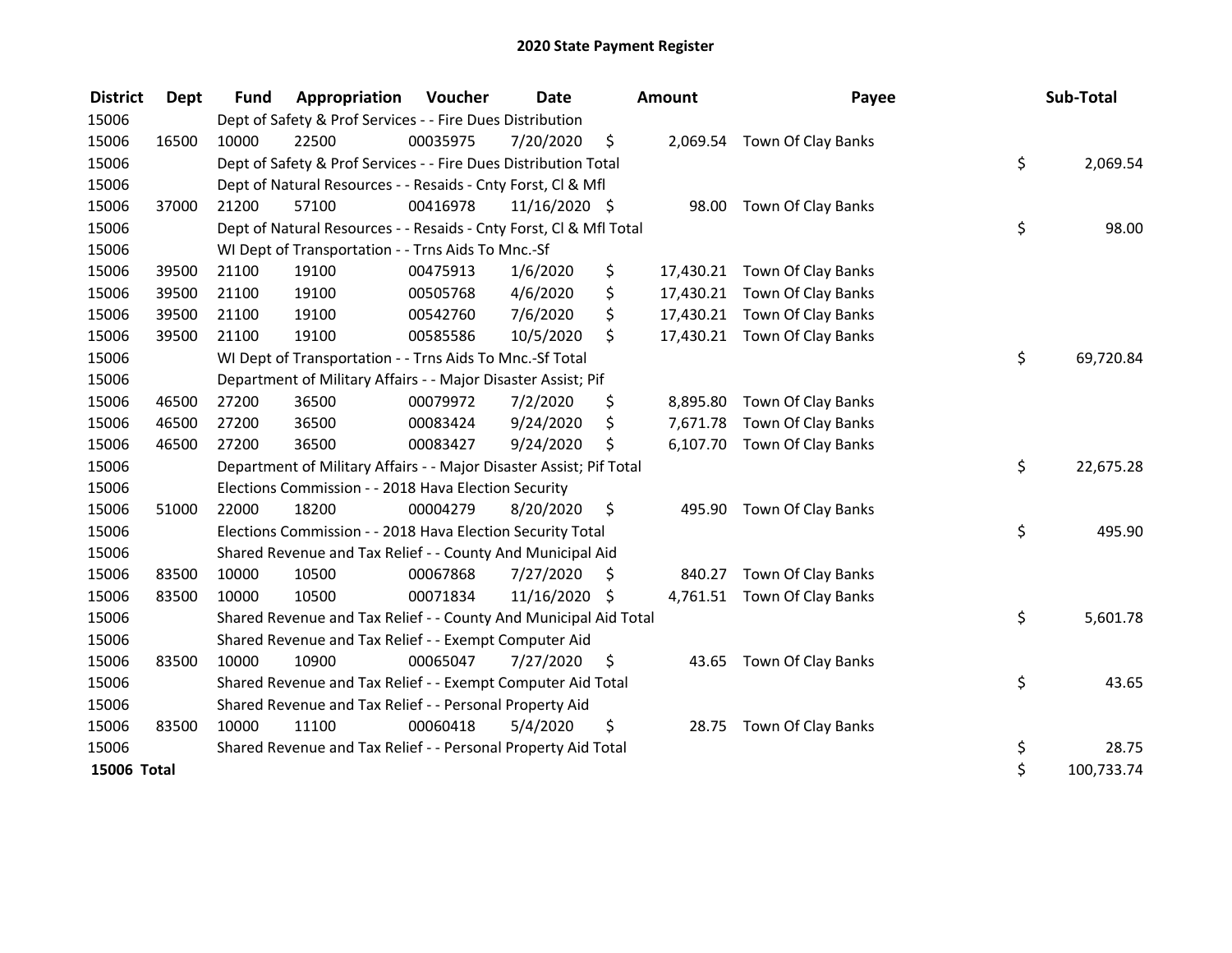| <b>District</b> | <b>Dept</b> | Fund  | Appropriation                                                      | Voucher  | <b>Date</b>   |      | <b>Amount</b> | Payee                        | Sub-Total        |
|-----------------|-------------|-------|--------------------------------------------------------------------|----------|---------------|------|---------------|------------------------------|------------------|
| 15008           |             |       | Dept of Safety & Prof Services - - Fire Dues Distribution          |          |               |      |               |                              |                  |
| 15008           | 16500       | 10000 | 22500                                                              | 00035976 | 7/20/2020     | \$   |               | 19,002.65 Town Of Egg Harbor |                  |
| 15008           |             |       | Dept of Safety & Prof Services - - Fire Dues Distribution Total    |          |               |      |               |                              | \$<br>19,002.65  |
| 15008           |             |       | Dept of Natural Resources - - Resaids - Fire Suppress Grant        |          |               |      |               |                              |                  |
| 15008           | 37000       | 21200 | 54500                                                              | 00395796 | 3/23/2020     | \$   |               | 1,446.25 Town Of Egg Harbor  |                  |
| 15008           |             |       | Dept of Natural Resources - - Resaids - Fire Suppress Grant Total  |          |               |      |               |                              | \$<br>1,446.25   |
| 15008           |             |       | Dept of Natural Resources - - Resaids - Cnty Forst, Cl & Mfl       |          |               |      |               |                              |                  |
| 15008           | 37000       | 21200 | 57100                                                              | 00416979 | 6/18/2020     | - \$ |               | 339.54 Town Of Egg Harbor    |                  |
| 15008           |             |       | Dept of Natural Resources - - Resaids - Cnty Forst, Cl & Mfl Total |          |               |      |               |                              | \$<br>339.54     |
| 15008           |             |       | WI Dept of Transportation - - Trns Aids To Mnc.-Sf                 |          |               |      |               |                              |                  |
| 15008           | 39500       | 21100 | 19100                                                              | 00475914 | 1/6/2020      | \$   |               | 37,146.78 Town Of Egg Harbor |                  |
| 15008           | 39500       | 21100 | 19100                                                              | 00505769 | 4/6/2020      | \$   |               | 37,146.78 Town Of Egg Harbor |                  |
| 15008           | 39500       | 21100 | 19100                                                              | 00542761 | 7/6/2020      | \$   |               | 37,146.78 Town Of Egg Harbor |                  |
| 15008           | 39500       | 21100 | 19100                                                              | 00585587 | 10/5/2020     | \$   |               | 37,146.78 Town Of Egg Harbor |                  |
| 15008           |             |       | WI Dept of Transportation - - Trns Aids To Mnc.-Sf Total           |          |               |      |               |                              | \$<br>148,587.12 |
| 15008           |             |       | Department of Administration - - Federal Aid                       |          |               |      |               |                              |                  |
| 15008           | 50500       | 10000 | 14200                                                              | 00134381 | 12/10/2020 \$ |      | 22,826.00     | Town Of Egg Harbor           |                  |
| 15008           | 50500       | 10000 | 14200                                                              | 00136206 | 12/17/2020 \$ |      |               | 2,422.58 Town Of Egg Harbor  |                  |
| 15008           |             |       | Department of Administration - - Federal Aid Total                 |          |               |      |               |                              | \$<br>25,248.58  |
| 15008           |             |       | Elections Commission - - 2018 Hava Election Security               |          |               |      |               |                              |                  |
| 15008           | 51000       | 22000 | 18200                                                              | 00003718 | 7/6/2020      | \$   |               | 1,368.20 Town Of Egg Harbor  |                  |
| 15008           |             |       | Elections Commission - - 2018 Hava Election Security Total         |          |               |      |               |                              | \$<br>1,368.20   |
| 15008           |             |       | Shared Revenue and Tax Relief - - County And Municipal Aid         |          |               |      |               |                              |                  |
| 15008           | 83500       | 10000 | 10500                                                              | 00067869 | 7/27/2020     | \$   |               | 2,046.84 Town Of Egg Harbor  |                  |
| 15008           | 83500       | 10000 | 10500                                                              | 00071835 | 11/16/2020    | \$   |               | 11,598.77 Town Of Egg Harbor |                  |
| 15008           |             |       | Shared Revenue and Tax Relief - - County And Municipal Aid Total   |          |               |      |               |                              | \$<br>13,645.61  |
| 15008           |             |       | Shared Revenue and Tax Relief - - Exempt Computer Aid              |          |               |      |               |                              |                  |
| 15008           | 83500       | 10000 | 10900                                                              | 00065048 | 7/27/2020     | \$   |               | 150.69 Town Of Egg Harbor    |                  |
| 15008           |             |       | Shared Revenue and Tax Relief - - Exempt Computer Aid Total        |          |               |      |               |                              | \$<br>150.69     |
| 15008           |             |       | Shared Revenue and Tax Relief - - Utility Aid                      |          |               |      |               |                              |                  |
| 15008           | 83500       | 10000 | 11000                                                              | 00067869 | 7/27/2020     | \$   | 108.16        | Town Of Egg Harbor           |                  |
| 15008           | 83500       | 10000 | 11000                                                              | 00071835 | 11/16/2020    | \$   | 575.08        | Town Of Egg Harbor           |                  |
| 15008           |             |       | Shared Revenue and Tax Relief - - Utility Aid Total                |          |               |      |               |                              | \$<br>683.24     |
| 15008           |             |       | Shared Revenue and Tax Relief - - Personal Property Aid            |          |               |      |               |                              |                  |
| 15008           | 83500       | 10000 | 11100                                                              | 00060419 | 5/4/2020      | \$   |               | 1,868.86 Town Of Egg Harbor  |                  |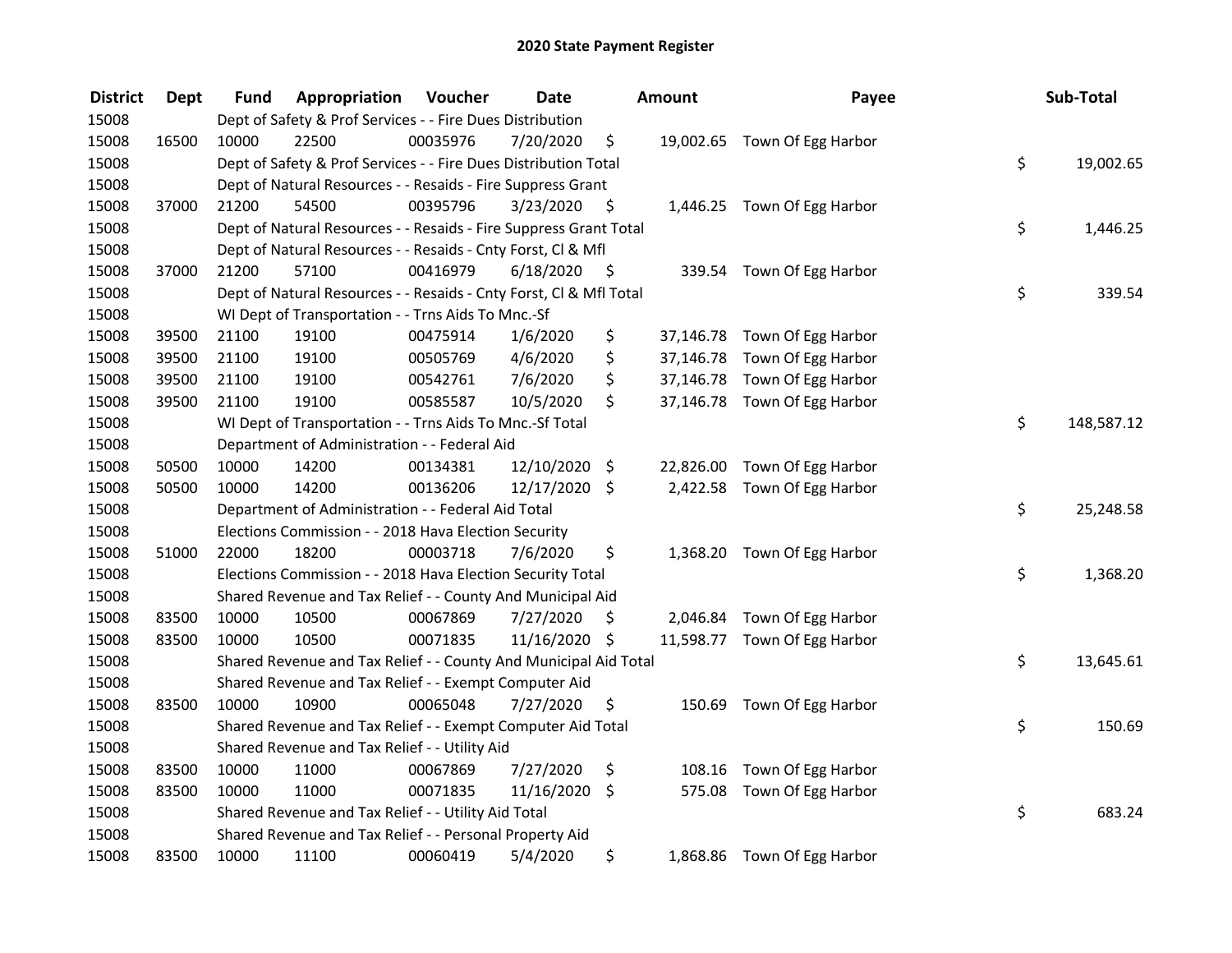| <b>District</b> | Dept  | <b>Fund</b> | Appropriation                                                   | <b>Voucher</b> | Date      |  | Amount | Pavee                       |  | Sub-Total  |  |  |  |  |
|-----------------|-------|-------------|-----------------------------------------------------------------|----------------|-----------|--|--------|-----------------------------|--|------------|--|--|--|--|
| 15008           |       |             | Shared Revenue and Tax Relief - - Personal Property Aid Total   |                |           |  |        |                             |  | 1,868.86   |  |  |  |  |
| 15008           |       |             | Shared Revenue and Tax Relief - - Lottery & Gaming Credit       |                |           |  |        |                             |  |            |  |  |  |  |
| 15008           | 83500 | 52100       | 36300                                                           | 00055255       | 3/23/2020 |  |        | 1,658.64 Town Of Egg Harbor |  |            |  |  |  |  |
| 15008           |       |             | Shared Revenue and Tax Relief - - Lottery & Gaming Credit Total |                |           |  |        |                             |  | 1,658.64   |  |  |  |  |
| 15008 Total     |       |             |                                                                 |                |           |  |        |                             |  | 213,999.38 |  |  |  |  |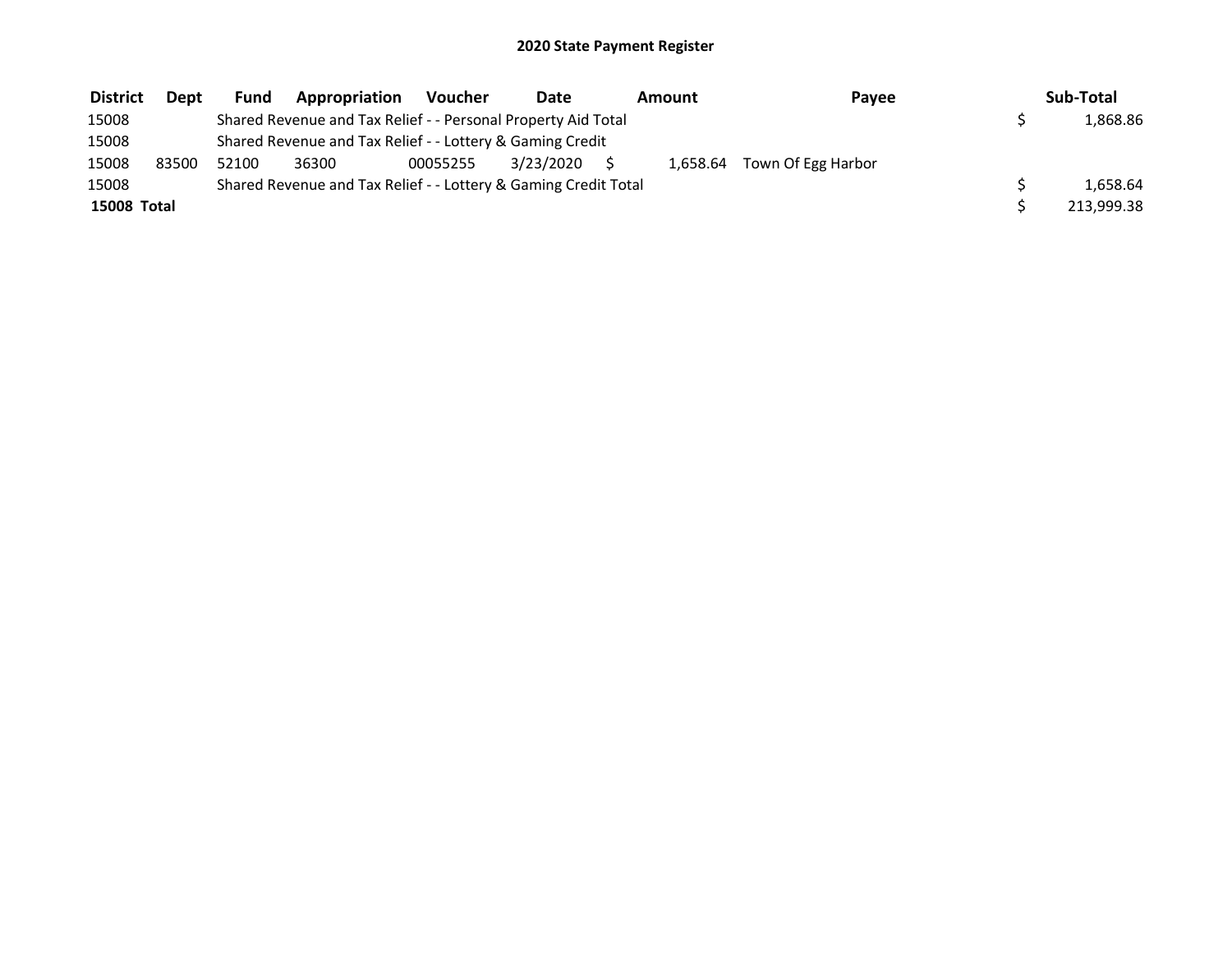| <b>District</b> | <b>Dept</b> | Fund  | Appropriation                                                      | Voucher  | <b>Date</b>   |                     | Amount | Payee                         | Sub-Total        |
|-----------------|-------------|-------|--------------------------------------------------------------------|----------|---------------|---------------------|--------|-------------------------------|------------------|
| 15010           |             |       | Dept of Safety & Prof Services - - Fire Dues Distribution          |          |               |                     |        |                               |                  |
| 15010           | 16500       | 10000 | 22500                                                              | 00035977 | 7/17/2020     | \$                  |        | 3,455.90 Town Of Forestville  |                  |
| 15010           |             |       | Dept of Safety & Prof Services - - Fire Dues Distribution Total    |          |               |                     |        |                               | \$<br>3,455.90   |
| 15010           |             |       | Dept of Natural Resources - - Aids In Lieu Of Taxes - Gener        |          |               |                     |        |                               |                  |
| 15010           | 37000       | 10000 | 50300                                                              | 00405366 | 4/21/2020     | - \$                |        | 51.51 Town Of Forestville     |                  |
| 15010           |             |       | Dept of Natural Resources - - Aids In Lieu Of Taxes - Gener Total  |          |               |                     |        |                               | \$<br>51.51      |
| 15010           |             |       | Dept of Natural Resources - - Resaids - Cnty Forst, Cl & Mfl       |          |               |                     |        |                               |                  |
| 15010           | 37000       | 21200 | 57100                                                              | 00416980 | 6/18/2020     | $\ddot{\mathsf{s}}$ |        | 191.66 Town Of Forestville    |                  |
| 15010           |             |       | Dept of Natural Resources - - Resaids - Cnty Forst, Cl & Mfl Total |          |               |                     |        |                               | \$<br>191.66     |
| 15010           |             |       | WI Dept of Transportation - - Trns Aids To Mnc.-Sf                 |          |               |                     |        |                               |                  |
| 15010           | 39500       | 21100 | 19100                                                              | 00475915 | 1/6/2020      | \$                  |        | 29,952.63 Town Of Forestville |                  |
| 15010           | 39500       | 21100 | 19100                                                              | 00505770 | 4/6/2020      | \$                  |        | 29,952.63 Town Of Forestville |                  |
| 15010           | 39500       | 21100 | 19100                                                              | 00542762 | 7/6/2020      | \$                  |        | 29,952.63 Town Of Forestville |                  |
| 15010           | 39500       | 21100 | 19100                                                              | 00585588 | 10/5/2020     | \$                  |        | 29,952.63 Town Of Forestville |                  |
| 15010           |             |       | WI Dept of Transportation - - Trns Aids To Mnc.-Sf Total           |          |               |                     |        |                               | \$<br>119,810.52 |
| 15010           |             |       | Department of Administration - - Federal Aid                       |          |               |                     |        |                               |                  |
| 15010           | 50500       | 10000 | 14200                                                              | 00134382 | 12/9/2020     | \$                  |        | 9,031.74 Town Of Forestville  |                  |
| 15010           |             |       | Department of Administration - - Federal Aid Total                 |          |               |                     |        |                               | \$<br>9,031.74   |
| 15010           |             |       | Elections Commission - - 2018 Hava Election Security               |          |               |                     |        |                               |                  |
| 15010           | 51000       | 22000 | 18200                                                              | 00003732 | 7/3/2020      | \$                  |        | 926.00 Town Of Forestville    |                  |
| 15010           |             |       | Elections Commission - - 2018 Hava Election Security Total         |          |               |                     |        |                               | \$<br>926.00     |
| 15010           |             |       | Shared Revenue and Tax Relief - - County And Municipal Aid         |          |               |                     |        |                               |                  |
| 15010           | 83500       | 10000 | 10500                                                              | 00067870 | 7/27/2020     | \$.                 |        | 6,686.00 Town Of Forestville  |                  |
| 15010           | 83500       | 10000 | 10500                                                              | 00071836 | 11/16/2020 \$ |                     |        | 37,887.34 Town Of Forestville |                  |
| 15010           |             |       | Shared Revenue and Tax Relief - - County And Municipal Aid Total   |          |               |                     |        |                               | \$<br>44,573.34  |
| 15010           |             |       | Shared Revenue and Tax Relief - - Exempt Computer Aid              |          |               |                     |        |                               |                  |
| 15010           | 83500       | 10000 | 10900                                                              | 00065049 | 7/27/2020     | \$                  |        | 16.63 Town Of Forestville     |                  |
| 15010           |             |       | Shared Revenue and Tax Relief - - Exempt Computer Aid Total        |          |               |                     |        |                               | \$<br>16.63      |
| 15010           |             |       | Shared Revenue and Tax Relief - - Utility Aid                      |          |               |                     |        |                               |                  |
| 15010           | 83500       | 10000 | 11000                                                              | 00067870 | 7/27/2020     | \$                  |        | 9.14 Town Of Forestville      |                  |
| 15010           | 83500       | 10000 | 11000                                                              | 00071836 | 11/16/2020    | \$                  |        | 54.35 Town Of Forestville     |                  |
| 15010           |             |       | Shared Revenue and Tax Relief - - Utility Aid Total                |          |               |                     |        |                               | \$<br>63.49      |
| 15010           |             |       | Shared Revenue and Tax Relief - - Personal Property Aid            |          |               |                     |        |                               |                  |
| 15010           | 83500       | 10000 | 11100                                                              | 00060420 | 5/4/2020      | \$                  |        | 279.33 Town Of Forestville    |                  |
| 15010           |             |       | Shared Revenue and Tax Relief - - Personal Property Aid Total      |          |               |                     |        |                               | \$<br>279.33     |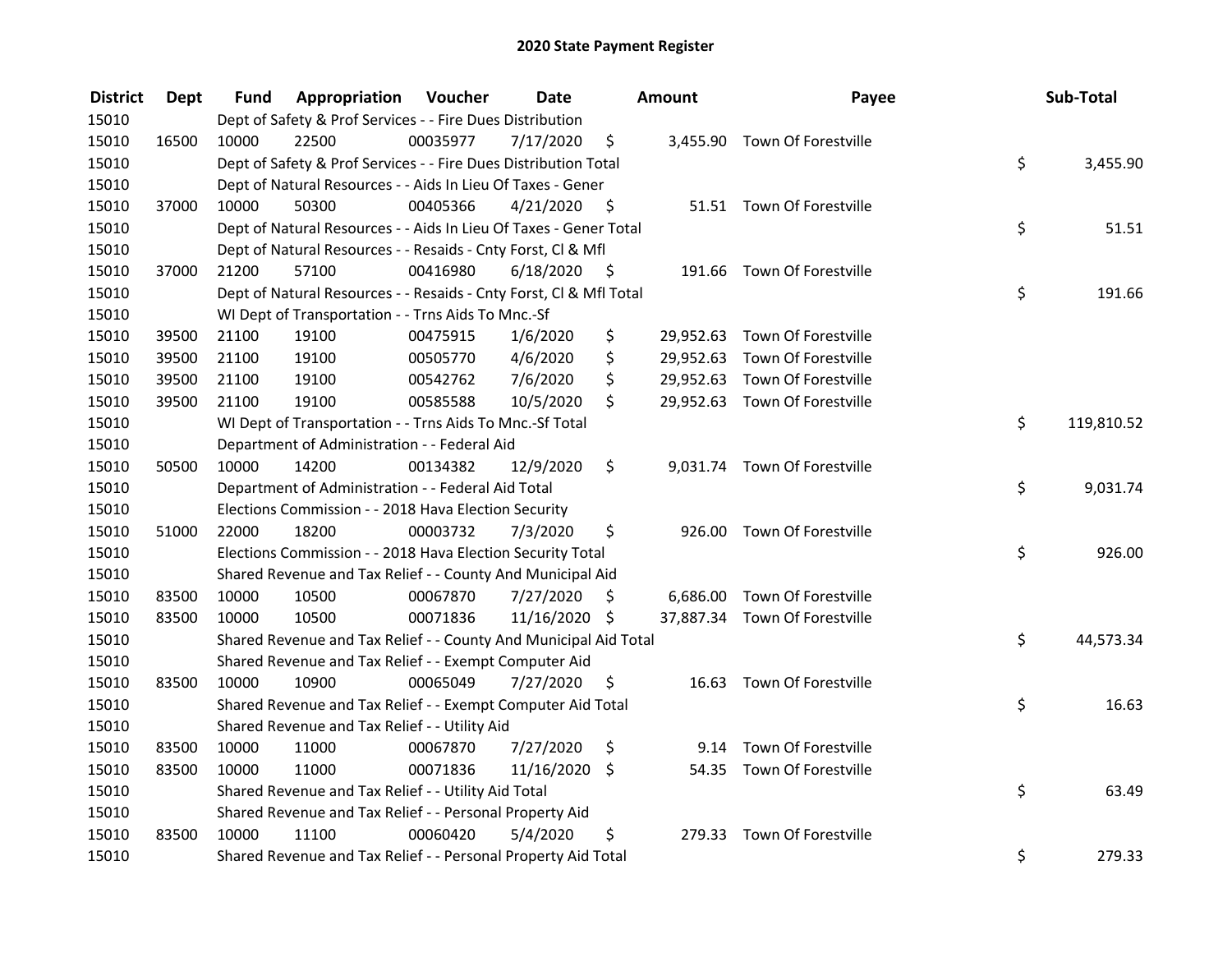|             |  | District Dept Fund Appropriation Voucher | Date | Amount | Payee | Sub-Total  |
|-------------|--|------------------------------------------|------|--------|-------|------------|
| 15010 Total |  |                                          |      |        |       | 178,400.12 |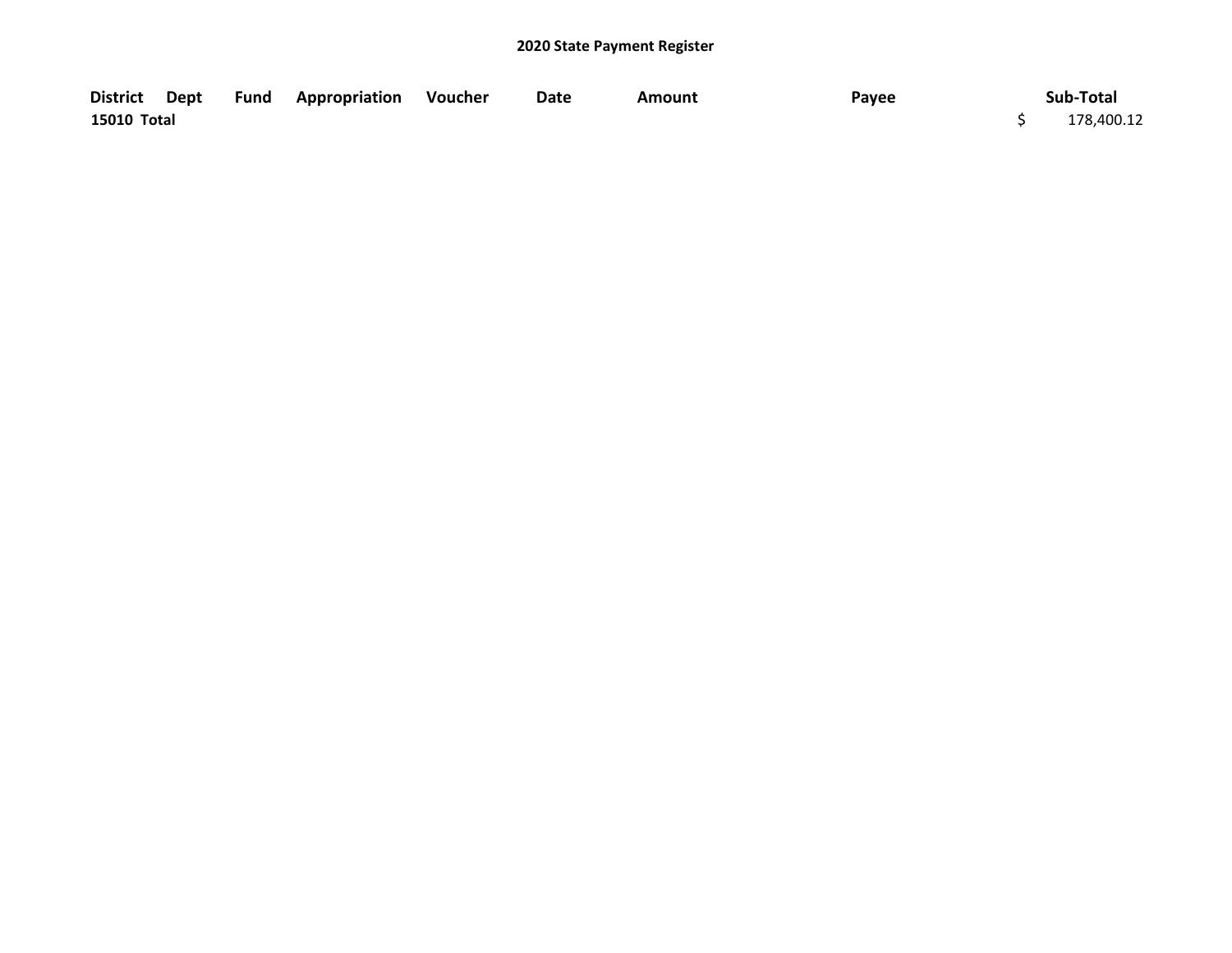| <b>District</b> | <b>Dept</b> | Fund  | Appropriation                                                       | Voucher  | <b>Date</b>   |         | Amount    | Payee                     | Sub-Total        |
|-----------------|-------------|-------|---------------------------------------------------------------------|----------|---------------|---------|-----------|---------------------------|------------------|
| 15012           |             |       | Dept of Safety & Prof Services - - Fire Dues Distribution           |          |               |         |           |                           |                  |
| 15012           | 16500       | 10000 | 22500                                                               | 00035978 | 7/20/2020     | \$      |           | 7,482.85 Town Of Gardner  |                  |
| 15012           |             |       | Dept of Safety & Prof Services - - Fire Dues Distribution Total     |          |               |         |           |                           | \$<br>7,482.85   |
| 15012           |             |       | Dept of Natural Resources - - Aids In Lieu Of Taxes - Gener         |          |               |         |           |                           |                  |
| 15012           | 37000       | 10000 | 50300                                                               | 00382229 | 1/13/2020     | \$      |           | 19,253.94 Town Of Gardner |                  |
| 15012           | 37000       | 10000 | 50300                                                               | 00382230 | 1/13/2020     | \$      | 1,873.84  | Town Of Gardner           |                  |
| 15012           | 37000       | 10000 | 50300                                                               | 00404112 | 4/21/2020     | \$      |           | 168.70 Town Of Gardner    |                  |
| 15012           |             |       | Dept of Natural Resources - - Aids In Lieu Of Taxes - Gener Total   |          |               |         |           |                           | \$<br>21,296.48  |
| 15012           |             |       | Dept of Natural Resources - - Resaids - Cnty Forst, Cl & Mfl        |          |               |         |           |                           |                  |
| 15012           | 37000       | 21200 | 57100                                                               | 00416981 | 6/18/2020     | - \$    |           | 481.55 Town Of Gardner    |                  |
| 15012           |             |       | Dept of Natural Resources - - Resaids - Cnty Forst, Cl & Mfl Total  |          |               |         |           |                           | \$<br>481.55     |
| 15012           |             |       | Dept of Natural Resources - - Aids In Lieu Of Taxes - Sum S         |          |               |         |           |                           |                  |
| 15012           | 37000       | 21200 | 57900                                                               | 00404113 | 4/21/2020     | -S      |           | 718.91 Town Of Gardner    |                  |
| 15012           |             |       | Dept of Natural Resources - - Aids In Lieu Of Taxes - Sum S Total   |          |               |         |           |                           | \$<br>718.91     |
| 15012           |             |       | WI Dept of Transportation - - Trns Aids To Mnc.-Sf                  |          |               |         |           |                           |                  |
| 15012           | 39500       | 21100 | 19100                                                               | 00475916 | 1/6/2020      | \$      | 32,238.99 | Town Of Gardner           |                  |
| 15012           | 39500       | 21100 | 19100                                                               | 00505771 | 4/6/2020      | \$      | 32,238.99 | Town Of Gardner           |                  |
| 15012           | 39500       | 21100 | 19100                                                               | 00542763 | 7/6/2020      | \$      | 32,238.99 | Town Of Gardner           |                  |
| 15012           | 39500       | 21100 | 19100                                                               | 00585589 | 10/5/2020     | \$      |           | 32,238.99 Town Of Gardner |                  |
| 15012           |             |       | WI Dept of Transportation - - Trns Aids To Mnc.-Sf Total            |          |               |         |           |                           | \$<br>128,955.96 |
| 15012           |             |       | WI Dept of Transportation - - Loc Rd Imp Prg St Fd                  |          |               |         |           |                           |                  |
| 15012           | 39500       | 21100 | 27800                                                               | 00478966 | 1/7/2020      | \$      |           | 12,500.00 Town Of Gardner |                  |
| 15012           |             |       | WI Dept of Transportation - - Loc Rd Imp Prg St Fd Total            |          |               |         |           |                           | \$<br>12,500.00  |
| 15012           |             |       | Department of Military Affairs - - Major Disaster Assist; Pif       |          |               |         |           |                           |                  |
| 15012           | 46500       | 27200 | 36500                                                               | 00086719 | 12/17/2020 \$ |         |           | 62,068.33 Town Of Gardner |                  |
| 15012           |             |       | Department of Military Affairs - - Major Disaster Assist; Pif Total |          |               |         |           |                           | \$<br>62,068.33  |
| 15012           |             |       | Department of Administration - - Federal Aid                        |          |               |         |           |                           |                  |
| 15012           | 50500       | 10000 | 14200                                                               | 00134383 | 12/10/2020 \$ |         |           | 11,387.49 Town Of Gardner |                  |
| 15012           |             |       | Department of Administration - - Federal Aid Total                  |          |               |         |           |                           | \$<br>11,387.49  |
| 15012           |             |       | Elections Commission - - 2018 Hava Election Security                |          |               |         |           |                           |                  |
| 15012           | 51000       | 22000 | 18200                                                               | 00003411 | 6/26/2020     | \$      |           | 1,146.00 Town Of Gardner  |                  |
| 15012           |             |       | Elections Commission - - 2018 Hava Election Security Total          |          |               |         |           |                           | \$<br>1,146.00   |
| 15012           |             |       | Shared Revenue and Tax Relief - - County And Municipal Aid          |          |               |         |           |                           |                  |
| 15012           | 83500       | 10000 | 10500                                                               | 00067871 | 7/27/2020     | \$      | 1,869.03  | Town Of Gardner           |                  |
| 15012           | 83500       | 10000 | 10500                                                               | 00071837 | 11/16/2020    | $\zeta$ |           | 10,591.19 Town Of Gardner |                  |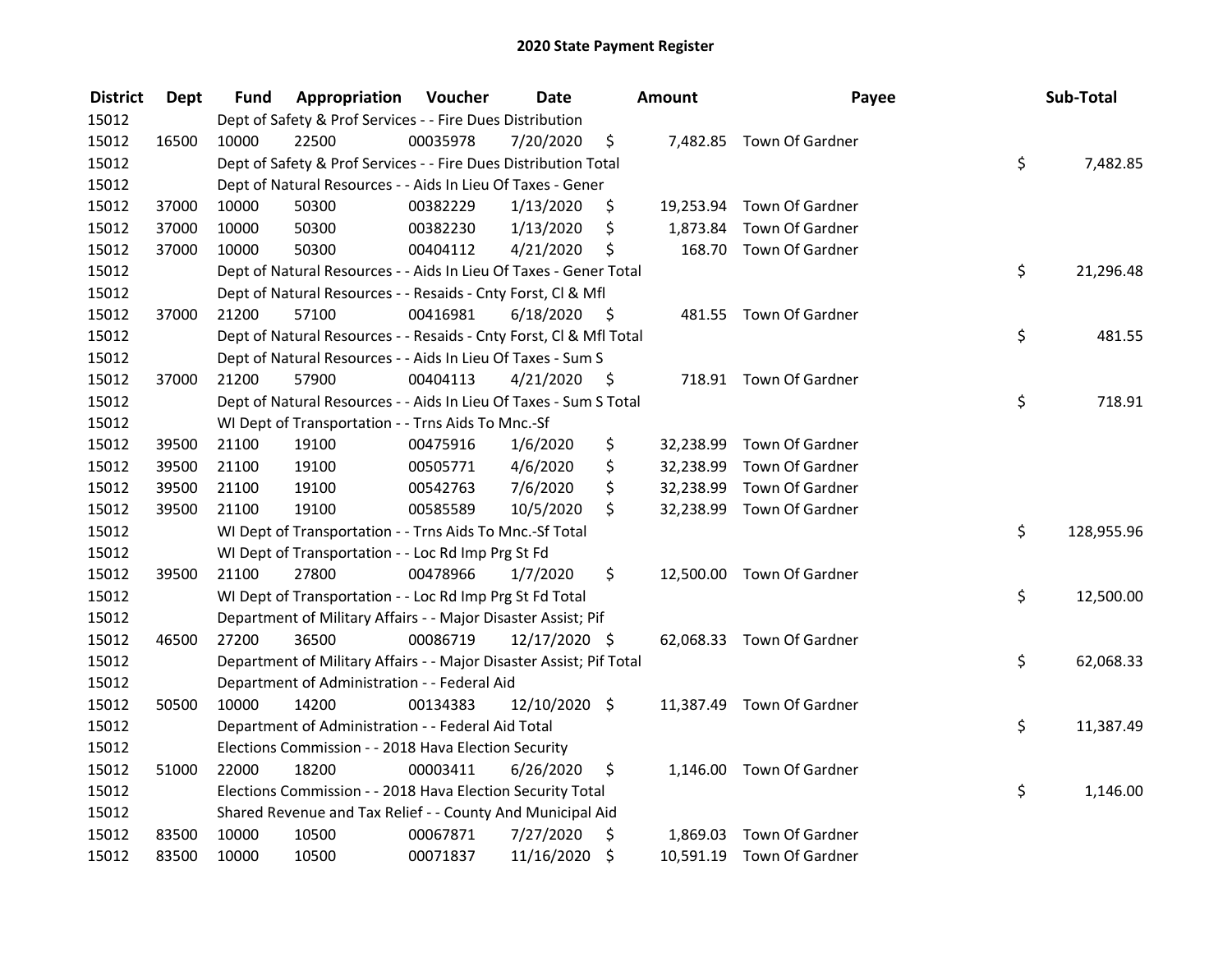| <b>District</b>    | Dept  | <b>Fund</b> | Appropriation                                                    | <b>Voucher</b> | <b>Date</b> | Amount |        | Payee           | Sub-Total  |
|--------------------|-------|-------------|------------------------------------------------------------------|----------------|-------------|--------|--------|-----------------|------------|
| 15012              |       |             | Shared Revenue and Tax Relief - - County And Municipal Aid Total |                |             |        |        |                 | 12,460.22  |
| 15012              |       |             | Shared Revenue and Tax Relief - - Exempt Computer Aid            |                |             |        |        |                 |            |
| 15012              | 83500 | 10000       | 10900                                                            | 00065050       | 7/27/2020   |        | 2.08   | Town Of Gardner |            |
| 15012              |       |             | Shared Revenue and Tax Relief - - Exempt Computer Aid Total      |                |             |        |        |                 | 2.08       |
| 15012              |       |             | Shared Revenue and Tax Relief - - Personal Property Aid          |                |             |        |        |                 |            |
| 15012              | 83500 | 10000       | 11100                                                            | 00060421       | 5/4/2020    |        | 173.86 | Town Of Gardner |            |
| 15012              |       |             | Shared Revenue and Tax Relief - - Personal Property Aid Total    |                |             |        |        |                 | 173.86     |
| <b>15012 Total</b> |       |             |                                                                  |                |             |        |        |                 | 258.673.73 |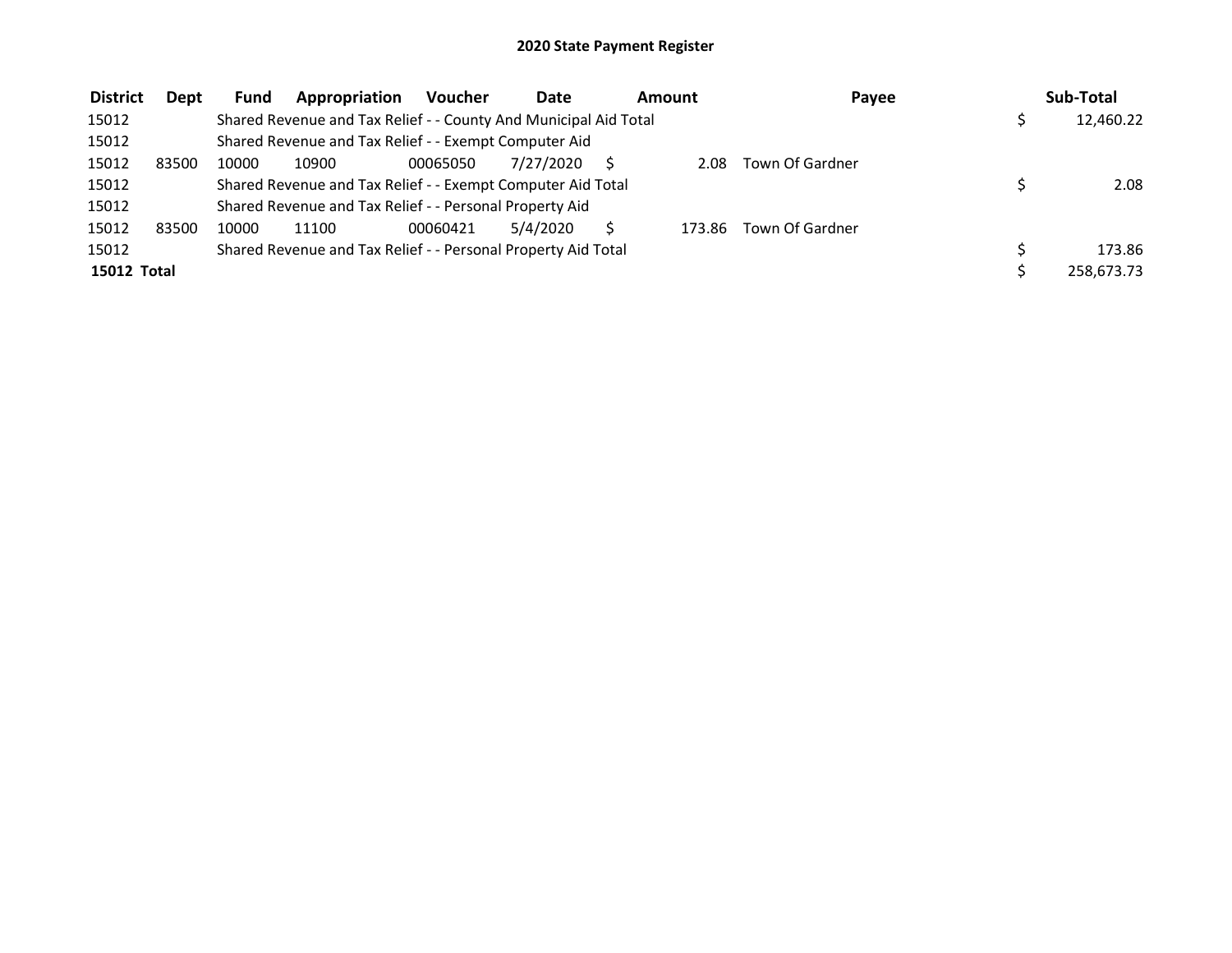| <b>District</b> | <b>Dept</b> | Fund  | Appropriation                                                      | Voucher  | <b>Date</b>   |      | <b>Amount</b> | Payee                       | Sub-Total        |
|-----------------|-------------|-------|--------------------------------------------------------------------|----------|---------------|------|---------------|-----------------------------|------------------|
| 15014           |             |       | Dept of Safety & Prof Services - - Fire Dues Distribution          |          |               |      |               |                             |                  |
| 15014           | 16500       | 10000 | 22500                                                              | 00035979 | 7/20/2020     | \$   |               | 23,328.47 Town Of Gibraltar |                  |
| 15014           |             |       | Dept of Safety & Prof Services - - Fire Dues Distribution Total    |          |               |      |               |                             | \$<br>23,328.47  |
| 15014           |             |       | Dept of Natural Resources - - Aids In Lieu Of Taxes - Gener        |          |               |      |               |                             |                  |
| 15014           | 37000       | 10000 | 50300                                                              | 00382222 | 1/13/2020     | \$   |               | 5,977.72 Town Of Gibraltar  |                  |
| 15014           | 37000       | 10000 | 50300                                                              | 00403728 | 4/21/2020     | \$   | 92.13         | Town Of Gibraltar           |                  |
| 15014           |             |       | Dept of Natural Resources - - Aids In Lieu Of Taxes - Gener Total  |          |               |      |               |                             | \$<br>6,069.85   |
| 15014           |             |       | Dept of Natural Resources - - Resaids - Cnty Forst, Cl & Mfl       |          |               |      |               |                             |                  |
| 15014           | 37000       | 21200 | 57100                                                              | 00416982 | 6/18/2020     | - \$ |               | 575.97 Town Of Gibraltar    |                  |
| 15014           |             |       | Dept of Natural Resources - - Resaids - Cnty Forst, Cl & Mfl Total |          |               |      |               |                             | \$<br>575.97     |
| 15014           |             |       | Dept of Natural Resources - - Aids In Lieu Of Taxes - Sum S        |          |               |      |               |                             |                  |
| 15014           | 37000       | 21200 | 57900                                                              | 00403727 | 4/21/2020     | -\$  |               | 3,258.11 Town Of Gibraltar  |                  |
| 15014           |             |       | Dept of Natural Resources - - Aids In Lieu Of Taxes - Sum S Total  |          |               |      |               |                             | \$<br>3,258.11   |
| 15014           |             |       | Dept of Natural Resources - - Rec & Resource Aids, Fed             |          |               |      |               |                             |                  |
| 15014           | 37000       | 21200 | 58300                                                              | 00421217 | 7/7/2020      | \$   |               | 5,519.85 Town Of Gibraltar  |                  |
| 15014           |             |       | Dept of Natural Resources - - Rec & Resource Aids, Fed Total       |          |               |      |               |                             | \$<br>5,519.85   |
| 15014           |             |       | Dept of Natural Resources - - Ea - River Protect, Cons Fund        |          |               |      |               |                             |                  |
| 15014           | 37000       | 21200 | 67500                                                              | 00381414 | 1/9/2020      | \$   |               | 24,750.00 Town Of Gibraltar |                  |
| 15014           |             |       | Dept of Natural Resources - - Ea - River Protect, Cons Fund Total  |          |               |      |               |                             | \$<br>24,750.00  |
| 15014           |             |       | WI Dept of Transportation - - Trns Aids To Mnc.-Sf                 |          |               |      |               |                             |                  |
| 15014           | 39500       | 21100 | 19100                                                              | 00475917 | 1/6/2020      | \$   |               | 40,653.40 Town Of Gibraltar |                  |
| 15014           | 39500       | 21100 | 19100                                                              | 00505772 | 4/6/2020      | \$   |               | 40,653.40 Town Of Gibraltar |                  |
| 15014           | 39500       | 21100 | 19100                                                              | 00542764 | 7/6/2020      | \$   |               | 40,653.40 Town Of Gibraltar |                  |
| 15014           | 39500       | 21100 | 19100                                                              | 00585590 | 10/5/2020     | \$   |               | 40,653.41 Town Of Gibraltar |                  |
| 15014           |             |       | WI Dept of Transportation - - Trns Aids To Mnc.-Sf Total           |          |               |      |               |                             | \$<br>162,613.61 |
| 15014           |             |       | Department of Justice - - Law Enforcement Train, Local             |          |               |      |               |                             |                  |
| 15014           | 45500       | 10000 | 23100                                                              | 00091440 | 12/4/2020     | \$   |               | 160.00 Town Of Gibraltar    |                  |
| 15014           |             |       | Department of Justice - - Law Enforcement Train, Local Total       |          |               |      |               |                             | \$<br>160.00     |
| 15014           |             |       | Department of Administration - - Federal Aid                       |          |               |      |               |                             |                  |
| 15014           | 50500       | 10000 | 14200                                                              | 00129819 | 10/2/2020     | \$   |               | 11,330.21 Town Of Gibraltar |                  |
| 15014           | 50500       | 10000 | 14200                                                              | 00134384 | 12/10/2020 \$ |      |               | 5,853.79 Town Of Gibraltar  |                  |
| 15014           |             |       | Department of Administration - - Federal Aid Total                 |          |               |      |               |                             | \$<br>17,184.00  |
| 15014           |             |       | Shared Revenue and Tax Relief - - County And Municipal Aid         |          |               |      |               |                             |                  |
| 15014           | 83500       | 10000 | 10500                                                              | 00067872 | 7/27/2020     | \$   | 1,939.24      | Town Of Gibraltar           |                  |
| 15014           | 83500       | 10000 | 10500                                                              | 00071838 | 11/16/2020    | \$   |               | 10,989.05 Town Of Gibraltar |                  |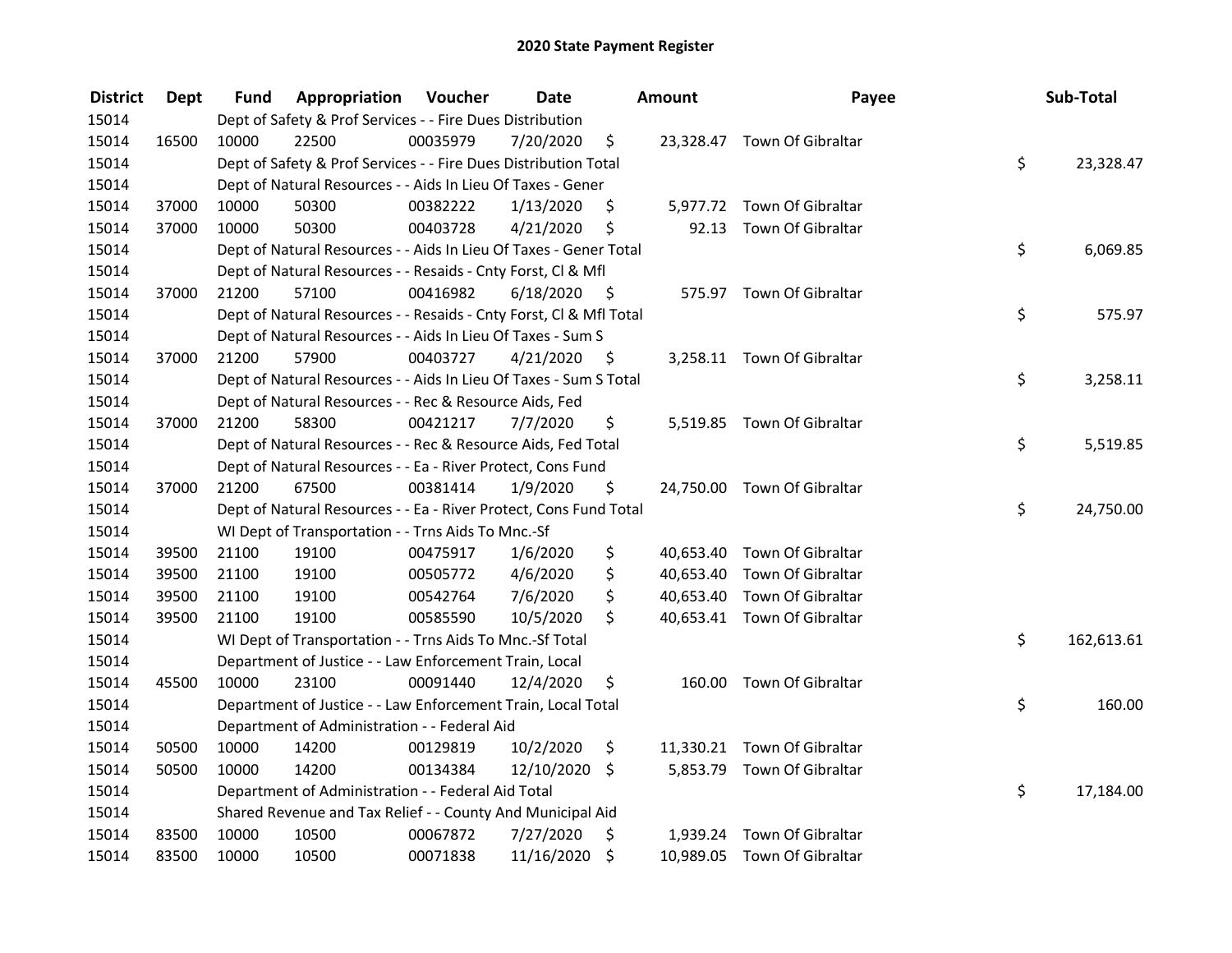| <b>District</b> | Dept  | Fund  | Appropriation                                                                 | Voucher  | Date      | <b>Amount</b> |          | Payee                      |    | Sub-Total  |
|-----------------|-------|-------|-------------------------------------------------------------------------------|----------|-----------|---------------|----------|----------------------------|----|------------|
| 15014           |       |       | Shared Revenue and Tax Relief - - County And Municipal Aid Total              |          |           |               |          |                            | \$ | 12,928.29  |
| 15014           |       |       | Shared Revenue and Tax Relief - - Exempt Computer Aid                         |          |           |               |          |                            |    |            |
| 15014           | 83500 | 10000 | 10900                                                                         | 00065051 | 7/27/2020 | - S           |          | 328.41 Town Of Gibraltar   |    |            |
| 15014           |       |       | Shared Revenue and Tax Relief - - Exempt Computer Aid Total                   |          |           |               |          |                            | \$ | 328.41     |
| 15014           |       |       | Shared Revenue and Tax Relief - - Personal Property Aid                       |          |           |               |          |                            |    |            |
| 15014           | 83500 | 10000 | 11100                                                                         | 00060422 | 5/4/2020  | S.            | 3.785.54 | Town Of Gibraltar          |    |            |
| 15014           |       |       | Shared Revenue and Tax Relief - - Personal Property Aid Total                 |          |           |               |          |                            | \$ | 3,785.54   |
| 15014           |       |       | Shared Revenue and Tax Relief - - State Aid; Video Service Provider Fee       |          |           |               |          |                            |    |            |
| 15014           | 83500 | 10000 | 11200                                                                         | 00064168 | 7/27/2020 | - S           |          | 2.364.72 Town Of Gibraltar |    |            |
| 15014           |       |       | Shared Revenue and Tax Relief - - State Aid; Video Service Provider Fee Total |          |           |               |          |                            | \$ | 2,364.72   |
| 15014           |       |       | Shared Revenue and Tax Relief - - Payments For Municipal Svcs                 |          |           |               |          |                            |    |            |
| 15014           | 83500 | 10000 | 50100                                                                         | 00054639 | 2/3/2020  | S.            | 1.674.03 | Town Of Gibraltar          |    |            |
| 15014           |       |       | Shared Revenue and Tax Relief - - Payments For Municipal Svcs Total           |          |           |               |          |                            |    | 1,674.03   |
| 15014 Total     |       |       |                                                                               |          |           |               |          |                            | Ś. | 264,540.85 |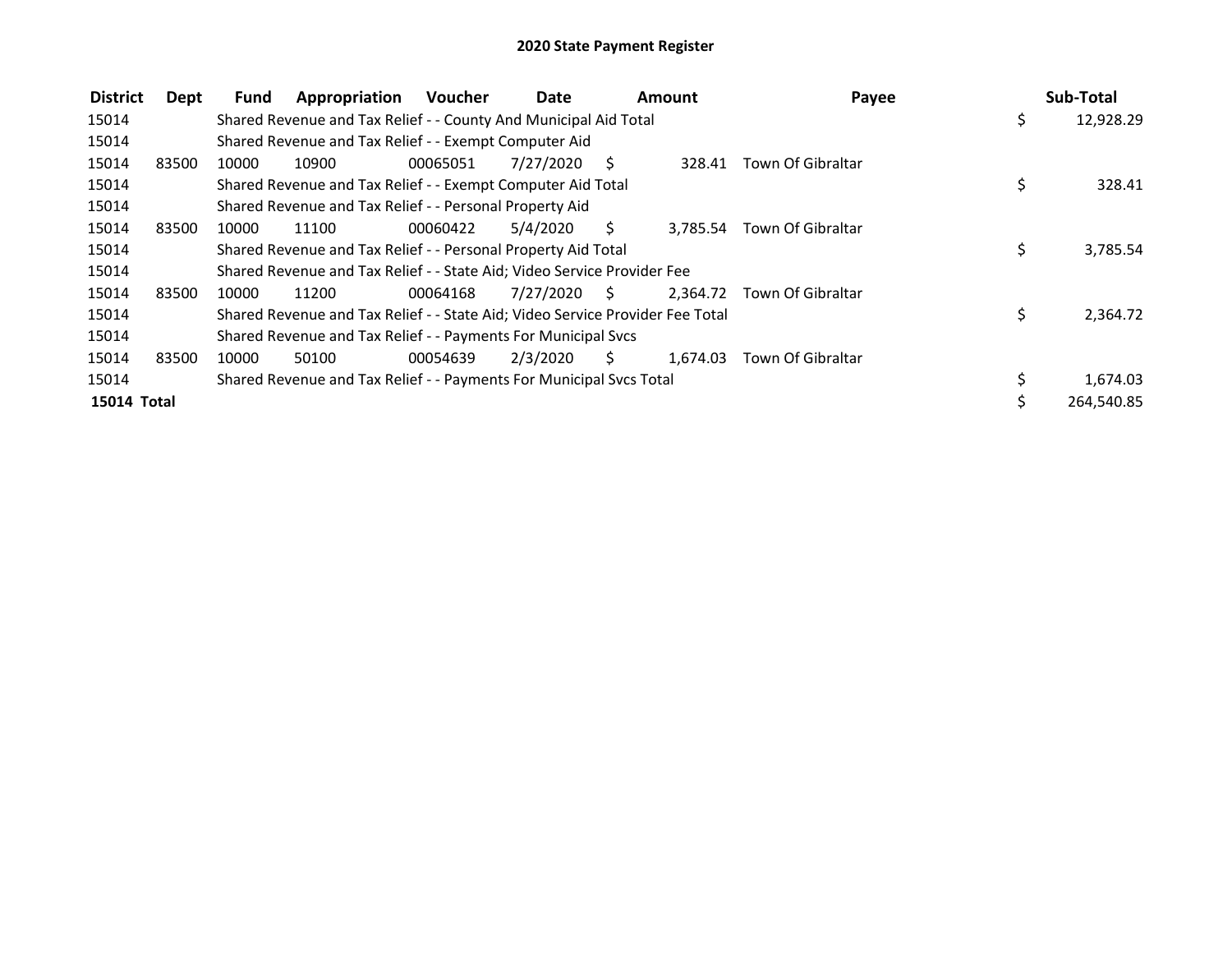| <b>District</b> | <b>Dept</b> | Fund  | Appropriation                                                       | Voucher  | <b>Date</b>   |      | <b>Amount</b> | Payee                         | Sub-Total        |
|-----------------|-------------|-------|---------------------------------------------------------------------|----------|---------------|------|---------------|-------------------------------|------------------|
| 15016           |             |       | Dept of Safety & Prof Services - - Fire Dues Distribution           |          |               |      |               |                               |                  |
| 15016           | 16500       | 10000 | 22500                                                               | 00035980 | 7/20/2020     | \$   |               | 7,183.76 Town Of Jacksonport  |                  |
| 15016           |             |       | Dept of Safety & Prof Services - - Fire Dues Distribution Total     |          |               |      |               |                               | \$<br>7,183.76   |
| 15016           |             |       | Dept of Natural Resources - - GPO - Federal Funds                   |          |               |      |               |                               |                  |
| 15016           | 37000       | 10000 | 94100                                                               | 00432282 | 9/1/2020      | \$   |               | 45,000.00 Town Of Jacksonport |                  |
| 15016           |             |       | Dept of Natural Resources - - GPO - Federal Funds Total             |          |               |      |               |                               | \$<br>45,000.00  |
| 15016           |             |       | Dept of Natural Resources - - Resaids - Cnty Forst, Cl & Mfl        |          |               |      |               |                               |                  |
| 15016           | 37000       | 21200 | 57100                                                               | 00416983 | 6/18/2020     | - \$ |               | 390.16 Town Of Jacksonport    |                  |
| 15016           |             |       | Dept of Natural Resources - - Resaids - Cnty Forst, Cl & Mfl Total  |          |               |      |               |                               | \$<br>390.16     |
| 15016           |             |       | WI Dept of Transportation - - Trns Aids To Mnc.-Sf                  |          |               |      |               |                               |                  |
| 15016           | 39500       | 21100 | 19100                                                               | 00475918 | 1/6/2020      | \$   |               | 30,865.86 Town Of Jacksonport |                  |
| 15016           | 39500       | 21100 | 19100                                                               | 00505773 | 4/6/2020      | \$   | 30,865.86     | Town Of Jacksonport           |                  |
| 15016           | 39500       | 21100 | 19100                                                               | 00542765 | 7/6/2020      | \$   | 30,865.86     | Town Of Jacksonport           |                  |
| 15016           | 39500       | 21100 | 19100                                                               | 00585591 | 10/5/2020     | \$   |               | 30,865.86 Town Of Jacksonport |                  |
| 15016           |             |       | WI Dept of Transportation - - Trns Aids To Mnc.-Sf Total            |          |               |      |               |                               | \$<br>123,463.44 |
| 15016           |             |       | Department of Administration - - Federal Aid                        |          |               |      |               |                               |                  |
| 15016           | 50500       | 10000 | 14200                                                               | 00134385 | 12/10/2020 \$ |      |               | 10,460.80 Town Of Jacksonport |                  |
| 15016           |             |       | Department of Administration - - Federal Aid Total                  |          |               |      |               |                               | \$<br>10,460.80  |
| 15016           |             |       | Elections Commission - - 2018 Hava Election Security                |          |               |      |               |                               |                  |
| 15016           | 51000       | 22000 | 18200                                                               | 00004377 | 9/9/2020      | \$   |               | 866.60 Town Of Jacksonport    |                  |
| 15016           |             |       | Elections Commission - - 2018 Hava Election Security Total          |          |               |      |               |                               | \$<br>866.60     |
| 15016           |             |       | Shared Revenue and Tax Relief - - County And Municipal Aid          |          |               |      |               |                               |                  |
| 15016           | 83500       | 10000 | 10500                                                               | 00067873 | 7/27/2020     | \$   |               | 1,454.18 Town Of Jacksonport  |                  |
| 15016           | 83500       | 10000 | 10500                                                               | 00071839 | 11/16/2020 \$ |      |               | 8,243.61 Town Of Jacksonport  |                  |
| 15016           |             |       | Shared Revenue and Tax Relief - - County And Municipal Aid Total    |          |               |      |               |                               | \$<br>9,697.79   |
| 15016           |             |       | Shared Revenue and Tax Relief - - Exempt Computer Aid               |          |               |      |               |                               |                  |
| 15016           | 83500       | 10000 | 10900                                                               | 00065052 | 7/27/2020     | \$   |               | 41.57 Town Of Jacksonport     |                  |
| 15016           |             |       | Shared Revenue and Tax Relief - - Exempt Computer Aid Total         |          |               |      |               |                               | \$<br>41.57      |
| 15016           |             |       | Shared Revenue and Tax Relief - - Personal Property Aid             |          |               |      |               |                               |                  |
| 15016           | 83500       | 10000 | 11100                                                               | 00060423 | 5/4/2020      | \$   |               | 752.23 Town Of Jacksonport    |                  |
| 15016           |             |       | Shared Revenue and Tax Relief - - Personal Property Aid Total       |          |               |      |               |                               | \$<br>752.23     |
| 15016           |             |       | Shared Revenue and Tax Relief - - Payments For Municipal Svcs       |          |               |      |               |                               |                  |
| 15016           | 83500       | 10000 | 50100                                                               | 00054629 | 2/3/2020      | \$   |               | 37.82 Town Of Jacksonport     |                  |
| 15016           |             |       | Shared Revenue and Tax Relief - - Payments For Municipal Svcs Total |          |               |      |               |                               | \$<br>37.82      |
| 15016 Total     |             |       |                                                                     |          |               |      |               |                               | \$<br>197,894.17 |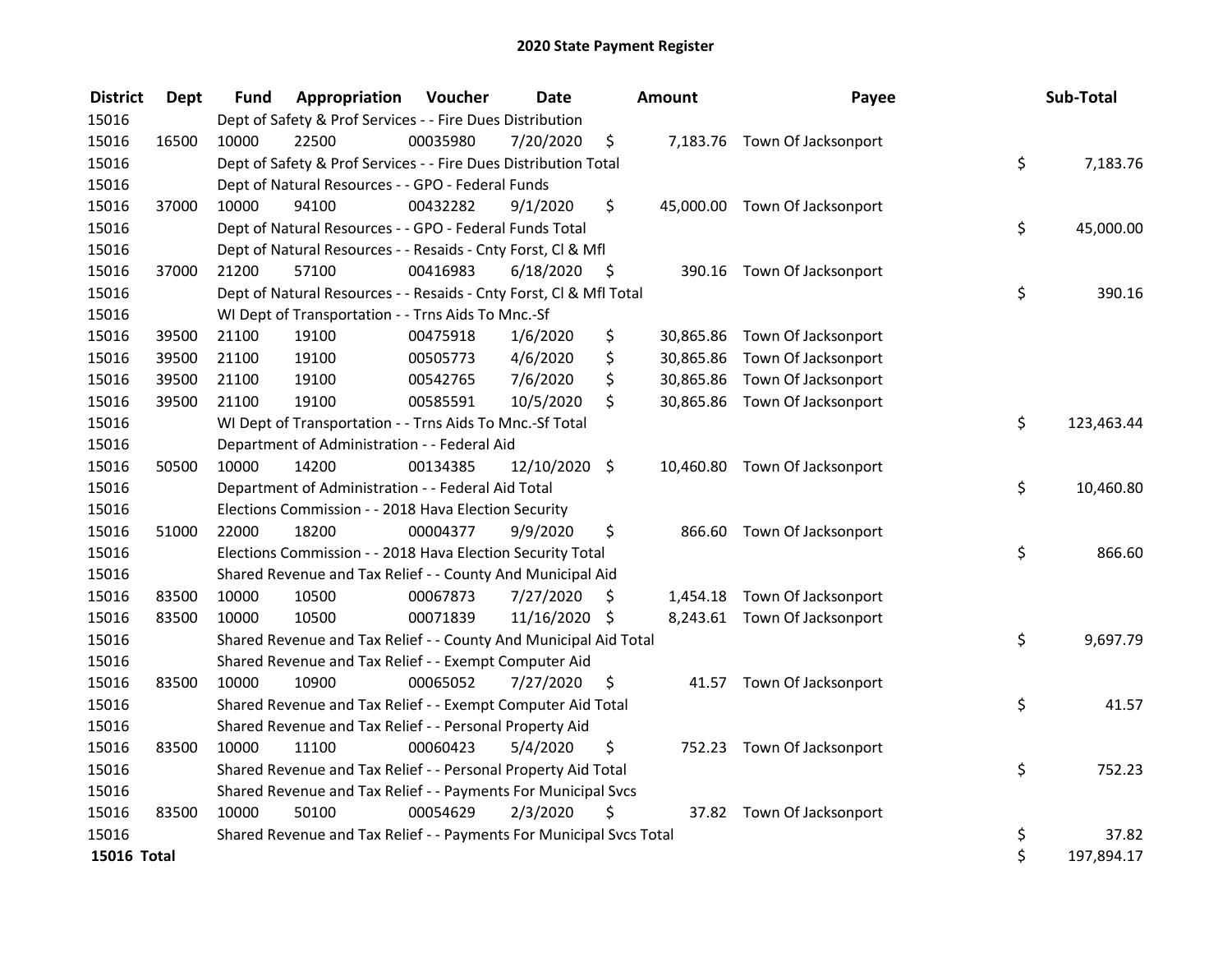| <b>District</b> | <b>Dept</b> | Fund  | Appropriation                                                      | Voucher  | <b>Date</b>   |      | <b>Amount</b> | Payee                           | Sub-Total        |
|-----------------|-------------|-------|--------------------------------------------------------------------|----------|---------------|------|---------------|---------------------------------|------------------|
| 15018           |             |       | Dept of Safety & Prof Services - - Fire Dues Distribution          |          |               |      |               |                                 |                  |
| 15018           | 16500       | 10000 | 22500                                                              | 00035981 | 7/20/2020     | \$   |               | 27,328.38 Town Of Liberty Grove |                  |
| 15018           |             |       | Dept of Safety & Prof Services - - Fire Dues Distribution Total    |          |               |      |               |                                 | \$<br>27,328.38  |
| 15018           |             |       | Dept of Natural Resources - - Aids In Lieu Of Taxes - Gener        |          |               |      |               |                                 |                  |
| 15018           | 37000       | 10000 | 50300                                                              | 00382243 | 1/13/2020     | \$   |               | 8,970.99 Town Of Liberty Grove  |                  |
| 15018           | 37000       | 10000 | 50300                                                              | 00382244 | 1/13/2020     | \$   | 8,495.04      | Town Of Liberty Grove           |                  |
| 15018           | 37000       | 10000 | 50300                                                              | 00382245 | 1/13/2020     | \$   | 93.36         | Town Of Liberty Grove           |                  |
| 15018           | 37000       | 10000 | 50300                                                              | 00389776 | 2/19/2020     | \$   | 91.22         | Town Of Liberty Grove           |                  |
| 15018           | 37000       | 10000 | 50300                                                              | 00404838 | 4/21/2020     | \$   |               | 3,231.72 Town Of Liberty Grove  |                  |
| 15018           | 37000       | 10000 | 50300                                                              | 00404839 | 4/21/2020     | \$   | 70.00         | Town Of Liberty Grove           |                  |
| 15018           |             |       | Dept of Natural Resources - - Aids In Lieu Of Taxes - Gener Total  |          |               |      |               |                                 | \$<br>20,952.33  |
| 15018           |             |       | Dept of Natural Resources - - Resaids - Cnty Forst, CI & Mfl       |          |               |      |               |                                 |                  |
| 15018           | 37000       | 21200 | 57100                                                              | 00416984 | 6/18/2020     | - \$ |               | 265.47 Town Of Liberty Grove    |                  |
| 15018           |             |       | Dept of Natural Resources - - Resaids - Cnty Forst, Cl & Mfl Total |          |               |      |               |                                 | \$<br>265.47     |
| 15018           |             |       | Dept of Natural Resources - - Aids In Lieu Of Taxes - Sum S        |          |               |      |               |                                 |                  |
| 15018           | 37000       | 21200 | 57900                                                              | 00404836 | 4/21/2020     | \$   | 191.04        | Town Of Liberty Grove           |                  |
| 15018           | 37000       | 21200 | 57900                                                              | 00404837 | 4/21/2020     | \$   |               | 177.71 Town Of Liberty Grove    |                  |
| 15018           |             |       | Dept of Natural Resources - - Aids In Lieu Of Taxes - Sum S Total  |          |               |      |               |                                 | \$<br>368.75     |
| 15018           |             |       | WI Dept of Transportation - - Trns Aids To Mnc.-Sf                 |          |               |      |               |                                 |                  |
| 15018           | 39500       | 21100 | 19100                                                              | 00475919 | 1/6/2020      | \$   |               | 66,685.50 Town Of Liberty Grove |                  |
| 15018           | 39500       | 21100 | 19100                                                              | 00505774 | 4/6/2020      | \$   | 66,685.50     | Town Of Liberty Grove           |                  |
| 15018           | 39500       | 21100 | 19100                                                              | 00542766 | 7/6/2020      | \$   | 66,685.50     | Town Of Liberty Grove           |                  |
| 15018           | 39500       | 21100 | 19100                                                              | 00585592 | 10/5/2020     | \$   |               | 66,685.50 Town Of Liberty Grove |                  |
| 15018           |             |       | WI Dept of Transportation - - Trns Aids To Mnc.-Sf Total           |          |               |      |               |                                 | \$<br>266,742.00 |
| 15018           |             |       | WI Dept of Transportation - - Loc Rd Imp Prg St Fd                 |          |               |      |               |                                 |                  |
| 15018           | 39500       | 21100 | 27800                                                              | 00631067 | 12/28/2020 \$ |      |               | 20,000.00 Town Of Liberty Grove |                  |
| 15018           |             |       | WI Dept of Transportation - - Loc Rd Imp Prg St Fd Total           |          |               |      |               |                                 | \$<br>20,000.00  |
| 15018           |             |       | Elections Commission - - 2018 Hava Election Security               |          |               |      |               |                                 |                  |
| 15018           | 51000       | 22000 | 18200                                                              | 00003814 | 7/20/2020     | \$   |               | 1,958.90 Town Of Liberty Grove  |                  |
| 15018           |             |       | Elections Commission - - 2018 Hava Election Security Total         |          |               |      |               |                                 | \$<br>1,958.90   |
| 15018           |             |       | Shared Revenue and Tax Relief - - County And Municipal Aid         |          |               |      |               |                                 |                  |
| 15018           | 83500       | 10000 | 10500                                                              | 00067874 | 7/27/2020     | \$   |               | 3,028.03 Town Of Liberty Grove  |                  |
| 15018           | 83500       | 10000 | 10500                                                              | 00071840 | 11/16/2020 \$ |      |               | 17,158.83 Town Of Liberty Grove |                  |
| 15018           |             |       | Shared Revenue and Tax Relief - - County And Municipal Aid Total   |          |               |      |               |                                 | \$<br>20,186.86  |
| 15018           |             |       | Shared Revenue and Tax Relief - - Exempt Computer Aid              |          |               |      |               |                                 |                  |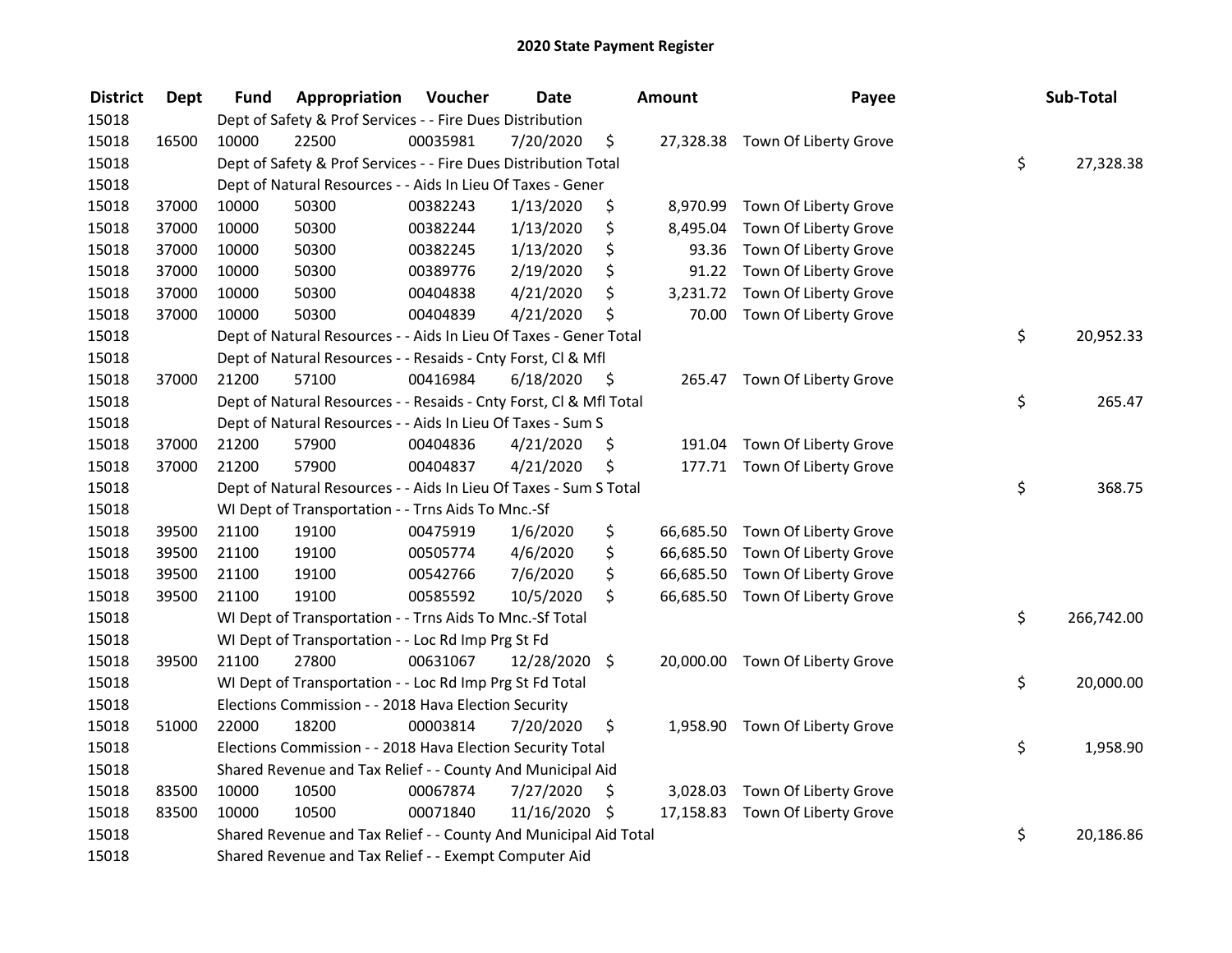| <b>District</b>    | Dept  | <b>Fund</b> | Appropriation                                                                 | <b>Voucher</b> | Date            |      | <b>Amount</b> | Payee                          | Sub-Total      |
|--------------------|-------|-------------|-------------------------------------------------------------------------------|----------------|-----------------|------|---------------|--------------------------------|----------------|
| 15018              | 83500 | 10000       | 10900                                                                         | 00065053       | 7/27/2020       | Ŝ.   | 341.92        | Town Of Liberty Grove          |                |
| 15018              |       |             | Shared Revenue and Tax Relief - - Exempt Computer Aid Total                   |                |                 |      |               |                                | \$<br>341.92   |
| 15018              |       |             | Shared Revenue and Tax Relief - - Utility Aid                                 |                |                 |      |               |                                |                |
| 15018              | 83500 | 10000       | 11000                                                                         | 00067874       | 7/27/2020       | S.   | 114.76        | Town Of Liberty Grove          |                |
| 15018              | 83500 | 10000       | 11000                                                                         | 00071840       | $11/16/2020$ \$ |      | 657.29        | Town Of Liberty Grove          |                |
| 15018              |       |             | Shared Revenue and Tax Relief - - Utility Aid Total                           |                |                 |      |               |                                | \$<br>772.05   |
| 15018              |       |             | Shared Revenue and Tax Relief - - Personal Property Aid                       |                |                 |      |               |                                |                |
| 15018              | 83500 | 10000       | 11100                                                                         | 00060424       | 5/4/2020        | S.   |               | 4,473.41 Town Of Liberty Grove |                |
| 15018              |       |             | Shared Revenue and Tax Relief - - Personal Property Aid Total                 |                |                 |      |               |                                | \$<br>4,473.41 |
| 15018              |       |             | Shared Revenue and Tax Relief - - State Aid; Video Service Provider Fee       |                |                 |      |               |                                |                |
| 15018              | 83500 | 10000       | 11200                                                                         | 00064169       | 7/27/2020       | - \$ | 1,596.63      | Town Of Liberty Grove          |                |
| 15018              |       |             | Shared Revenue and Tax Relief - - State Aid; Video Service Provider Fee Total |                |                 |      |               |                                | \$<br>1,596.63 |
| 15018              |       |             | Shared Revenue and Tax Relief - - Payments For Municipal Svcs                 |                |                 |      |               |                                |                |
| 15018              | 83500 | 10000       | 50100                                                                         | 00054857       | 2/3/2020        | S    | 419.53        | Town Of Liberty Grove          |                |
| 15018              |       |             | Shared Revenue and Tax Relief - - Payments For Municipal Svcs Total           |                |                 |      |               |                                | 419.53         |
| <b>15018 Total</b> |       |             |                                                                               |                |                 |      |               |                                | 365,406.23     |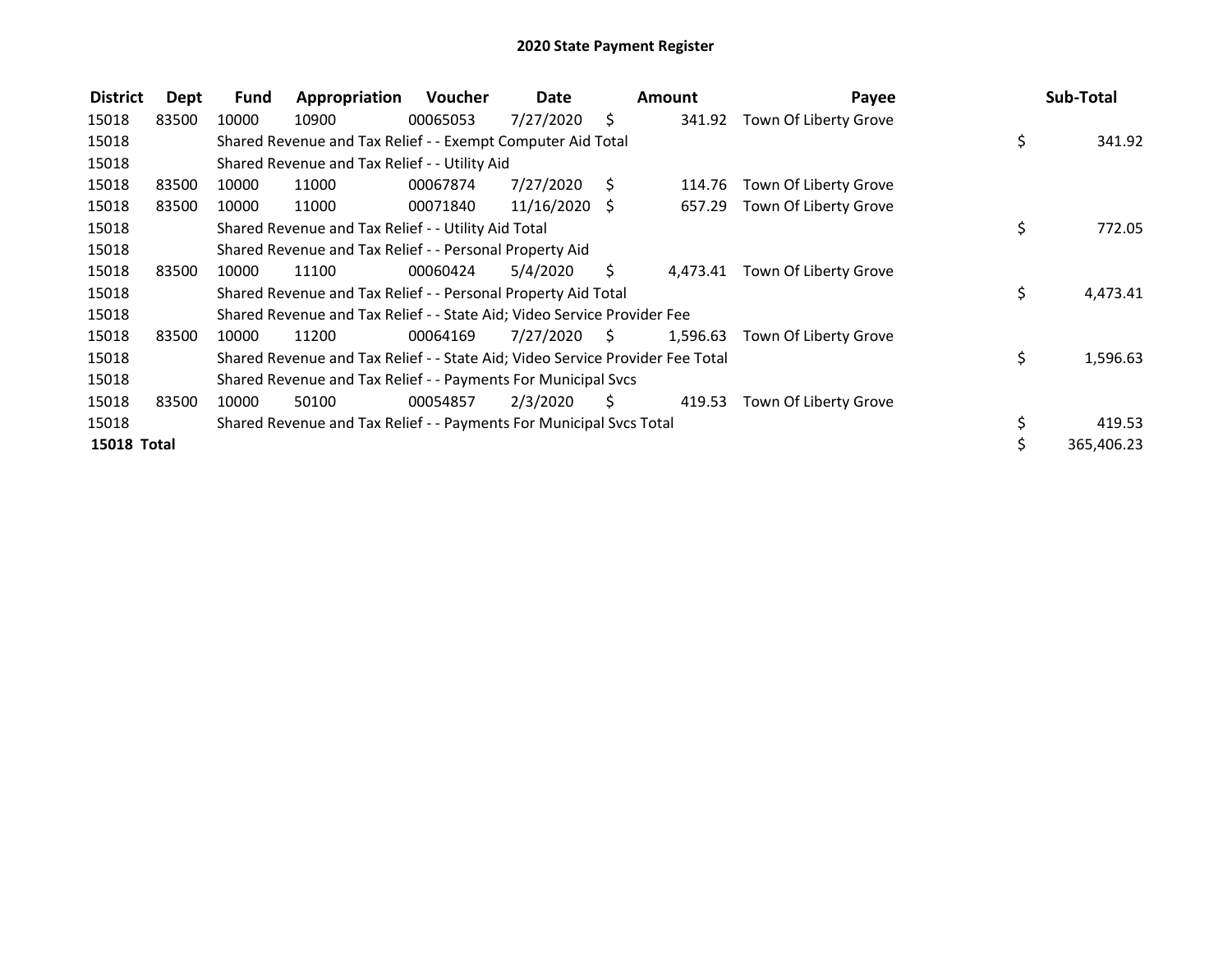| <b>District</b> | <b>Dept</b> | Fund  | Appropriation                                                      | Voucher  | <b>Date</b>   |      | Amount    | Payee                         | Sub-Total        |
|-----------------|-------------|-------|--------------------------------------------------------------------|----------|---------------|------|-----------|-------------------------------|------------------|
| 15020           |             |       | Dept of Safety & Prof Services - - Fire Dues Distribution          |          |               |      |           |                               |                  |
| 15020           | 16500       | 10000 | 22500                                                              | 00035982 | 7/20/2020     | \$   |           | 11,893.19 Nasewaupee, Town of |                  |
| 15020           |             |       | Dept of Safety & Prof Services - - Fire Dues Distribution Total    |          |               |      |           |                               | \$<br>11,893.19  |
| 15020           |             |       | Dept of Natural Resources - - Aids In Lieu Of Taxes - Gener        |          |               |      |           |                               |                  |
| 15020           | 37000       | 10000 | 50300                                                              | 00382221 | 1/13/2020     | \$   | 624.70    | Nasewaupee, Town of           |                  |
| 15020           | 37000       | 10000 | 50300                                                              | 00403661 | 4/21/2020     | \$   | 296.87    | Nasewaupee, Town of           |                  |
| 15020           |             |       | Dept of Natural Resources - - Aids In Lieu Of Taxes - Gener Total  |          |               |      |           |                               | \$<br>921.57     |
| 15020           |             |       | Dept of Natural Resources - - Resaids - Cnty Forst, Cl & Mfl       |          |               |      |           |                               |                  |
| 15020           | 37000       | 21200 | 57100                                                              | 00416985 | 6/18/2020     | - \$ |           | 223.62 Nasewaupee, Town of    |                  |
| 15020           |             |       | Dept of Natural Resources - - Resaids - Cnty Forst, Cl & Mfl Total |          |               |      |           |                               | \$<br>223.62     |
| 15020           |             |       | Dept of Natural Resources - - Aids In Lieu Of Taxes - Sum S        |          |               |      |           |                               |                  |
| 15020           | 37000       | 21200 | 57900                                                              | 00403662 | 4/21/2020     | -\$  | 918.34    | Nasewaupee, Town of           |                  |
| 15020           |             |       | Dept of Natural Resources - - Aids In Lieu Of Taxes - Sum S Total  |          |               |      |           |                               | \$<br>918.34     |
| 15020           |             |       | WI Dept of Transportation - - Trns Aids To Mnc.-Sf                 |          |               |      |           |                               |                  |
| 15020           | 39500       | 21100 | 19100                                                              | 00475920 | 1/6/2020      | \$   | 43,086.06 | Nasewaupee, Town of           |                  |
| 15020           | 39500       | 21100 | 19100                                                              | 00505775 | 4/6/2020      | \$   | 43,086.06 | Nasewaupee, Town of           |                  |
| 15020           | 39500       | 21100 | 19100                                                              | 00542767 | 7/6/2020      | \$   | 43,086.06 | Nasewaupee, Town of           |                  |
| 15020           | 39500       | 21100 | 19100                                                              | 00585593 | 10/5/2020     | \$   | 43,086.06 | Nasewaupee, Town of           |                  |
| 15020           |             |       | WI Dept of Transportation - - Trns Aids To Mnc.-Sf Total           |          |               |      |           |                               | \$<br>172,344.24 |
| 15020           |             |       | Department of Administration - - Federal Aid                       |          |               |      |           |                               |                  |
| 15020           | 50500       | 10000 | 14200                                                              | 00134386 | 12/10/2020 \$ |      | 31,794.40 | Nasewaupee, Town of           |                  |
| 15020           |             |       | Department of Administration - - Federal Aid Total                 |          |               |      |           |                               | \$<br>31,794.40  |
| 15020           |             |       | Elections Commission - - 2018 Hava Election Security               |          |               |      |           |                               |                  |
| 15020           | 51000       | 22000 | 18200                                                              | 00004346 | 8/28/2020     | \$.  |           | 1,711.40 Nasewaupee, Town of  |                  |
| 15020           |             |       | Elections Commission - - 2018 Hava Election Security Total         |          |               |      |           |                               | \$<br>1,711.40   |
| 15020           |             |       | Shared Revenue and Tax Relief - - County And Municipal Aid         |          |               |      |           |                               |                  |
| 15020           | 83500       | 10000 | 10500                                                              | 00067875 | 7/27/2020     | \$   | 3,380.28  | Nasewaupee, Town of           |                  |
| 15020           | 83500       | 10000 | 10500                                                              | 00071841 | 11/16/2020 \$ |      | 19,154.89 | Nasewaupee, Town of           |                  |
| 15020           |             |       | Shared Revenue and Tax Relief - - County And Municipal Aid Total   |          |               |      |           |                               | \$<br>22,535.17  |
| 15020           |             |       | Shared Revenue and Tax Relief - - Exempt Computer Aid              |          |               |      |           |                               |                  |
| 15020           | 83500       | 10000 | 10900                                                              | 00065054 | 7/27/2020     | \$   | 101.85    | Nasewaupee, Town of           |                  |
| 15020           |             |       | Shared Revenue and Tax Relief - - Exempt Computer Aid Total        |          |               |      |           |                               | \$<br>101.85     |
| 15020           |             |       | Shared Revenue and Tax Relief - - Utility Aid                      |          |               |      |           |                               |                  |
| 15020           | 83500       | 10000 | 11000                                                              | 00067875 | 7/27/2020     | \$   | 442.45    | Nasewaupee, Town of           |                  |
| 15020           | 83500       | 10000 | 11000                                                              | 00071841 | 11/16/2020    | \$   |           | 2,550.12 Nasewaupee, Town of  |                  |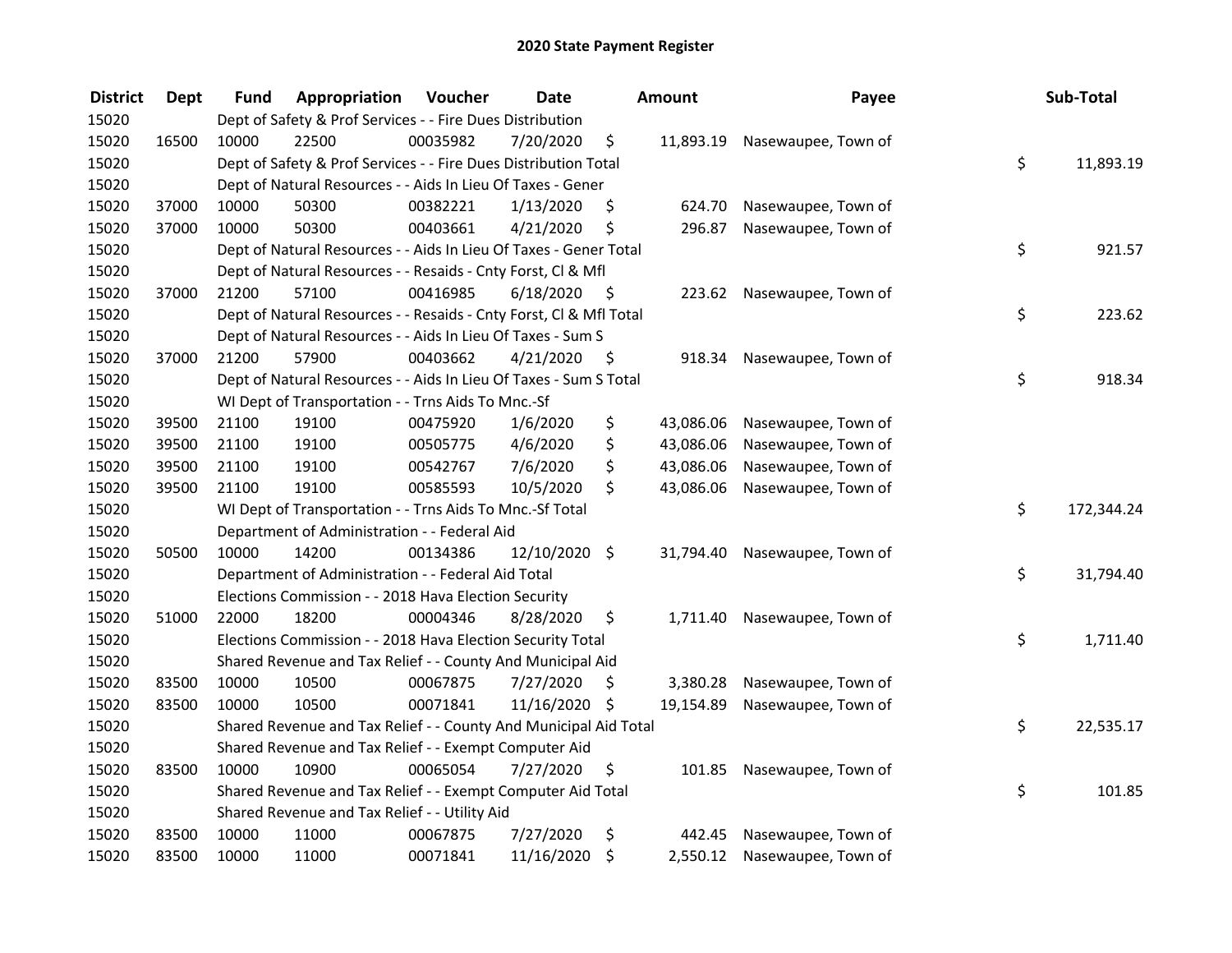| <b>District</b> | Dept  | <b>Fund</b> | Appropriation                                                       | <b>Voucher</b> | Date      | Amount |          | Payee               | Sub-Total  |
|-----------------|-------|-------------|---------------------------------------------------------------------|----------------|-----------|--------|----------|---------------------|------------|
| 15020           |       |             | Shared Revenue and Tax Relief - - Utility Aid Total                 |                |           |        |          |                     | 2,992.57   |
| 15020           |       |             | Shared Revenue and Tax Relief - - Personal Property Aid             |                |           |        |          |                     |            |
| 15020           | 83500 | 10000       | 11100                                                               | 00060425       | 5/4/2020  |        | 2.048.28 | Nasewaupee, Town of |            |
| 15020           |       |             | Shared Revenue and Tax Relief - - Personal Property Aid Total       |                |           |        |          |                     | 2.048.28   |
| 15020           |       |             | Shared Revenue and Tax Relief - - Payments For Municipal Svcs       |                |           |        |          |                     |            |
| 15020           | 83500 | 10000       | 50100                                                               | 00054624       | 2/3/2020  | Ś      | 494.19   | Nasewaupee, Town of |            |
| 15020           |       |             | Shared Revenue and Tax Relief - - Payments For Municipal Svcs Total |                |           |        |          |                     | 494.19     |
| 15020           |       |             | Shared Revenue and Tax Relief - - Lottery & Gaming Credit           |                |           |        |          |                     |            |
| 15020           | 83500 | 52100       | 36300                                                               | 00055256       | 3/23/2020 | S      | 667.48   | Nasewaupee, Town of |            |
| 15020           |       |             | Shared Revenue and Tax Relief - - Lottery & Gaming Credit Total     |                |           |        |          |                     | 667.48     |
| 15020 Total     |       |             |                                                                     |                |           |        |          |                     | 248,646.30 |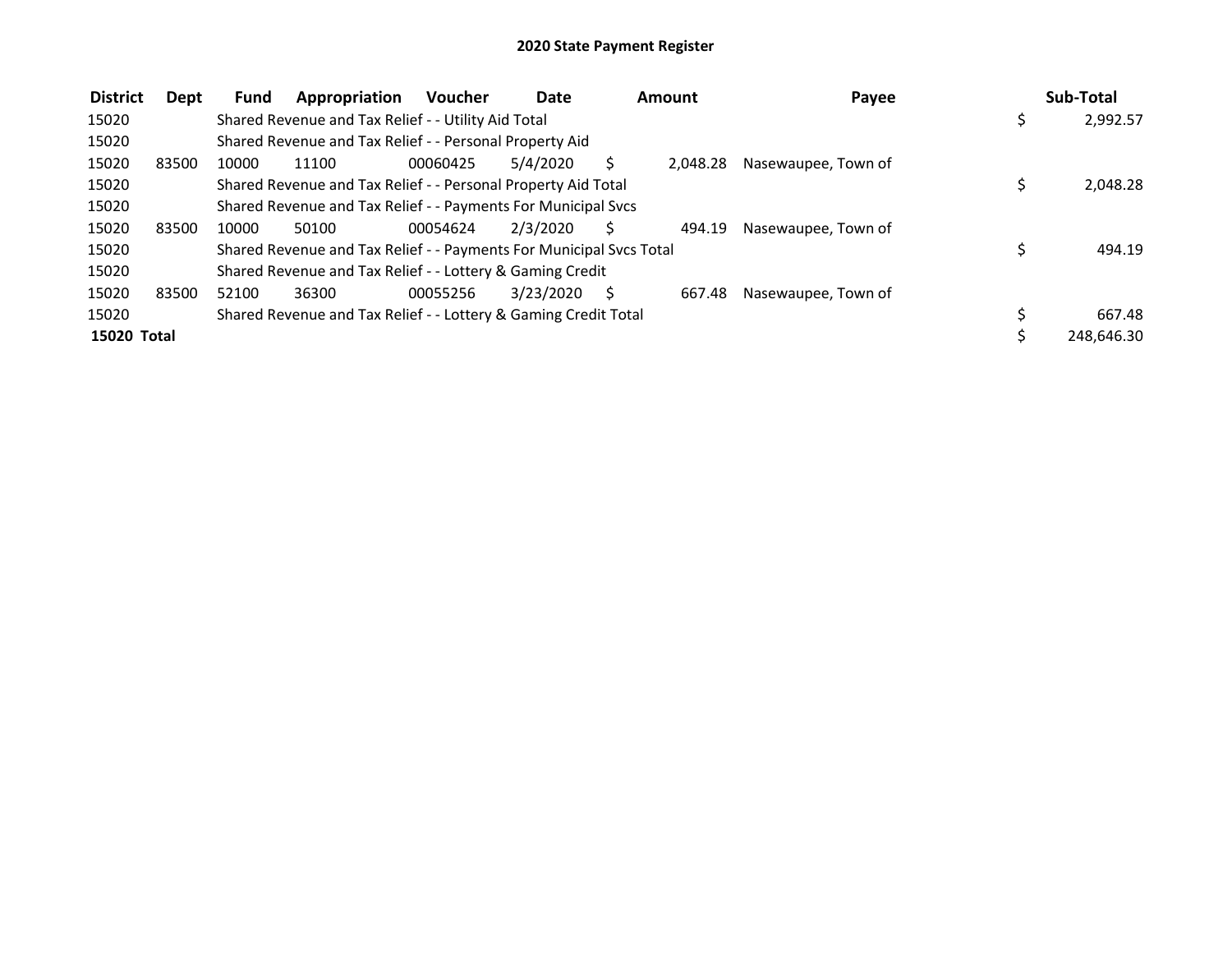| <b>District</b> | <b>Dept</b> | Fund  | Appropriation                                                      | Voucher  | <b>Date</b>   |         | <b>Amount</b> | Payee                        | Sub-Total        |
|-----------------|-------------|-------|--------------------------------------------------------------------|----------|---------------|---------|---------------|------------------------------|------------------|
| 15022           |             |       | Dept of Safety & Prof Services - - Fire Dues Distribution          |          |               |         |               |                              |                  |
| 15022           | 16500       | 10000 | 22500                                                              | 00035983 | 7/20/2020     | \$      |               | 21,605.90 Town Of Sevastopol |                  |
| 15022           |             |       | Dept of Safety & Prof Services - - Fire Dues Distribution Total    |          |               |         |               |                              | \$<br>21,605.90  |
| 15022           |             |       | Dept of Natural Resources - - Aids In Lieu Of Taxes - Gener        |          |               |         |               |                              |                  |
| 15022           | 37000       | 10000 | 50300                                                              | 00382227 | 1/13/2020     | \$      | 84.07         | Town Of Sevastopol           |                  |
| 15022           | 37000       | 10000 | 50300                                                              | 00382228 | 1/13/2020     | \$      | 13,360.12     | Town Of Sevastopol           |                  |
| 15022           | 37000       | 10000 | 50300                                                              | 00404046 | 4/21/2020     | \$      | 3,985.25      | Town Of Sevastopol           |                  |
| 15022           | 37000       | 10000 | 50300                                                              | 00404047 | 4/21/2020     | \$      | 9.34          | Town Of Sevastopol           |                  |
| 15022           |             |       | Dept of Natural Resources - - Aids In Lieu Of Taxes - Gener Total  |          |               |         |               |                              | \$<br>17,438.78  |
| 15022           |             |       | Dept of Natural Resources - - Resaids - Cnty Forst, Cl & Mfl       |          |               |         |               |                              |                  |
| 15022           | 37000       | 21200 | 57100                                                              | 00416986 | 6/18/2020     | - \$    |               | 326.63 Town Of Sevastopol    |                  |
| 15022           |             |       | Dept of Natural Resources - - Resaids - Cnty Forst, Cl & Mfl Total |          |               |         |               |                              | \$<br>326.63     |
| 15022           |             |       | Dept of Natural Resources - - Aids In Lieu Of Taxes - Sum S        |          |               |         |               |                              |                  |
| 15022           | 37000       | 21200 | 57900                                                              | 00404048 | 4/21/2020     | \$.     |               | 18.32 Town Of Sevastopol     |                  |
| 15022           |             |       | Dept of Natural Resources - - Aids In Lieu Of Taxes - Sum S Total  |          |               |         |               |                              | \$<br>18.32      |
| 15022           |             |       | WI Dept of Transportation - - Trns Aids To Mnc.-Sf                 |          |               |         |               |                              |                  |
| 15022           | 39500       | 21100 | 19100                                                              | 00475921 | 1/6/2020      | \$      | 55,812.15     | Town Of Sevastopol           |                  |
| 15022           | 39500       | 21100 | 19100                                                              | 00505776 | 4/6/2020      | \$      | 55,812.15     | Town Of Sevastopol           |                  |
| 15022           | 39500       | 21100 | 19100                                                              | 00542768 | 7/6/2020      | \$      |               | 55,812.15 Town Of Sevastopol |                  |
| 15022           | 39500       | 21100 | 19100                                                              | 00585594 | 10/5/2020     | \$      |               | 55,812.15 Town Of Sevastopol |                  |
| 15022           |             |       | WI Dept of Transportation - - Trns Aids To Mnc.-Sf Total           |          |               |         |               |                              | \$<br>223,248.60 |
| 15022           |             |       | Department of Administration - - Federal Aid                       |          |               |         |               |                              |                  |
| 15022           | 50500       | 10000 | 14200                                                              | 00132119 | 11/13/2020    | \$      | 2,450.00      | Town Of Sevastopol           |                  |
| 15022           | 50500       | 10000 | 14200                                                              | 00134387 | 12/10/2020    | $\zeta$ |               | 34,948.70 Town Of Sevastopol |                  |
| 15022           |             |       | Department of Administration - - Federal Aid Total                 |          |               |         |               |                              | \$<br>37,398.70  |
| 15022           |             |       | Elections Commission - - 2018 Hava Election Security               |          |               |         |               |                              |                  |
| 15022           | 51000       | 22000 | 18200                                                              | 00003521 | 6/30/2020     | \$      |               | 2,512.20 Town Of Sevastopol  |                  |
| 15022           |             |       | Elections Commission - - 2018 Hava Election Security Total         |          |               |         |               |                              | \$<br>2,512.20   |
| 15022           |             |       | Shared Revenue and Tax Relief - - County And Municipal Aid         |          |               |         |               |                              |                  |
| 15022           | 83500       | 10000 | 10500                                                              | 00067876 | 7/27/2020     | \$      |               | 5,041.64 Town Of Sevastopol  |                  |
| 15022           | 83500       | 10000 | 10500                                                              | 00071842 | 11/16/2020 \$ |         |               | 28,569.26 Town Of Sevastopol |                  |
| 15022           |             |       | Shared Revenue and Tax Relief - - County And Municipal Aid Total   |          |               |         |               |                              | \$<br>33,610.90  |
| 15022           |             |       | Shared Revenue and Tax Relief - - Exempt Computer Aid              |          |               |         |               |                              |                  |
| 15022           | 83500       | 10000 | 10900                                                              | 00065055 | 7/27/2020     | \$      | 25.98         | Town Of Sevastopol           |                  |
| 15022           |             |       | Shared Revenue and Tax Relief - - Exempt Computer Aid Total        |          |               |         |               |                              | \$<br>25.98      |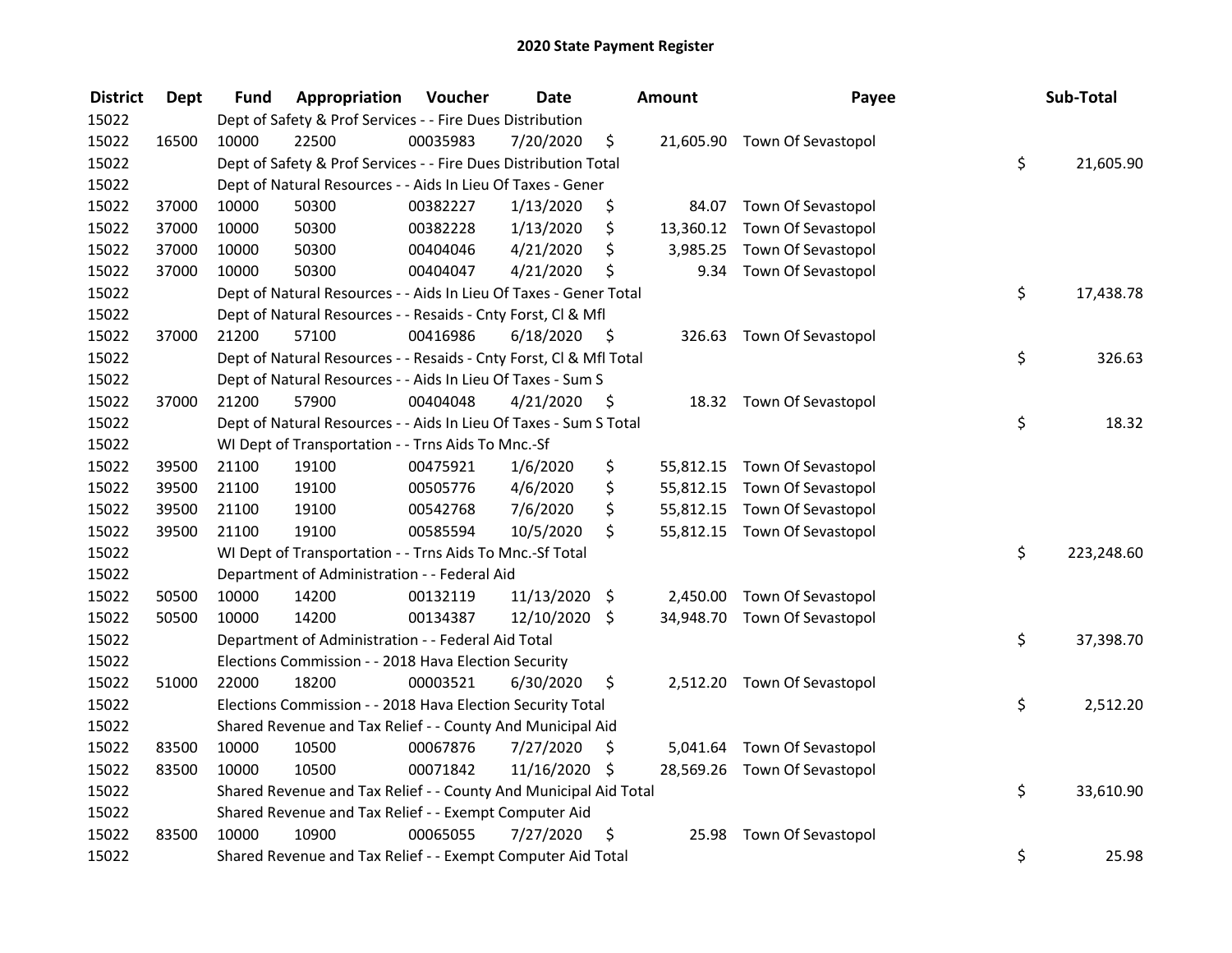| <b>District</b> | Dept  | Fund  | Appropriation                                                                 | <b>Voucher</b> | <b>Date</b><br><b>Amount</b> |    | Payee    | Sub-Total          |                 |
|-----------------|-------|-------|-------------------------------------------------------------------------------|----------------|------------------------------|----|----------|--------------------|-----------------|
| 15022           |       |       | Shared Revenue and Tax Relief - - Utility Aid                                 |                |                              |    |          |                    |                 |
| 15022           | 83500 | 10000 | 11000                                                                         | 00067876       | 7/27/2020                    | S  | 1.581.87 | Town Of Sevastopol |                 |
| 15022           | 83500 | 10000 | 11000                                                                         | 00071842       | 11/16/2020 \$                |    | 9,114.84 | Town Of Sevastopol |                 |
| 15022           |       |       | Shared Revenue and Tax Relief - - Utility Aid Total                           |                |                              |    |          |                    | \$<br>10,696.71 |
| 15022           |       |       | Shared Revenue and Tax Relief - - Personal Property Aid                       |                |                              |    |          |                    |                 |
| 15022           | 83500 | 10000 | 11100                                                                         | 00060426       | 5/4/2020                     | Ś  | 966.91   | Town Of Sevastopol |                 |
| 15022           |       |       | Shared Revenue and Tax Relief - - Personal Property Aid Total                 |                |                              |    |          |                    | \$<br>966.91    |
| 15022           |       |       | Shared Revenue and Tax Relief - - State Aid; Video Service Provider Fee       |                |                              |    |          |                    |                 |
| 15022           | 83500 | 10000 | 11200                                                                         | 00064170       | 7/27/2020                    | S. | 3,406.69 | Town Of Sevastopol |                 |
| 15022           |       |       | Shared Revenue and Tax Relief - - State Aid; Video Service Provider Fee Total |                |                              |    |          |                    | \$<br>3,406.69  |
| 15022           |       |       | Shared Revenue and Tax Relief - - Payments For Municipal Svcs                 |                |                              |    |          |                    |                 |
| 15022           | 83500 | 10000 | 50100                                                                         | 00054680       | 2/3/2020                     | Ś  | 791.85   | Town Of Sevastopol |                 |
| 15022           |       |       | Shared Revenue and Tax Relief - - Payments For Municipal Svcs Total           |                |                              |    |          |                    | 791.85          |
| 15022 Total     |       |       |                                                                               |                |                              |    |          |                    | 352,048.17      |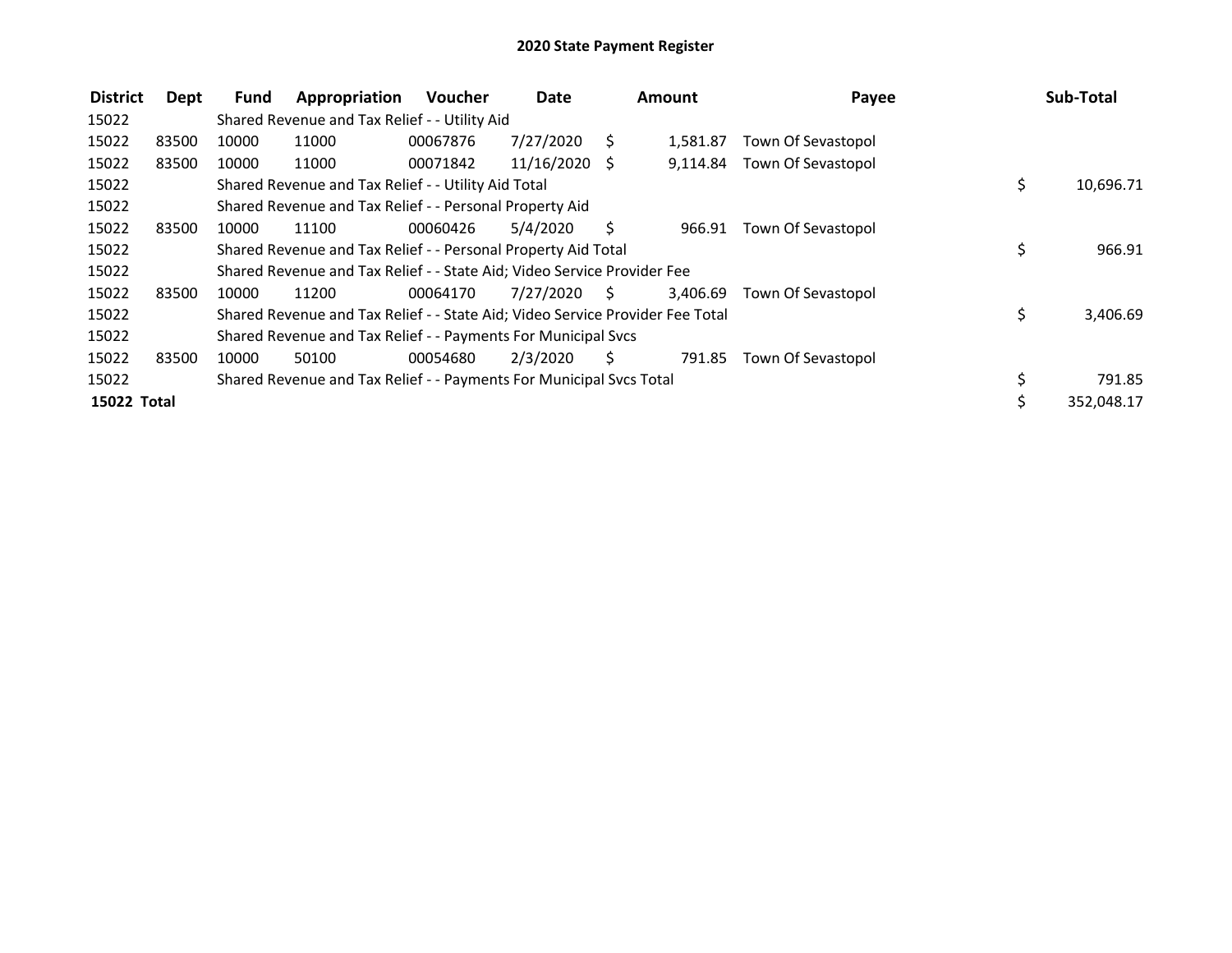| <b>District</b> | <b>Dept</b> | Fund  | Appropriation                                                        | Voucher  | <b>Date</b>   |      | Amount | Payee                          | Sub-Total       |
|-----------------|-------------|-------|----------------------------------------------------------------------|----------|---------------|------|--------|--------------------------------|-----------------|
| 15024           |             |       | Dept of Safety & Prof Services - - Fire Dues Distribution            |          |               |      |        |                                |                 |
| 15024           | 16500       | 10000 | 22500                                                                | 00035984 | 7/20/2020     | \$   |        | 4,973.16 Town Of Sturgeon Bay  |                 |
| 15024           |             |       | Dept of Safety & Prof Services - - Fire Dues Distribution Total      |          |               |      |        |                                | \$<br>4,973.16  |
| 15024           |             |       | Dept of Natural Resources - - Aids In Lieu Of Taxes - Gener          |          |               |      |        |                                |                 |
| 15024           | 37000       | 10000 | 50300                                                                | 00403694 | 4/21/2020     | \$   |        | 5.20 Town Of Sturgeon Bay      |                 |
| 15024           |             |       | Dept of Natural Resources - - Aids In Lieu Of Taxes - Gener Total    |          |               |      |        |                                | \$<br>5.20      |
| 15024           |             |       | Dept of Natural Resources - - Resaids - Cnty Forst, Cl & Mfl         |          |               |      |        |                                |                 |
| 15024           | 37000       | 21200 | 57100                                                                | 00416987 | 6/18/2020     | - \$ |        | 325.40 Town Of Sturgeon Bay    |                 |
| 15024           |             |       | Dept of Natural Resources - - Resaids - Cnty Forst, Cl & Mfl Total   |          |               |      |        |                                | \$<br>325.40    |
| 15024           |             |       | WI Dept of Transportation - - Trns Aids To Mnc.-Sf                   |          |               |      |        |                                |                 |
| 15024           | 39500       | 21100 | 19100                                                                | 00475922 | 1/6/2020      | \$   |        | 18,672.58 Town Of Sturgeon Bay |                 |
| 15024           | 39500       | 21100 | 19100                                                                | 00505777 | 4/6/2020      | \$   |        | 18,672.58 Town Of Sturgeon Bay |                 |
| 15024           | 39500       | 21100 | 19100                                                                | 00542769 | 7/6/2020      | \$   |        | 18,672.58 Town Of Sturgeon Bay |                 |
| 15024           | 39500       | 21100 | 19100                                                                | 00585595 | 10/5/2020     | \$   |        | 18,672.61 Town Of Sturgeon Bay |                 |
| 15024           |             |       | WI Dept of Transportation - - Trns Aids To Mnc.-Sf Total             |          |               |      |        |                                | \$<br>74,690.35 |
| 15024           |             |       | WI Dept of Transportation - - Supplemental Transportation Aids       |          |               |      |        |                                |                 |
| 15024           | 39500       | 21100 | 19600                                                                | 00477495 | 1/6/2020      | \$   |        | 12,246.51 Town Of Sturgeon Bay |                 |
| 15024           |             |       | WI Dept of Transportation - - Supplemental Transportation Aids Total |          |               |      |        |                                | \$<br>12,246.51 |
| 15024           |             |       | Elections Commission - - 2018 Hava Election Security                 |          |               |      |        |                                |                 |
| 15024           | 51000       | 22000 | 18200                                                                | 00003822 | 7/20/2020     | \$   |        | 820.40 Town Of Sturgeon Bay    |                 |
| 15024           |             |       | Elections Commission - - 2018 Hava Election Security Total           |          |               |      |        |                                | \$<br>820.40    |
| 15024           |             |       | Shared Revenue and Tax Relief - - County And Municipal Aid           |          |               |      |        |                                |                 |
| 15024           | 83500       | 10000 | 10500                                                                | 00067877 | 7/27/2020     | S    |        | 1,878.46 Town Of Sturgeon Bay  |                 |
| 15024           | 83500       | 10000 | 10500                                                                | 00071843 | 11/16/2020 \$ |      |        | 10,644.59 Town Of Sturgeon Bay |                 |
| 15024           |             |       | Shared Revenue and Tax Relief - - County And Municipal Aid Total     |          |               |      |        |                                | \$<br>12,523.05 |
| 15024           |             |       | Shared Revenue and Tax Relief - - Exempt Computer Aid                |          |               |      |        |                                |                 |
| 15024           | 83500       | 10000 | 10900                                                                | 00065056 | 7/27/2020     | \$   |        | 9.35 Town Of Sturgeon Bay      |                 |
| 15024           |             |       | Shared Revenue and Tax Relief - - Exempt Computer Aid Total          |          |               |      |        |                                | \$<br>9.35      |
| 15024           |             |       | Shared Revenue and Tax Relief - - Utility Aid                        |          |               |      |        |                                |                 |
| 15024           | 83500       | 10000 | 11000                                                                | 00067877 | 7/27/2020     | \$   |        | 3,712.04 Town Of Sturgeon Bay  |                 |
| 15024           | 83500       | 10000 | 11000                                                                | 00071843 | 11/16/2020    | \$   |        | 21,505.63 Town Of Sturgeon Bay |                 |
| 15024           |             |       | Shared Revenue and Tax Relief - - Utility Aid Total                  |          |               |      |        |                                | \$<br>25,217.67 |
| 15024           |             |       | Shared Revenue and Tax Relief - - Personal Property Aid              |          |               |      |        |                                |                 |
| 15024           | 83500       | 10000 | 11100                                                                | 00060427 | 5/4/2020      | \$   | 687.58 | Town Of Sturgeon Bay           |                 |
| 15024           |             |       | Shared Revenue and Tax Relief - - Personal Property Aid Total        |          |               |      |        |                                | \$<br>687.58    |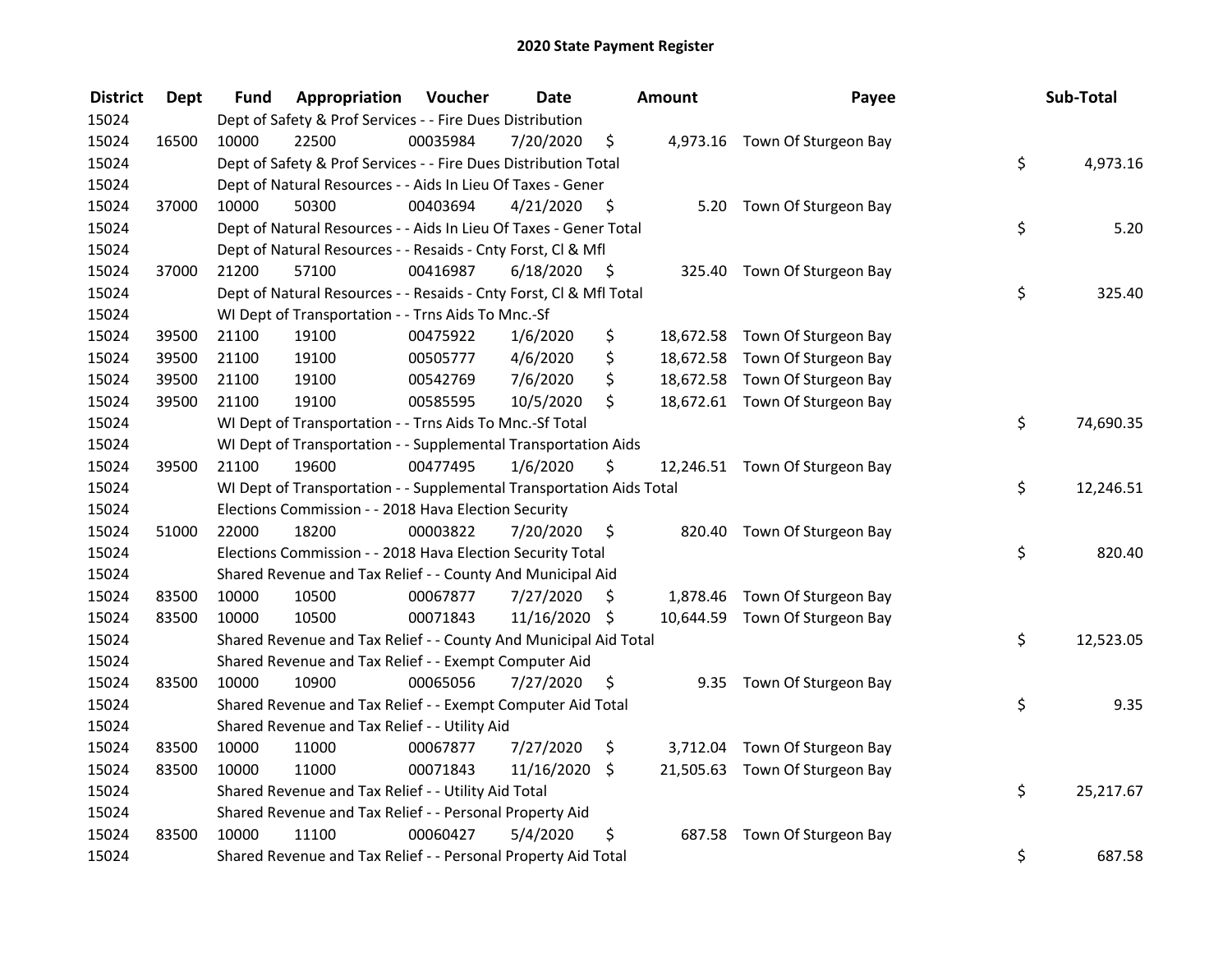|             |  | District Dept Fund Appropriation Voucher | Date | Amount | Payee | Sub-Total  |
|-------------|--|------------------------------------------|------|--------|-------|------------|
| 15024 Total |  |                                          |      |        |       | 131,498.67 |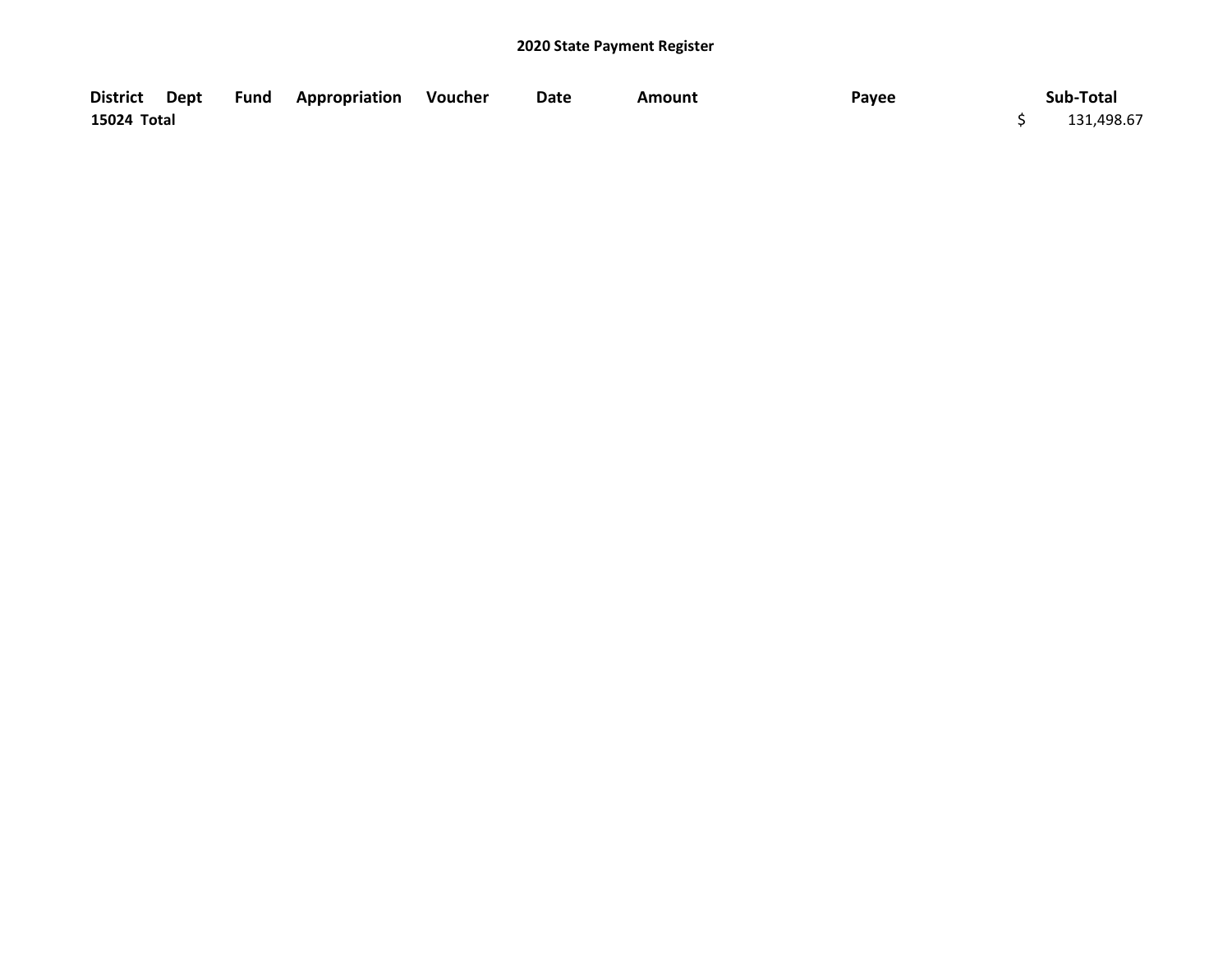| <b>District</b> | <b>Dept</b> | Fund  | Appropriation                                                        | Voucher  | <b>Date</b>   | Amount          |                         | Payee | Sub-Total |
|-----------------|-------------|-------|----------------------------------------------------------------------|----------|---------------|-----------------|-------------------------|-------|-----------|
| 15026           |             |       | Dept of Safety & Prof Services - - Fire Dues Distribution            |          |               |                 |                         |       |           |
| 15026           | 16500       | 10000 | 22500                                                                | 00035985 | 7/20/2020     | \$              | 5,098.64 Town Of Union  |       |           |
| 15026           |             |       | Dept of Safety & Prof Services - - Fire Dues Distribution Total      |          |               |                 |                         | \$    | 5,098.64  |
| 15026           |             |       | Dept of Natural Resources - - Resaids - Cnty Forst, Cl & Mfl         |          |               |                 |                         |       |           |
| 15026           | 37000       | 21200 | 57100                                                                | 00416988 | 10/27/2020 \$ |                 | 159.40 Town Of Union    |       |           |
| 15026           |             |       | Dept of Natural Resources - - Resaids - Cnty Forst, Cl & Mfl Total   |          |               |                 |                         | \$    | 159.40    |
| 15026           |             |       | WI Dept of Transportation - - Trns Aids To Mnc.-Sf                   |          |               |                 |                         |       |           |
| 15026           | 39500       | 21100 | 19100                                                                | 00475923 | 1/6/2020      | \$              | 24,161.25 Town Of Union |       |           |
| 15026           | 39500       | 21100 | 19100                                                                | 00505778 | 4/6/2020      | \$              | 24,161.25 Town Of Union |       |           |
| 15026           | 39500       | 21100 | 19100                                                                | 00542770 | 7/6/2020      | \$              | 24,161.25 Town Of Union |       |           |
| 15026           | 39500       | 21100 | 19100                                                                | 00585596 | 10/5/2020     | \$              | 24,161.25 Town Of Union |       |           |
| 15026           |             |       | WI Dept of Transportation - - Trns Aids To Mnc.-Sf Total             |          |               |                 |                         | \$    | 96,645.00 |
| 15026           |             |       | WI Dept of Transportation - - Supplemental Transportation Aids       |          |               |                 |                         |       |           |
| 15026           | 39500       | 21100 | 19600                                                                | 00477496 | 1/6/2020      | \$              | 16,226.04 Town Of Union |       |           |
| 15026           |             |       | WI Dept of Transportation - - Supplemental Transportation Aids Total |          |               |                 |                         | \$    | 16,226.04 |
| 15026           |             |       | WI Dept of Transportation - - Loc Rd Imp Prg St Fd                   |          |               |                 |                         |       |           |
| 15026           | 39500       | 21100 | 27800                                                                | 00624507 | 12/9/2020     | \$              | 15,000.00 Town Of Union |       |           |
| 15026           |             |       | WI Dept of Transportation - - Loc Rd Imp Prg St Fd Total             |          |               |                 |                         | \$    | 15,000.00 |
| 15026           |             |       | Department of Military Affairs - - Major Disaster Assist; Pif        |          |               |                 |                         |       |           |
| 15026           | 46500       | 27200 | 36500                                                                | 00081314 | 8/6/2020      | \$<br>10,984.95 | Town Of Union           |       |           |
| 15026           | 46500       | 27200 | 36500                                                                | 00086560 | 12/10/2020 \$ |                 | 9,030.53 Town Of Union  |       |           |
| 15026           |             |       | Department of Military Affairs - - Major Disaster Assist; Pif Total  |          |               |                 |                         | \$    | 20,015.48 |
| 15026           |             |       | Department of Administration - - Federal Aid                         |          |               |                 |                         |       |           |
| 15026           | 50500       | 10000 | 14200                                                                | 00129820 | 10/2/2020     | \$              | 4,612.87 Town Of Union  |       |           |
| 15026           | 50500       | 10000 | 14200                                                                | 00134388 | 12/10/2020    | \$              | 9,447.84 Town Of Union  |       |           |
| 15026           |             |       | Department of Administration - - Federal Aid Total                   |          |               |                 |                         | \$    | 14,060.71 |
| 15026           |             |       | Elections Commission - - 2018 Hava Election Security                 |          |               |                 |                         |       |           |
| 15026           | 51000       | 22000 | 18200                                                                | 00004288 | 8/20/2020     | \$              | 976.60 Town Of Union    |       |           |
| 15026           |             |       | Elections Commission - - 2018 Hava Election Security Total           |          |               |                 |                         | \$    | 976.60    |
| 15026           |             |       | Shared Revenue and Tax Relief - - County And Municipal Aid           |          |               |                 |                         |       |           |
| 15026           | 83500       | 10000 | 10500                                                                | 00067878 | 7/27/2020     | \$<br>1,415.49  | Town Of Union           |       |           |
| 15026           | 83500       | 10000 | 10500                                                                | 00071844 | 11/16/2020 \$ |                 | 8,021.10 Town Of Union  |       |           |
| 15026           |             |       | Shared Revenue and Tax Relief - - County And Municipal Aid Total     |          |               |                 |                         | \$    | 9,436.59  |
| 15026           |             |       | Shared Revenue and Tax Relief - - Exempt Computer Aid                |          |               |                 |                         |       |           |
| 15026           | 83500       | 10000 | 10900                                                                | 00065057 | 7/27/2020     | \$<br>2.08      | Town Of Union           |       |           |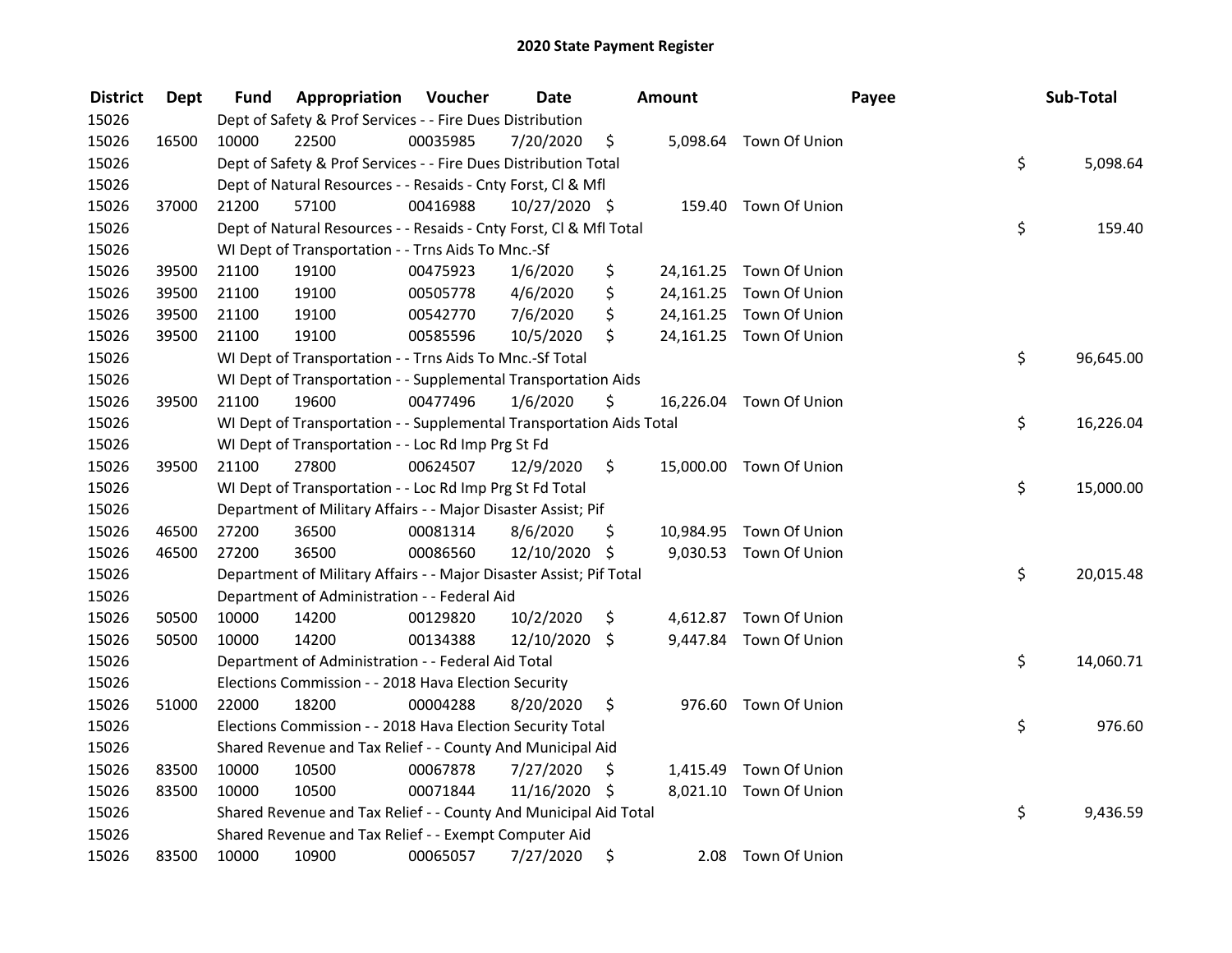| <b>District</b> | <b>Dept</b> | Fund  | Appropriation                                                 | Voucher  | <b>Date</b> | Amount |               | Payee | Sub-Total  |
|-----------------|-------------|-------|---------------------------------------------------------------|----------|-------------|--------|---------------|-------|------------|
| 15026           |             |       | Shared Revenue and Tax Relief - - Exempt Computer Aid Total   |          |             |        |               |       | 2.08       |
| 15026           |             |       | Shared Revenue and Tax Relief - - Personal Property Aid       |          |             |        |               |       |            |
| 15026           | 83500       | 10000 | 11100                                                         | 00060428 | 5/4/2020    | 179.50 | Town Of Union |       |            |
| 15026           |             |       | Shared Revenue and Tax Relief - - Personal Property Aid Total |          |             |        |               |       | 179.50     |
| 15026 Total     |             |       |                                                               |          |             |        |               |       | 177,800.04 |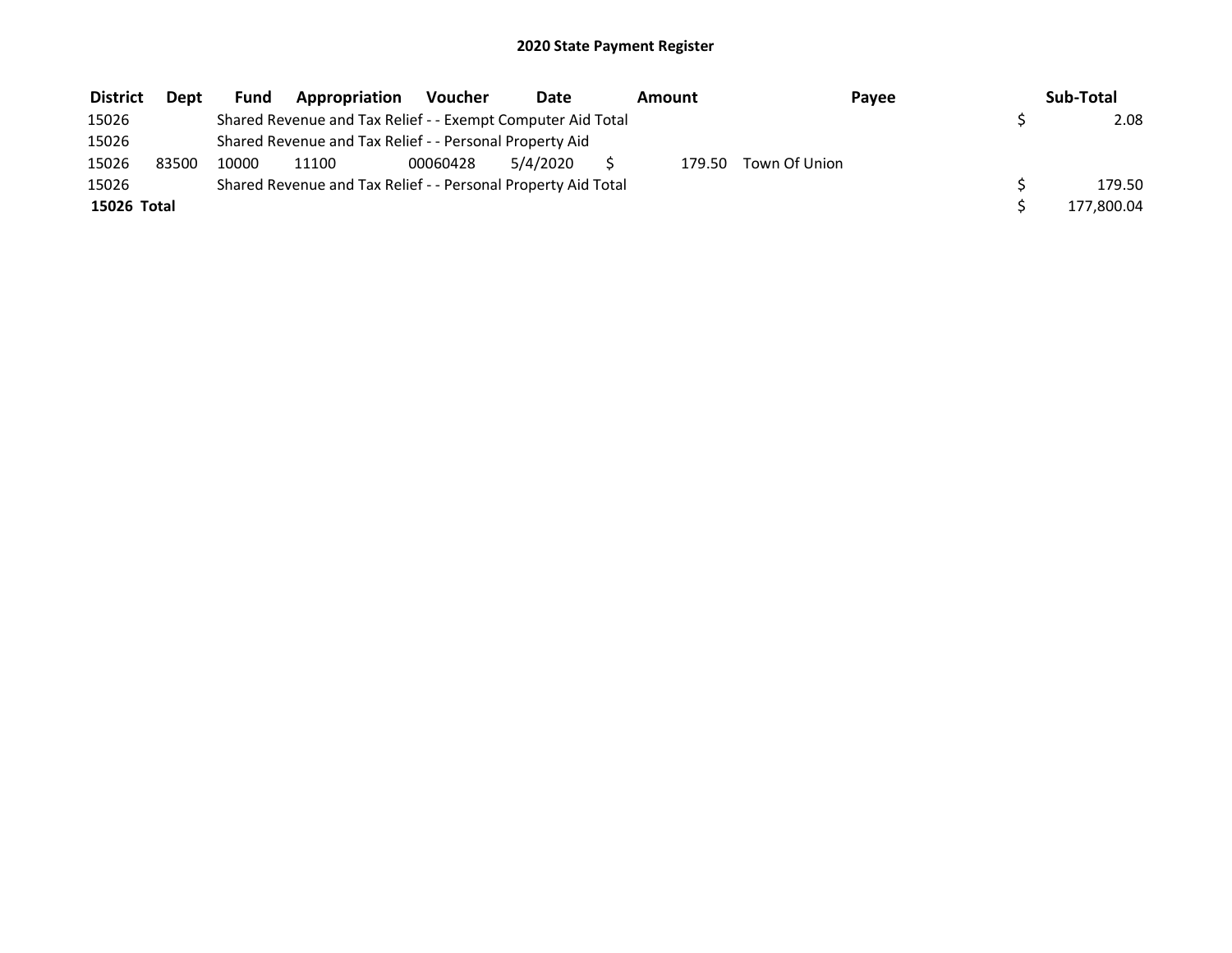| <b>District</b> | <b>Dept</b> | Fund  | Appropriation                                                      | Voucher  | <b>Date</b>   |      | Amount | Payee                        | Sub-Total        |
|-----------------|-------------|-------|--------------------------------------------------------------------|----------|---------------|------|--------|------------------------------|------------------|
| 15028           |             |       | Dept of Safety & Prof Services - - Fire Dues Distribution          |          |               |      |        |                              |                  |
| 15028           | 16500       | 10000 | 22500                                                              | 00035986 | 7/20/2020     | \$   |        | 8,320.06 Town Of Washington  |                  |
| 15028           |             |       | Dept of Safety & Prof Services - - Fire Dues Distribution Total    |          |               |      |        |                              | \$<br>8,320.06   |
| 15028           |             |       | Dept of Natural Resources - - Aids In Lieu Of Taxes - Gener        |          |               |      |        |                              |                  |
| 15028           | 37000       | 10000 | 50300                                                              | 00382248 | 1/13/2020     | \$   |        | 3,895.58 Town Of Washington  |                  |
| 15028           | 37000       | 10000 | 50300                                                              | 00382249 | 1/13/2020     | \$   |        | 34,508.75 Town Of Washington |                  |
| 15028           | 37000       | 10000 | 50300                                                              | 00405055 | 4/21/2020     | \$   |        | 2,037.11 Town Of Washington  |                  |
| 15028           |             |       | Dept of Natural Resources - - Aids In Lieu Of Taxes - Gener Total  |          |               |      |        |                              | \$<br>40,441.44  |
| 15028           |             |       | Dept of Natural Resources - - Gen Program Ops-State Funds          |          |               |      |        |                              |                  |
| 15028           | 37000       | 21200 | 16100                                                              | 00416266 | 6/16/2020     | - \$ |        | 417.00 Town Of Washington    |                  |
| 15028           |             |       | Dept of Natural Resources - - Gen Program Ops-State Funds Total    |          |               |      |        |                              | \$<br>417.00     |
| 15028           |             |       | Dept of Natural Resources - - Resaids - Cnty Forst, Cl & Mfl       |          |               |      |        |                              |                  |
| 15028           | 37000       | 21200 | 57100                                                              | 00416989 | 6/18/2020     | - \$ |        | 226.91 Town Of Washington    |                  |
| 15028           |             |       | Dept of Natural Resources - - Resaids - Cnty Forst, Cl & Mfl Total |          |               |      |        |                              | \$<br>226.91     |
| 15028           |             |       | Dept of Natural Resources - - Aids In Lieu Of Taxes - Sum S        |          |               |      |        |                              |                  |
| 15028           | 37000       | 21200 | 57900                                                              | 00405056 | 4/21/2020     | \$   | 62.63  | Town Of Washington           |                  |
| 15028           |             |       | Dept of Natural Resources - - Aids In Lieu Of Taxes - Sum S Total  |          |               |      |        |                              | \$<br>62.63      |
| 15028           |             |       | Dept of Natural Resources - - Solid Waste Management - Waste       |          |               |      |        |                              |                  |
| 15028           | 37000       | 21700 | 49300                                                              | 00388921 | 2/10/2020     | \$   |        | 3,780.00 Town Of Washington  |                  |
| 15028           |             |       | Dept of Natural Resources - - Solid Waste Management - Waste Total |          |               |      |        |                              | \$<br>3,780.00   |
| 15028           |             |       | WI Dept of Transportation - - Hwy Sfty Loc Aid Ffd                 |          |               |      |        |                              |                  |
| 15028           | 39500       | 21100 | 18500                                                              | 00499065 | 3/5/2020      | \$   |        | 3,978.92 Town Of Washington  |                  |
| 15028           | 39500       | 21100 | 18500                                                              | 00575618 | 8/31/2020     | \$   |        | 3,989.78 Town Of Washington  |                  |
| 15028           |             |       | WI Dept of Transportation - - Hwy Sfty Loc Aid Ffd Total           |          |               |      |        |                              | \$<br>7,968.70   |
| 15028           |             |       | WI Dept of Transportation - - Trns Aids To Mnc.-Sf                 |          |               |      |        |                              |                  |
| 15028           | 39500       | 21100 | 19100                                                              | 00475924 | 1/6/2020      | \$   |        | 37,784.07 Town Of Washington |                  |
| 15028           | 39500       | 21100 | 19100                                                              | 00505779 | 4/6/2020      | \$   |        | 37,784.07 Town Of Washington |                  |
| 15028           | 39500       | 21100 | 19100                                                              | 00542771 | 7/6/2020      | \$   |        | 37,784.07 Town Of Washington |                  |
| 15028           | 39500       | 21100 | 19100                                                              | 00585597 | 10/5/2020     | \$   |        | 37,784.07 Town Of Washington |                  |
| 15028           |             |       | WI Dept of Transportation - - Trns Aids To Mnc.-Sf Total           |          |               |      |        |                              | \$<br>151,136.28 |
| 15028           |             |       | Department of Justice - - Law Enforcement Train, Local             |          |               |      |        |                              |                  |
| 15028           | 45500       | 10000 | 23100                                                              | 00092099 | 12/11/2020 \$ |      |        | 320.00 Town Of Washington    |                  |
| 15028           |             |       | Department of Justice - - Law Enforcement Train, Local Total       |          |               |      |        |                              | \$<br>320.00     |
| 15028           |             |       | Shared Revenue and Tax Relief - - Exempt Computer Aid              |          |               |      |        |                              |                  |
| 15028           | 83500       | 10000 | 10900                                                              | 00065058 | 7/27/2020     | \$   |        | 159.01 Town Of Washington    |                  |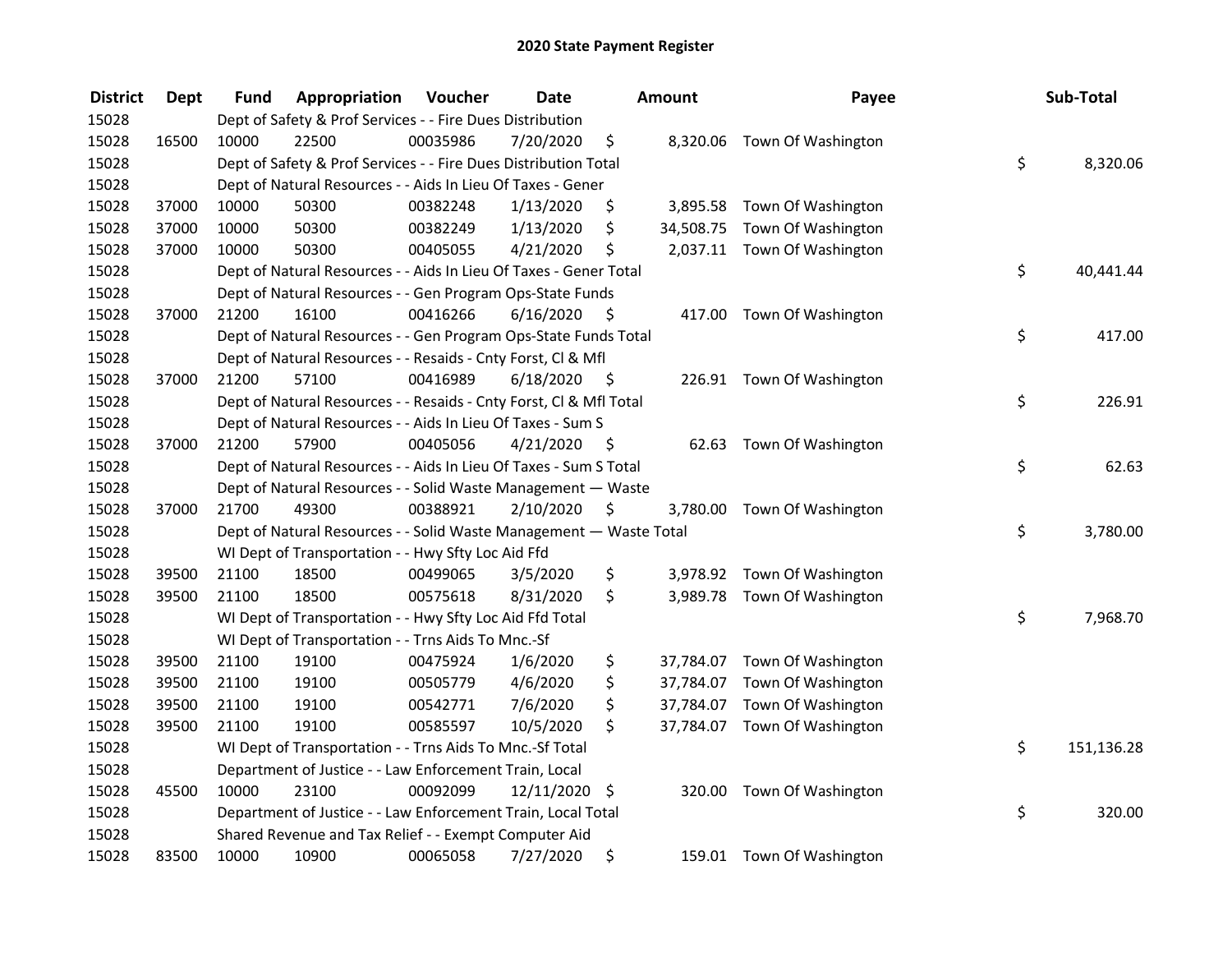| <b>District</b> | Dept  | <b>Fund</b> | Appropriation                                                       | <b>Voucher</b> | <b>Date</b>     |    | Amount   | Payee                       | Sub-Total      |
|-----------------|-------|-------------|---------------------------------------------------------------------|----------------|-----------------|----|----------|-----------------------------|----------------|
| 15028           |       |             | Shared Revenue and Tax Relief - - Exempt Computer Aid Total         |                |                 |    |          |                             | \$<br>159.01   |
| 15028           |       |             | Shared Revenue and Tax Relief - - Utility Aid                       |                |                 |    |          |                             |                |
| 15028           | 83500 | 10000       | 11000                                                               | 00067879       | 7/27/2020       |    | 1.224.22 | Town Of Washington          |                |
| 15028           | 83500 | 10000       | 11000                                                               | 00071845       | $11/16/2020$ \$ |    |          | 7,823.52 Town Of Washington |                |
| 15028           |       |             | Shared Revenue and Tax Relief - - Utility Aid Total                 |                |                 |    |          |                             | 9,047.74       |
| 15028           |       |             | Shared Revenue and Tax Relief - - Personal Property Aid             |                |                 |    |          |                             |                |
| 15028           | 83500 | 10000       | 11100                                                               | 00060429       | 5/4/2020        | S  | 2.978.01 | Town Of Washington          |                |
| 15028           |       |             | Shared Revenue and Tax Relief - - Personal Property Aid Total       |                |                 |    |          |                             | \$<br>2,978.01 |
| 15028           |       |             | Shared Revenue and Tax Relief - - Payments For Municipal Svcs       |                |                 |    |          |                             |                |
| 15028           | 83500 | 10000       | 50100                                                               | 00054893       | 2/3/2020        | S. | 2.154.20 | Town Of Washington          |                |
| 15028           |       |             | Shared Revenue and Tax Relief - - Payments For Municipal Svcs Total |                |                 |    |          |                             | 2,154.20       |
| 15028 Total     |       |             |                                                                     |                |                 |    |          |                             | 227,011.98     |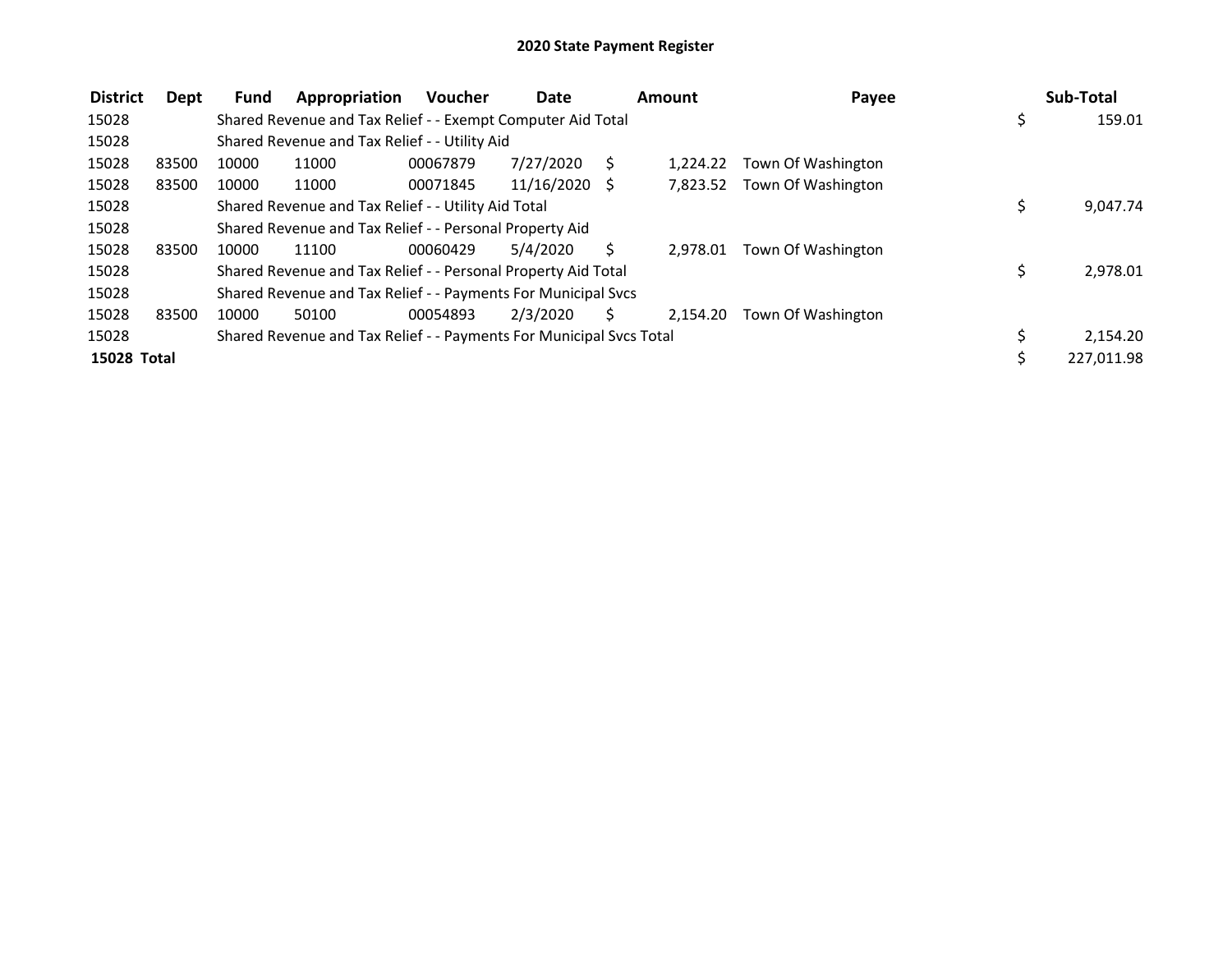| <b>District</b>    | Dept  | <b>Fund</b> | Appropriation                                                      | <b>Voucher</b> | <b>Date</b>   |                     | <b>Amount</b> | Payee                           | Sub-Total       |
|--------------------|-------|-------------|--------------------------------------------------------------------|----------------|---------------|---------------------|---------------|---------------------------------|-----------------|
| 15118              |       |             | Dept of Safety & Prof Services - - Fire Dues Distribution          |                |               |                     |               |                                 |                 |
| 15118              | 16500 | 10000       | 22500                                                              | 00035987       | 7/20/2020     | $\ddot{\mathsf{s}}$ |               | 12,182.01 Village Of Egg Harbor |                 |
| 15118              |       |             | Dept of Safety & Prof Services - - Fire Dues Distribution Total    |                |               |                     |               |                                 | \$<br>12,182.01 |
| 15118              |       |             | Dept of Natural Resources - - Resaids - Cnty Forst, CI & Mfl       |                |               |                     |               |                                 |                 |
| 15118              | 37000 | 21200       | 57100                                                              | 00416990       | 6/18/2020     | - \$                | 9.47          | Village Of Egg Harbor           |                 |
| 15118              |       |             | Dept of Natural Resources - - Resaids - Cnty Forst, Cl & Mfl Total |                |               |                     |               |                                 | \$<br>9.47      |
| 15118              |       |             | WI Dept of Transportation - - Trns Aids To Mnc.-Sf                 |                |               |                     |               |                                 |                 |
| 15118              | 39500 | 21100       | 19100                                                              | 00475925       | 1/6/2020      | \$                  | 13,434.69     | Village Of Egg Harbor           |                 |
| 15118              | 39500 | 21100       | 19100                                                              | 00505780       | 4/6/2020      | \$                  | 13,434.69     | Village Of Egg Harbor           |                 |
| 15118              | 39500 | 21100       | 19100                                                              | 00542772       | 7/6/2020      | \$                  | 13,434.69     | Village Of Egg Harbor           |                 |
| 15118              | 39500 | 21100       | 19100                                                              | 00585598       | 10/5/2020     | Ś.                  | 13,434.69     | Village Of Egg Harbor           |                 |
| 15118              |       |             | WI Dept of Transportation - - Trns Aids To Mnc.-Sf Total           |                |               |                     |               |                                 | \$<br>53,738.76 |
| 15118              |       |             | Department of Administration - - Federal Aid                       |                |               |                     |               |                                 |                 |
| 15118              | 50500 | 10000       | 14200                                                              | 00126560       | 8/7/2020      | \$                  | 2,524.99      | Village Of Egg Harbor           |                 |
| 15118              | 50500 | 10000       | 14200                                                              | 00129821       | 10/2/2020     | \$                  | 5,000.00      | Village Of Egg Harbor           |                 |
| 15118              |       |             | Department of Administration - - Federal Aid Total                 |                |               |                     |               |                                 | \$<br>7,524.99  |
| 15118              |       |             | Shared Revenue and Tax Relief - - County And Municipal Aid         |                |               |                     |               |                                 |                 |
| 15118              | 83500 | 10000       | 10500                                                              | 00067880       | 7/27/2020     | - \$                | 516.75        | Village Of Egg Harbor           |                 |
| 15118              | 83500 | 10000       | 10500                                                              | 00071846       | 11/16/2020 \$ |                     | 2,928.25      | Village Of Egg Harbor           |                 |
| 15118              |       |             | Shared Revenue and Tax Relief - - County And Municipal Aid Total   |                |               |                     |               |                                 | \$<br>3,445.00  |
| 15118              |       |             | Shared Revenue and Tax Relief - - Exempt Computer Aid              |                |               |                     |               |                                 |                 |
| 15118              | 83500 | 10000       | 10900                                                              | 00065059       | 7/27/2020     | -\$                 |               | 347.11 Village Of Egg Harbor    |                 |
| 15118              |       |             | Shared Revenue and Tax Relief - - Exempt Computer Aid Total        |                |               |                     |               |                                 | \$<br>347.11    |
| 15118              |       |             | Shared Revenue and Tax Relief - - Personal Property Aid            |                |               |                     |               |                                 |                 |
| 15118              | 83500 | 10000       | 11100                                                              | 00060430       | 5/4/2020      | \$                  |               | 2,104.01 Village Of Egg Harbor  |                 |
| 15118              |       |             | Shared Revenue and Tax Relief - - Personal Property Aid Total      |                |               |                     |               |                                 | \$<br>2,104.01  |
| <b>15118 Total</b> |       |             |                                                                    |                |               |                     |               |                                 | \$<br>79,351.35 |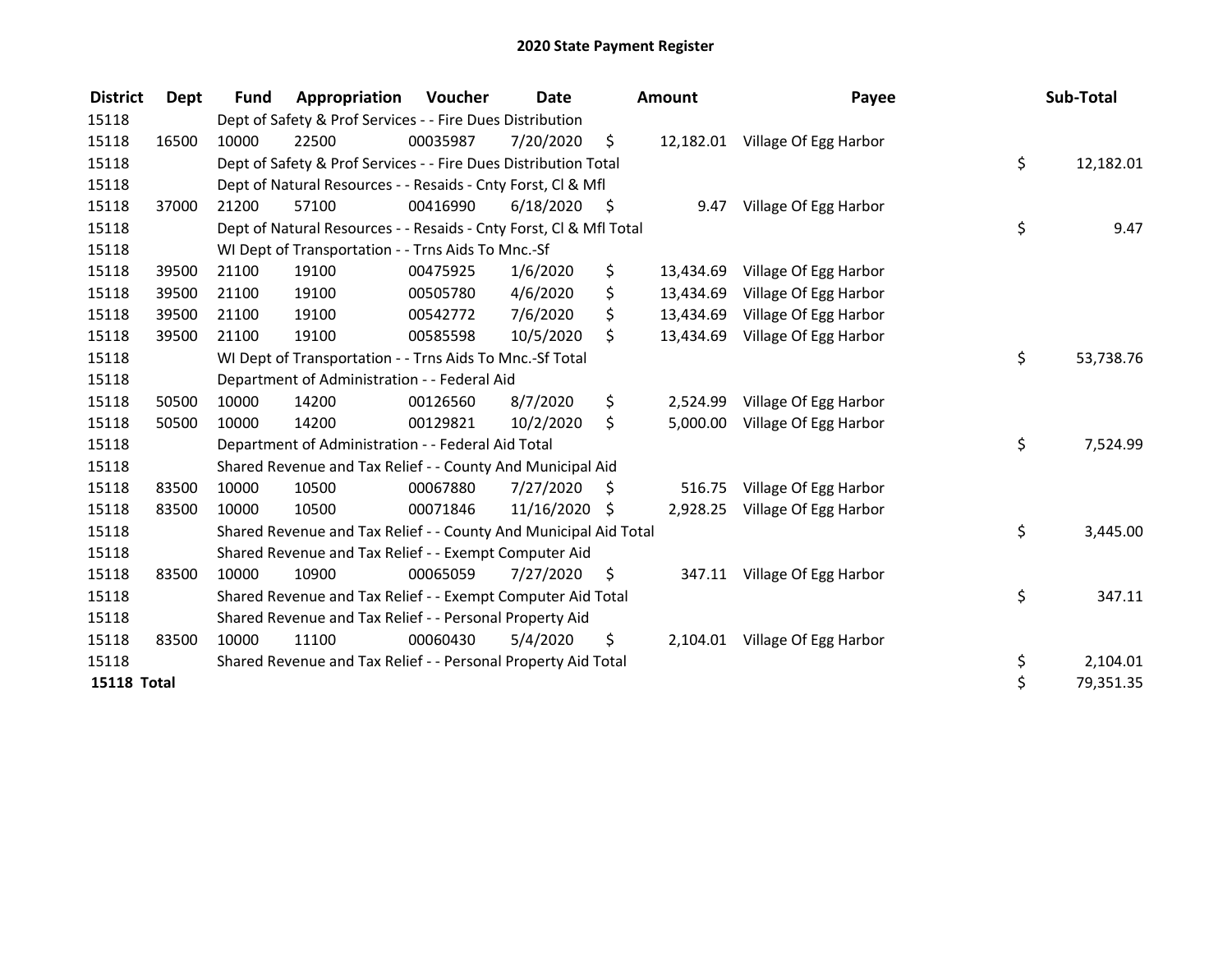| <b>District</b> | <b>Dept</b> | Fund  | Appropriation                                                      | Voucher  | <b>Date</b>   |      | <b>Amount</b> | Payee                        | Sub-Total       |
|-----------------|-------------|-------|--------------------------------------------------------------------|----------|---------------|------|---------------|------------------------------|-----------------|
| 15121           |             |       | Dept of Safety & Prof Services - - Fire Dues Distribution          |          |               |      |               |                              |                 |
| 15121           | 16500       | 10000 | 22500                                                              | 00035988 | 7/20/2020     | \$   |               | 11,237.74 Village Of Ephraim |                 |
| 15121           |             |       | Dept of Safety & Prof Services - - Fire Dues Distribution Total    |          |               |      |               |                              | \$<br>11,237.74 |
| 15121           |             |       | Dept of Natural Resources - - Aids In Lieu Of Taxes - Gener        |          |               |      |               |                              |                 |
| 15121           | 37000       | 10000 | 50300                                                              | 00382223 | 1/13/2020     | \$   |               | 6,045.71 Village Of Ephraim  |                 |
| 15121           |             |       | Dept of Natural Resources - - Aids In Lieu Of Taxes - Gener Total  |          |               |      |               |                              | \$<br>6,045.71  |
| 15121           |             |       | Dept of Natural Resources - - Gen Program Ops-State Funds          |          |               |      |               |                              |                 |
| 15121           | 37000       | 21200 | 16100                                                              | 00380218 | 1/9/2020      | \$   |               | 25.00 Village Of Ephraim     |                 |
| 15121           | 37000       | 21200 | 16100                                                              | 00425846 | 7/21/2020     | \$   | 25.00         | Village Of Ephraim           |                 |
| 15121           |             |       | Dept of Natural Resources - - Gen Program Ops-State Funds Total    |          |               |      |               |                              | \$<br>50.00     |
| 15121           |             |       | Dept of Natural Resources - - Resaids - Cnty Forst, Cl & Mfl       |          |               |      |               |                              |                 |
| 15121           | 37000       | 21200 | 57100                                                              | 00416991 | 6/18/2020     | - \$ |               | 10.30 Village Of Ephraim     |                 |
| 15121           |             |       | Dept of Natural Resources - - Resaids - Cnty Forst, Cl & Mfl Total |          |               |      |               |                              | \$<br>10.30     |
| 15121           |             |       | Dept of Natural Resources - - Rec & Resource Aids, Fed             |          |               |      |               |                              |                 |
| 15121           | 37000       | 21200 | 58300                                                              | 00395799 | 3/19/2020     | \$   |               | 1,162.09 Village Of Ephraim  |                 |
| 15121           |             |       | Dept of Natural Resources - - Rec & Resource Aids, Fed Total       |          |               |      |               |                              | \$<br>1,162.09  |
| 15121           |             |       | WI Dept of Transportation - - Trns Aids To Mnc.-Sf                 |          |               |      |               |                              |                 |
| 15121           | 39500       | 21100 | 19100                                                              | 00475926 | 1/6/2020      | \$   | 11,148.43     | Village Of Ephraim           |                 |
| 15121           | 39500       | 21100 | 19100                                                              | 00505781 | 4/6/2020      | \$   | 11,148.43     | Village Of Ephraim           |                 |
| 15121           | 39500       | 21100 | 19100                                                              | 00542773 | 7/6/2020      | \$   |               | 11,148.43 Village Of Ephraim |                 |
| 15121           | 39500       | 21100 | 19100                                                              | 00585599 | 10/5/2020     | \$   |               | 11,148.43 Village Of Ephraim |                 |
| 15121           |             |       | WI Dept of Transportation - - Trns Aids To Mnc.-Sf Total           |          |               |      |               |                              | \$<br>44,593.72 |
| 15121           |             |       | Department of Administration - - Federal Aid                       |          |               |      |               |                              |                 |
| 15121           | 50500       | 10000 | 14200                                                              | 00129822 | 10/2/2020     | \$.  |               | 5,000.00 Village Of Ephraim  |                 |
| 15121           |             |       | Department of Administration - - Federal Aid Total                 |          |               |      |               |                              | \$<br>5,000.00  |
| 15121           |             |       | Elections Commission - - 2018 Hava Election Security               |          |               |      |               |                              |                 |
| 15121           | 51000       | 22000 | 18200                                                              | 00004484 | 9/9/2020      | \$   |               | 504.70 Village Of Ephraim    |                 |
| 15121           |             |       | Elections Commission - - 2018 Hava Election Security Total         |          |               |      |               |                              | \$<br>504.70    |
| 15121           |             |       | Shared Revenue and Tax Relief - - County And Municipal Aid         |          |               |      |               |                              |                 |
| 15121           | 83500       | 10000 | 10500                                                              | 00067881 | 7/27/2020     | \$   | 584.34        | Village Of Ephraim           |                 |
| 15121           | 83500       | 10000 | 10500                                                              | 00071847 | 11/16/2020 \$ |      |               | 3,311.29 Village Of Ephraim  |                 |
| 15121           |             |       | Shared Revenue and Tax Relief - - County And Municipal Aid Total   |          |               |      |               |                              | \$<br>3,895.63  |
| 15121           |             |       | Shared Revenue and Tax Relief - - Exempt Computer Aid              |          |               |      |               |                              |                 |
| 15121           | 83500       | 10000 | 10900                                                              | 00065060 | 7/27/2020     | \$   |               | 142.37 Village Of Ephraim    |                 |
| 15121           |             |       | Shared Revenue and Tax Relief - - Exempt Computer Aid Total        |          |               |      |               |                              | \$<br>142.37    |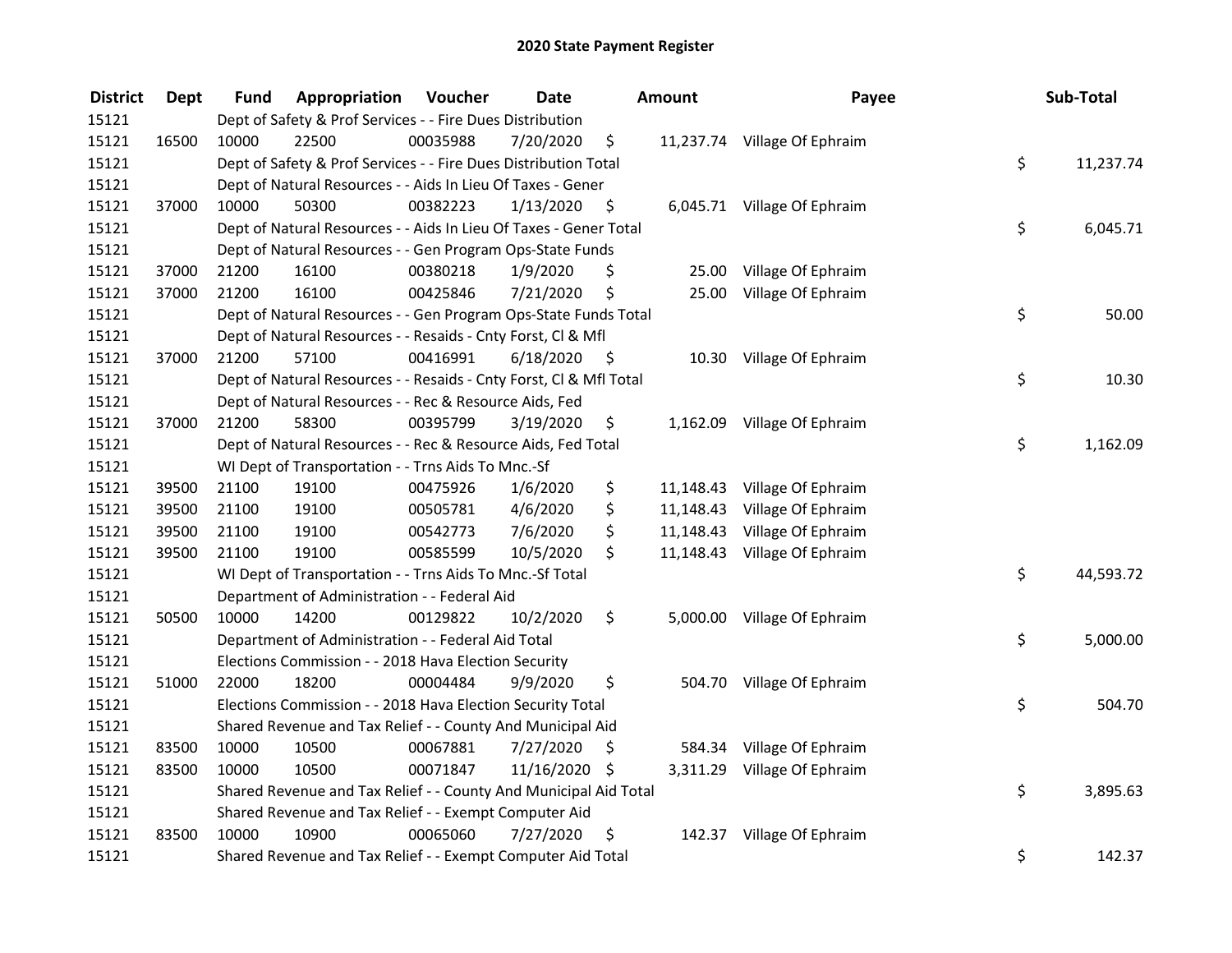| <b>District</b> | Dept  | <b>Fund</b> | Appropriation                                                                 | <b>Voucher</b> | <b>Date</b>  | Amount   | Pavee              | Sub-Total |
|-----------------|-------|-------------|-------------------------------------------------------------------------------|----------------|--------------|----------|--------------------|-----------|
| 15121           |       |             | Shared Revenue and Tax Relief - - Personal Property Aid                       |                |              |          |                    |           |
| 15121           | 83500 | 10000       | 11100                                                                         | 00060431       | 5/4/2020     | 2.264.70 | Village Of Ephraim |           |
| 15121           |       |             | Shared Revenue and Tax Relief - - Personal Property Aid Total                 |                |              |          |                    | 2.264.70  |
| 15121           |       |             | Shared Revenue and Tax Relief - - State Aid; Video Service Provider Fee       |                |              |          |                    |           |
| 15121           | 83500 | 10000       | 11200                                                                         | 00064171       | 7/27/2020 \$ | 1.335.52 | Village Of Ephraim |           |
| 15121           |       |             | Shared Revenue and Tax Relief - - State Aid; Video Service Provider Fee Total |                |              |          |                    | 1,335.52  |
| 15121 Total     |       |             |                                                                               |                |              |          |                    | 76,242.48 |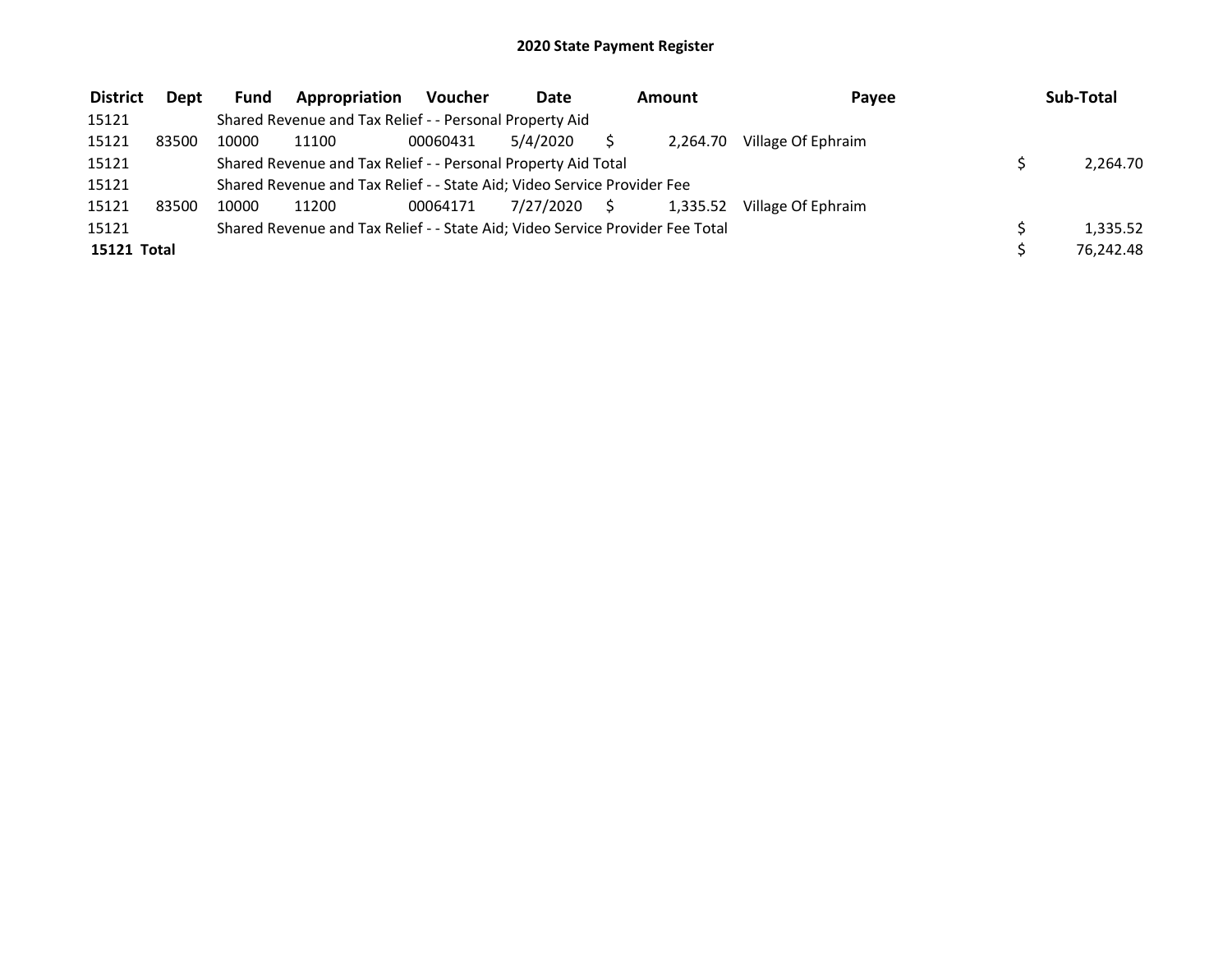| <b>District</b>    | <b>Dept</b> | <b>Fund</b> | Appropriation                                                    | <b>Voucher</b> | <b>Date</b>   |     | <b>Amount</b> | Payee                            | Sub-Total       |
|--------------------|-------------|-------------|------------------------------------------------------------------|----------------|---------------|-----|---------------|----------------------------------|-----------------|
| 15127              |             |             | Dept of Safety & Prof Services - - Fire Dues Distribution        |                |               |     |               |                                  |                 |
| 15127              | 16500       | 10000       | 22500                                                            | 00035989       | 7/20/2020     | \$  | 1,066.75      | Village of Forestville           |                 |
| 15127              |             |             | Dept of Safety & Prof Services - - Fire Dues Distribution Total  |                |               |     |               |                                  | \$<br>1,066.75  |
| 15127              |             |             | WI Dept of Transportation - - Trns Aids To Mnc.-Sf               |                |               |     |               |                                  |                 |
| 15127              | 39500       | 21100       | 19100                                                            | 00475927       | 1/6/2020      | \$  | 2,076.12      | Village of Forestville           |                 |
| 15127              | 39500       | 21100       | 19100                                                            | 00505782       | 4/6/2020      | \$  | 2,076.12      | Village of Forestville           |                 |
| 15127              | 39500       | 21100       | 19100                                                            | 00542774       | 7/6/2020      | \$  | 2,076.12      | Village of Forestville           |                 |
| 15127              | 39500       | 21100       | 19100                                                            | 00585600       | 10/5/2020     | \$  |               | 2,076.12 Village of Forestville  |                 |
| 15127              |             |             | WI Dept of Transportation - - Trns Aids To Mnc.-Sf Total         |                |               |     |               |                                  | \$<br>8,304.48  |
| 15127              |             |             | Department of Administration - - Federal Aid                     |                |               |     |               |                                  |                 |
| 15127              | 50500       | 10000       | 14200                                                            | 00126611       | 8/12/2020     | \$  | 556.28        | Village of Forestville           |                 |
| 15127              | 50500       | 10000       | 14200                                                            | 00134389       | 12/10/2020    | \$  | 2,500.00      | Village of Forestville           |                 |
| 15127              | 50500       | 10000       | 14200                                                            | 00136207       | 12/17/2020 \$ |     | 0.39          | Village of Forestville           |                 |
| 15127              |             |             | Department of Administration - - Federal Aid Total               |                |               |     |               |                                  | \$<br>3,056.67  |
| 15127              |             |             | Elections Commission - - 2018 Hava Election Security             |                |               |     |               |                                  |                 |
| 15127              | 51000       | 22000       | 18200                                                            | 00003325       | 6/24/2020     | \$  | 498.10        | Village of Forestville           |                 |
| 15127              | 51000       | 22000       | 18200                                                            | 00004445       | 9/9/2020      | \$  | 1,100.00      | Village of Forestville           |                 |
| 15127              |             |             | Elections Commission - - 2018 Hava Election Security Total       |                |               |     |               |                                  | \$<br>1,598.10  |
| 15127              |             |             | Shared Revenue and Tax Relief - - County And Municipal Aid       |                |               |     |               |                                  |                 |
| 15127              | 83500       | 10000       | 10500                                                            | 00067882       | 7/27/2020     | \$. | 8,212.70      | Village of Forestville           |                 |
| 15127              | 83500       | 10000       | 10500                                                            | 00071848       | 11/16/2020 \$ |     |               | 52,205.31 Village of Forestville |                 |
| 15127              |             |             | Shared Revenue and Tax Relief - - County And Municipal Aid Total |                |               |     |               |                                  | \$<br>60,418.01 |
| 15127              |             |             | Shared Revenue and Tax Relief - - Exempt Computer Aid            |                |               |     |               |                                  |                 |
| 15127              | 83500       | 10000       | 10900                                                            | 00065061       | 7/27/2020     | \$  | 11.43         | Village of Forestville           |                 |
| 15127              |             |             | Shared Revenue and Tax Relief - - Exempt Computer Aid Total      |                |               |     |               |                                  | \$<br>11.43     |
| 15127              |             |             | Shared Revenue and Tax Relief - - Personal Property Aid          |                |               |     |               |                                  |                 |
| 15127              | 83500       | 10000       | 11100                                                            | 00060432       | 5/4/2020      | \$  | 220.03        | Village of Forestville           |                 |
| 15127              |             |             | Shared Revenue and Tax Relief - - Personal Property Aid Total    |                |               |     |               |                                  | \$<br>220.03    |
| <b>15127 Total</b> |             |             |                                                                  |                |               |     |               |                                  | \$<br>74,675.47 |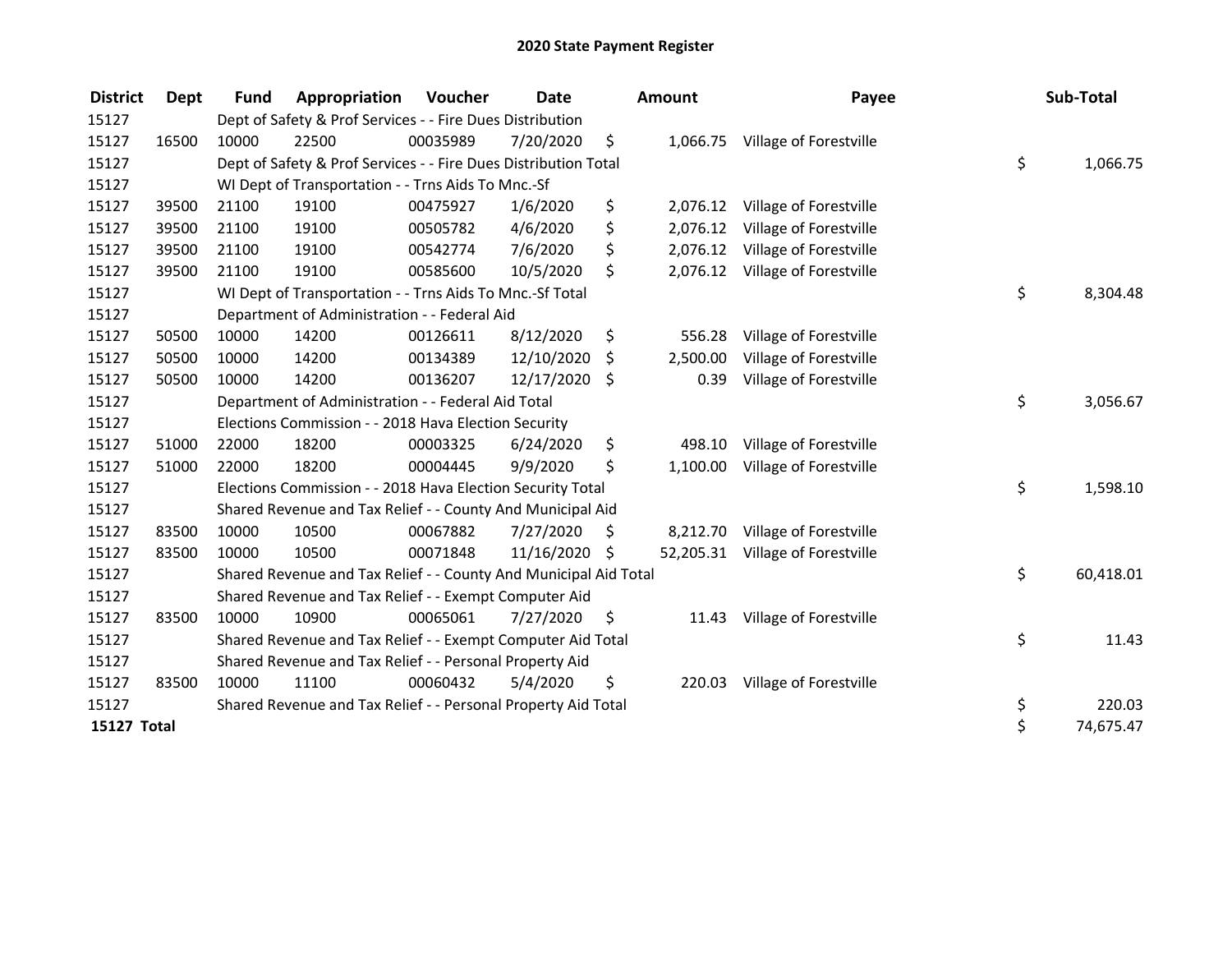| <b>District</b> | <b>Dept</b> | Fund  | Appropriation                                                         | Voucher  | <b>Date</b>   |      | Amount    | Payee                           | Sub-Total        |
|-----------------|-------------|-------|-----------------------------------------------------------------------|----------|---------------|------|-----------|---------------------------------|------------------|
| 15181           |             |       | Dept of Safety & Prof Services - - Fire Dues Distribution             |          |               |      |           |                                 |                  |
| 15181           | 16500       | 10000 | 22500                                                                 | 00035990 | 7/20/2020     | \$   |           | 15,488.22 Village of Sister Bay |                  |
| 15181           |             |       | Dept of Safety & Prof Services - - Fire Dues Distribution Total       |          |               |      |           |                                 | \$<br>15,488.22  |
| 15181           |             |       | Dept of Natural Resources - - Resaids - Cnty Forst, Cl & Mfl          |          |               |      |           |                                 |                  |
| 15181           | 37000       | 21200 | 57100                                                                 | 00416992 | 6/18/2020     | - \$ | 4.00      | Village of Sister Bay           |                  |
| 15181           |             |       | Dept of Natural Resources - - Resaids - Cnty Forst, Cl & Mfl Total    |          |               |      |           |                                 | \$<br>4.00       |
| 15181           |             |       | Dept of Natural Resources - - Land Acquisition                        |          |               |      |           |                                 |                  |
| 15181           | 37000       | 36300 | <b>TA100</b>                                                          | 00441775 | 10/19/2020 \$ |      |           | 19,685.00 Village of Sister Bay |                  |
| 15181           |             |       | Dept of Natural Resources - - Land Acquisition Total                  |          |               |      |           |                                 | \$<br>19,685.00  |
| 15181           |             |       | WI Dept of Transportation - - Trns Aids To Mnc.-Sf                    |          |               |      |           |                                 |                  |
| 15181           | 39500       | 21100 | 19100                                                                 | 00475928 | 1/6/2020      | \$   | 25,365.59 | Village of Sister Bay           |                  |
| 15181           | 39500       | 21100 | 19100                                                                 | 00505783 | 4/6/2020      | \$   | 25,365.59 | Village of Sister Bay           |                  |
| 15181           | 39500       | 21100 | 19100                                                                 | 00542775 | 7/6/2020      | \$   | 25,365.59 | Village of Sister Bay           |                  |
| 15181           | 39500       | 21100 | 19100                                                                 | 00585601 | 10/5/2020     | \$   | 25,365.60 | Village of Sister Bay           |                  |
| 15181           |             |       | WI Dept of Transportation - - Trns Aids To Mnc.-Sf Total              |          |               |      |           |                                 | \$<br>101,462.37 |
| 15181           |             |       | Department of Administration - - Federal Aid                          |          |               |      |           |                                 |                  |
| 15181           | 50500       | 10000 | 14200                                                                 | 00126612 | 8/12/2020     | \$   | 6,849.83  | Village of Sister Bay           |                  |
| 15181           | 50500       | 10000 | 14200                                                                 | 00129823 | 10/2/2020     | \$   | 1,137.34  | Village of Sister Bay           |                  |
| 15181           | 50500       | 10000 | 14200                                                                 | 00132120 | 11/13/2020    | \$   | 4,098.60  | Village of Sister Bay           |                  |
| 15181           | 50500       | 10000 | 14200                                                                 | 00134390 | 12/10/2020 \$ |      | 3,168.20  | Village of Sister Bay           |                  |
| 15181           |             |       | Department of Administration - - Federal Aid Total                    |          |               |      |           |                                 | \$<br>15,253.97  |
| 15181           |             |       | Elections Commission - - 2018 Hava Election Security                  |          |               |      |           |                                 |                  |
| 15181           | 51000       | 22000 | 18200                                                                 | 00003559 | 6/30/2020     | \$.  |           | 1,093.20 Village of Sister Bay  |                  |
| 15181           |             |       | Elections Commission - - 2018 Hava Election Security Total            |          |               |      |           |                                 | \$<br>1,093.20   |
| 15181           |             |       | Shared Revenue and Tax Relief - - Expenditure Restraint Program       |          |               |      |           |                                 |                  |
| 15181           | 83500       | 10000 | 10100                                                                 | 00067883 | 7/27/2020     | S    |           | 28,127.84 Village of Sister Bay |                  |
| 15181           |             |       | Shared Revenue and Tax Relief - - Expenditure Restraint Program Total |          |               |      |           |                                 | \$<br>28,127.84  |
| 15181           |             |       | Shared Revenue and Tax Relief - - County And Municipal Aid            |          |               |      |           |                                 |                  |
| 15181           | 83500       | 10000 | 10500                                                                 | 00067883 | 7/27/2020     | \$.  |           | 1,355.46 Village of Sister Bay  |                  |
| 15181           | 83500       | 10000 | 10500                                                                 | 00071849 | 11/16/2020 \$ |      |           | 7,680.94 Village of Sister Bay  |                  |
| 15181           |             |       | Shared Revenue and Tax Relief - - County And Municipal Aid Total      |          |               |      |           |                                 | \$<br>9,036.40   |
| 15181           |             |       | Shared Revenue and Tax Relief - - Exempt Computer Aid                 |          |               |      |           |                                 |                  |
| 15181           | 83500       | 10000 | 10900                                                                 | 00065062 | 7/27/2020     | \$   |           | 787.75 Village of Sister Bay    |                  |
| 15181           | 83500       | 10000 | 10900                                                                 | 00067001 | 7/27/2020     | \$   |           | 1,088.22 Village of Sister Bay  |                  |
| 15181           |             |       | Shared Revenue and Tax Relief - - Exempt Computer Aid Total           |          |               |      |           |                                 | \$<br>1,875.97   |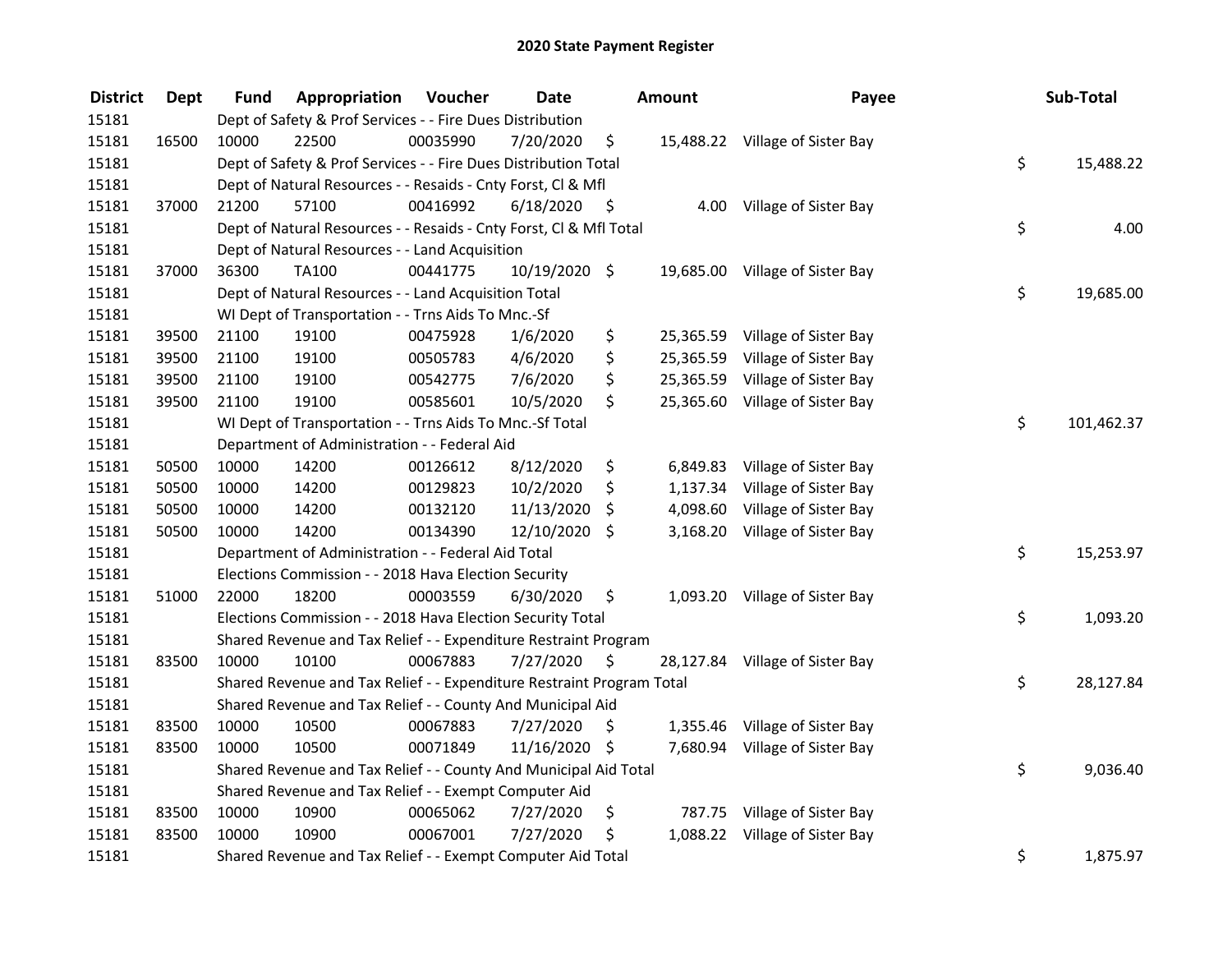| <b>District</b> | Dept  | <b>Fund</b> | <b>Appropriation</b>                                          | Voucher  | Date     | Amount   | Payee                 | Sub-Total  |
|-----------------|-------|-------------|---------------------------------------------------------------|----------|----------|----------|-----------------------|------------|
| 15181           |       |             | Shared Revenue and Tax Relief - - Personal Property Aid       |          |          |          |                       |            |
| 15181           | 83500 | 10000       | 11100                                                         | 00060433 | 5/4/2020 | 1,546.30 | Village of Sister Bay |            |
| 15181           | 83500 | 10000       | 11100                                                         | 00062442 | 5/4/2020 | 4,117.21 | Village of Sister Bay |            |
| 15181           |       |             | Shared Revenue and Tax Relief - - Personal Property Aid Total |          |          |          |                       | 5,663.51   |
| 15181 Total     |       |             |                                                               |          |          |          |                       | 197,690.48 |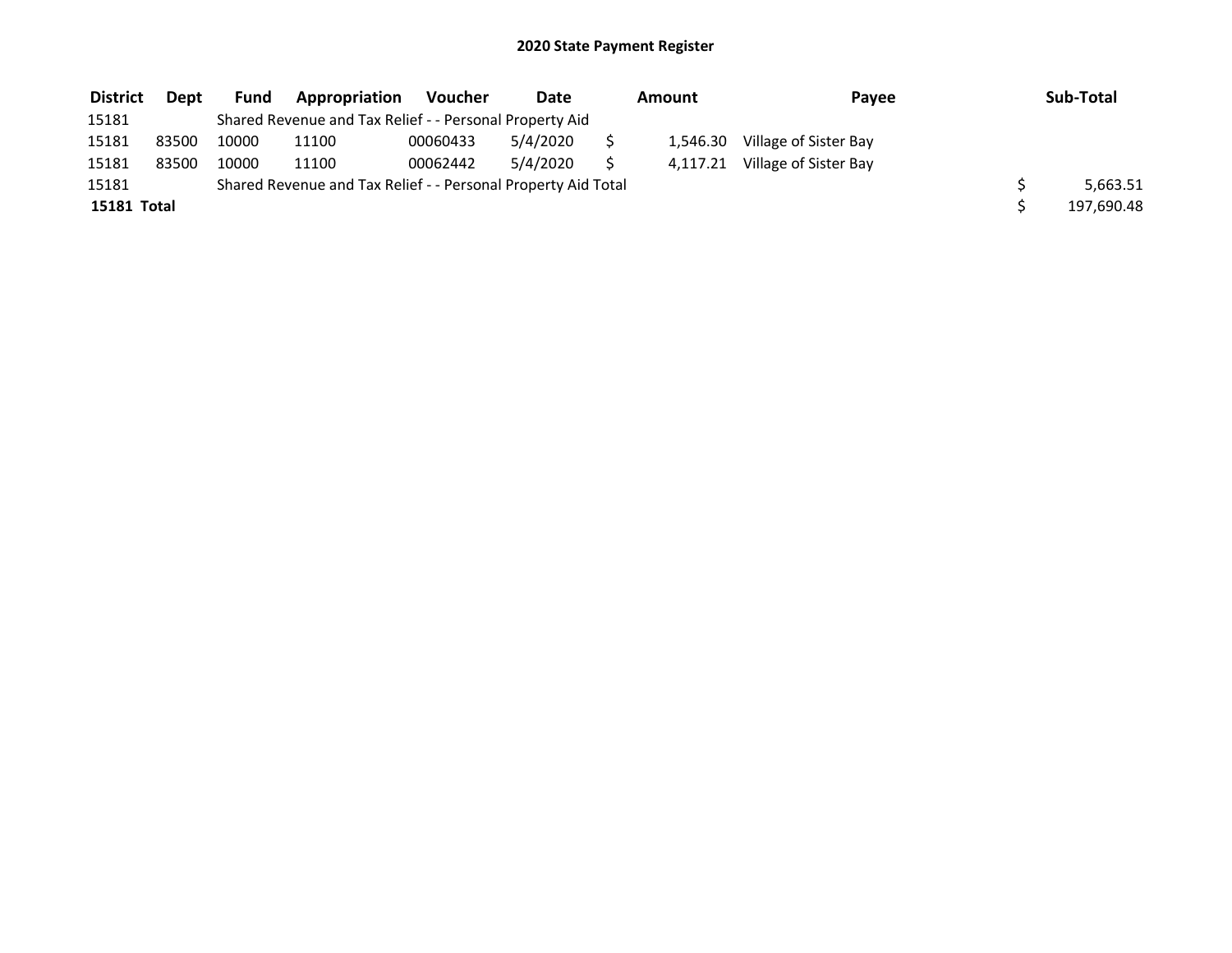| <b>District</b> | <b>Dept</b> | Fund  | Appropriation                                                           | Voucher  | <b>Date</b>   |      | Amount     | Payee                           | Sub-Total        |
|-----------------|-------------|-------|-------------------------------------------------------------------------|----------|---------------|------|------------|---------------------------------|------------------|
| 15281           |             |       | Dept of Safety & Prof Services - - Fire Dues Distribution               |          |               |      |            |                                 |                  |
| 15281           | 16500       | 10000 | 22500                                                                   | 00035991 | 7/20/2020     | \$   |            | 39,371.75 City Of Sturgeon Bay  |                  |
| 15281           |             |       | Dept of Safety & Prof Services - - Fire Dues Distribution Total         |          |               |      |            |                                 | \$<br>39,371.75  |
| 15281           |             |       | Dept of Natural Resources - - Aids In Lieu Of Taxes - Gener             |          |               |      |            |                                 |                  |
| 15281           | 37000       | 10000 | 50300                                                                   | 00382240 | 1/13/2020     | \$   | 1,667.64   | City Of Sturgeon Bay            |                  |
| 15281           | 37000       | 10000 | 50300                                                                   | 00382241 | 1/13/2020     | \$   | 2,465.25   | City Of Sturgeon Bay            |                  |
| 15281           | 37000       | 10000 | 50300                                                                   | 00404609 | 4/21/2020     | \$   | 189.78     | City Of Sturgeon Bay            |                  |
| 15281           | 37000       | 10000 | 50300                                                                   | 00404610 | 4/21/2020     | \$   | 9.26       | City Of Sturgeon Bay            |                  |
| 15281           |             |       | Dept of Natural Resources - - Aids In Lieu Of Taxes - Gener Total       |          |               |      |            |                                 | \$<br>4,331.93   |
| 15281           |             |       | Dept of Natural Resources - - Resaids - Cnty Forst, Cl & Mfl            |          |               |      |            |                                 |                  |
| 15281           | 37000       | 21200 | 57100                                                                   | 00416993 | 6/18/2020     | - \$ | 10.60      | City Of Sturgeon Bay            |                  |
| 15281           |             |       | Dept of Natural Resources - - Resaids - Cnty Forst, Cl & Mfl Total      |          |               |      |            |                                 | \$<br>10.60      |
| 15281           |             |       | WI Dept of Transportation - - Trns Aids To Mnc.-Sf                      |          |               |      |            |                                 |                  |
| 15281           | 39500       | 21100 | 19100                                                                   | 00475929 | 1/6/2020      | \$   | 137,785.38 | City Of Sturgeon Bay            |                  |
| 15281           | 39500       | 21100 | 19100                                                                   | 00505784 | 4/6/2020      | \$   | 137,785.38 | City Of Sturgeon Bay            |                  |
| 15281           | 39500       | 21100 | 19100                                                                   | 00542776 | 7/6/2020      | \$   | 137,785.38 | City Of Sturgeon Bay            |                  |
| 15281           | 39500       | 21100 | 19100                                                                   | 00585602 | 10/5/2020     | \$.  |            | 137,785.41 City Of Sturgeon Bay |                  |
| 15281           |             |       | WI Dept of Transportation - - Trns Aids To Mnc.-Sf Total                |          |               |      |            |                                 | \$<br>551,141.55 |
| 15281           |             |       | WI Dept of Transportation - - Loc Rd Imp Prg St Fd                      |          |               |      |            |                                 |                  |
| 15281           | 39500       | 21100 | 27800                                                                   | 00478968 | 1/7/2020      | \$   |            | 32,361.79 City Of Sturgeon Bay  |                  |
| 15281           |             |       | WI Dept of Transportation - - Loc Rd Imp Prg St Fd Total                |          |               |      |            |                                 | \$<br>32,361.79  |
| 15281           |             |       | Department of Justice - - Drug Trafficking Resp Grants                  |          |               |      |            |                                 |                  |
| 15281           | 45500       | 10000 | 20800                                                                   | 00077645 | 1/8/2020      | \$   |            | 11,304.00 City Of Sturgeon Bay  |                  |
| 15281           |             |       | Department of Justice - - Drug Trafficking Resp Grants Total            |          |               |      |            |                                 | \$<br>11,304.00  |
| 15281           |             |       | Department of Justice - - Law Enforcement Train, Local                  |          |               |      |            |                                 |                  |
| 15281           | 45500       | 10000 | 23100                                                                   | 00091699 | 12/8/2020     | \$   |            | 3,520.00 City Of Sturgeon Bay   |                  |
| 15281           |             |       | Department of Justice - - Law Enforcement Train, Local Total            |          |               |      |            |                                 | \$<br>3,520.00   |
| 15281           |             |       | Department of Justice - - Internet Crimes Against Childr                |          |               |      |            |                                 |                  |
| 15281           | 45500       | 10000 | 28400                                                                   | 00079707 | 2/11/2020     | \$   | 3,382.29   | City Of Sturgeon Bay            |                  |
| 15281           | 45500       | 10000 | 28400                                                                   | 00092364 | 12/28/2020 \$ |      | 489.72     | City Of Sturgeon Bay            |                  |
| 15281           |             |       | Department of Justice - - Internet Crimes Against Childr Total          |          |               |      |            |                                 | \$<br>3,872.01   |
| 15281           |             |       | Department of Military Affairs - - Federal Aid, Homeland Security       |          |               |      |            |                                 |                  |
| 15281           | 46500       | 10000 | 35000                                                                   | 00077269 | 5/6/2020      | \$   |            | 15,000.00 City Of Sturgeon Bay  |                  |
| 15281           | 46500       | 10000 | 35000                                                                   | 00084841 | 10/28/2020 \$ |      | 20,000.00  | City Of Sturgeon Bay            |                  |
| 15281           |             |       | Department of Military Affairs - - Federal Aid, Homeland Security Total |          |               |      |            |                                 | \$<br>35,000.00  |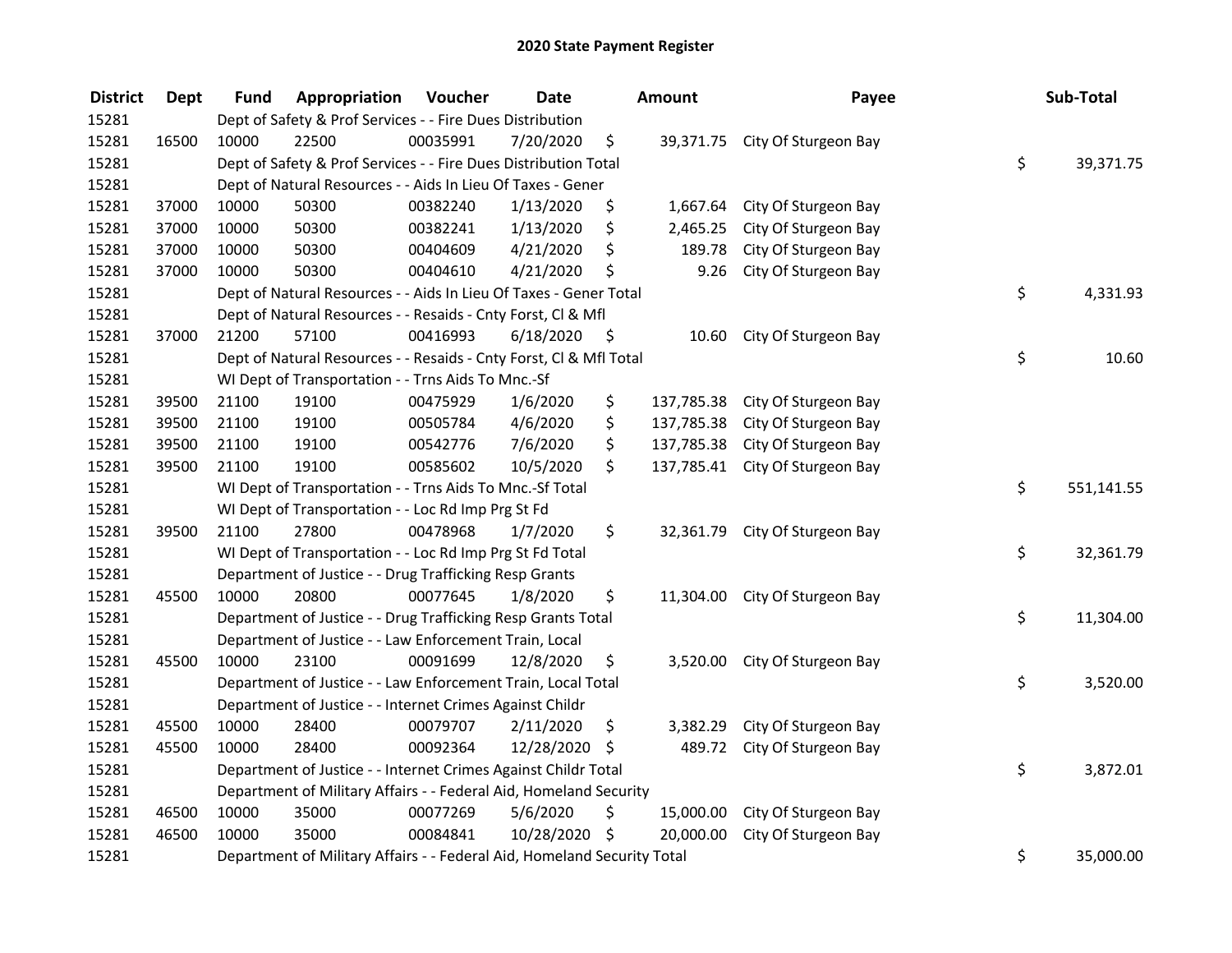| <b>District</b> | <b>Dept</b> | <b>Fund</b> | Appropriation                                                                 | Voucher  | <b>Date</b>   | Amount           | Payee                                                                                                   | Sub-Total        |
|-----------------|-------------|-------------|-------------------------------------------------------------------------------|----------|---------------|------------------|---------------------------------------------------------------------------------------------------------|------------------|
| 15281           |             |             | Department of Administration - - Federal Aid                                  |          |               |                  |                                                                                                         |                  |
| 15281           | 50500       | 10000       | 14200                                                                         | 00117180 | 2/13/2020     | \$<br>31,260.00  | City Of Sturgeon Bay                                                                                    |                  |
| 15281           | 50500       | 10000       | 14200                                                                         | 00126610 | 8/12/2020     | \$<br>59,287.30  | City Of Sturgeon Bay                                                                                    |                  |
| 15281           | 50500       | 10000       | 14200                                                                         | 00129815 | 10/2/2020     | \$<br>992.54     | City Of Sturgeon Bay                                                                                    |                  |
| 15281           | 50500       | 10000       | 14200                                                                         | 00132118 | 11/13/2020    | \$<br>381.99     | City Of Sturgeon Bay                                                                                    |                  |
| 15281           | 50500       | 10000       | 14200                                                                         | 00134377 | 12/10/2020    | \$<br>93,248.17  | City Of Sturgeon Bay                                                                                    |                  |
| 15281           |             |             | Department of Administration - - Federal Aid Total                            |          |               |                  |                                                                                                         | \$<br>185,170.00 |
| 15281           |             |             | Elections Commission - - 2018 Hava Election Security                          |          |               |                  |                                                                                                         |                  |
| 15281           | 51000       | 22000       | 18200                                                                         | 00003928 | 7/24/2020     | \$               | 6,421.60 City Of Sturgeon Bay                                                                           |                  |
| 15281           |             |             | Elections Commission - - 2018 Hava Election Security Total                    |          |               |                  |                                                                                                         | \$<br>6,421.60   |
| 15281           |             |             |                                                                               |          |               |                  | Public Defender Board - - Transcript, Discovery and Records Provided to the Public Defender Board       |                  |
| 15281           | 55000       | 10000       | 10600                                                                         | 00265231 | 10/23/2020 \$ |                  | 3.00 City Of Sturgeon Bay                                                                               |                  |
| 15281           |             |             |                                                                               |          |               |                  | Public Defender Board - - Transcript, Discovery and Records Provided to the Public Defender Board Total | \$<br>3.00       |
| 15281           |             |             | Shared Revenue and Tax Relief - - Expenditure Restraint Program               |          |               |                  |                                                                                                         |                  |
| 15281           | 83500       | 10000       | 10100                                                                         | 00067884 | 7/27/2020     | \$               | 205,502.12 City Of Sturgeon Bay                                                                         |                  |
| 15281           |             |             | Shared Revenue and Tax Relief - - Expenditure Restraint Program Total         |          |               |                  |                                                                                                         | \$<br>205,502.12 |
| 15281           |             |             | Shared Revenue and Tax Relief - - County And Municipal Aid                    |          |               |                  |                                                                                                         |                  |
| 15281           | 83500       | 10000       | 10500                                                                         | 00067884 | 7/27/2020     | \$<br>108,111.03 | City Of Sturgeon Bay                                                                                    |                  |
| 15281           | 83500       | 10000       | 10500                                                                         | 00071850 | 11/16/2020 \$ |                  | 612,629.14 City Of Sturgeon Bay                                                                         |                  |
| 15281           |             |             | Shared Revenue and Tax Relief - - County And Municipal Aid Total              |          |               |                  |                                                                                                         | \$<br>720,740.17 |
| 15281           |             |             | Shared Revenue and Tax Relief - - Exempt Computer Aid                         |          |               |                  |                                                                                                         |                  |
| 15281           | 83500       | 10000       | 10900                                                                         | 00065063 | 7/27/2020     | \$               | 24,466.16 City Of Sturgeon Bay                                                                          |                  |
| 15281           | 83500       | 10000       | 10900                                                                         | 00067002 | 7/27/2020     | \$               | 33,188.41 City Of Sturgeon Bay                                                                          |                  |
| 15281           |             |             | Shared Revenue and Tax Relief - - Exempt Computer Aid Total                   |          |               |                  |                                                                                                         | \$<br>57,654.57  |
| 15281           |             |             | Shared Revenue and Tax Relief - - Utility Aid                                 |          |               |                  |                                                                                                         |                  |
| 15281           | 83500       | 10000       | 11000                                                                         | 00067884 | 7/27/2020     | \$<br>3,417.85   | City Of Sturgeon Bay                                                                                    |                  |
| 15281           | 83500       | 10000       | 11000                                                                         | 00071850 | 11/16/2020    | \$<br>21,412.69  | City Of Sturgeon Bay                                                                                    |                  |
| 15281           |             |             | Shared Revenue and Tax Relief - - Utility Aid Total                           |          |               |                  |                                                                                                         | \$<br>24,830.54  |
| 15281           |             |             | Shared Revenue and Tax Relief - - Personal Property Aid                       |          |               |                  |                                                                                                         |                  |
| 15281           | 83500       | 10000       | 11100                                                                         | 00060434 | 5/4/2020      | \$<br>41,722.79  | City Of Sturgeon Bay                                                                                    |                  |
| 15281           | 83500       | 10000       | 11100                                                                         | 00062443 | 5/4/2020      | \$<br>53,530.95  | City Of Sturgeon Bay                                                                                    |                  |
| 15281           |             |             | Shared Revenue and Tax Relief - - Personal Property Aid Total                 |          |               |                  |                                                                                                         | \$<br>95,253.74  |
| 15281           |             |             | Shared Revenue and Tax Relief - - State Aid; Video Service Provider Fee       |          |               |                  |                                                                                                         |                  |
| 15281           | 83500       | 10000       | 11200                                                                         | 00064172 | 7/27/2020     | \$               | 14,845.12 City Of Sturgeon Bay                                                                          |                  |
| 15281           |             |             | Shared Revenue and Tax Relief - - State Aid; Video Service Provider Fee Total |          |               |                  |                                                                                                         | \$<br>14,845.12  |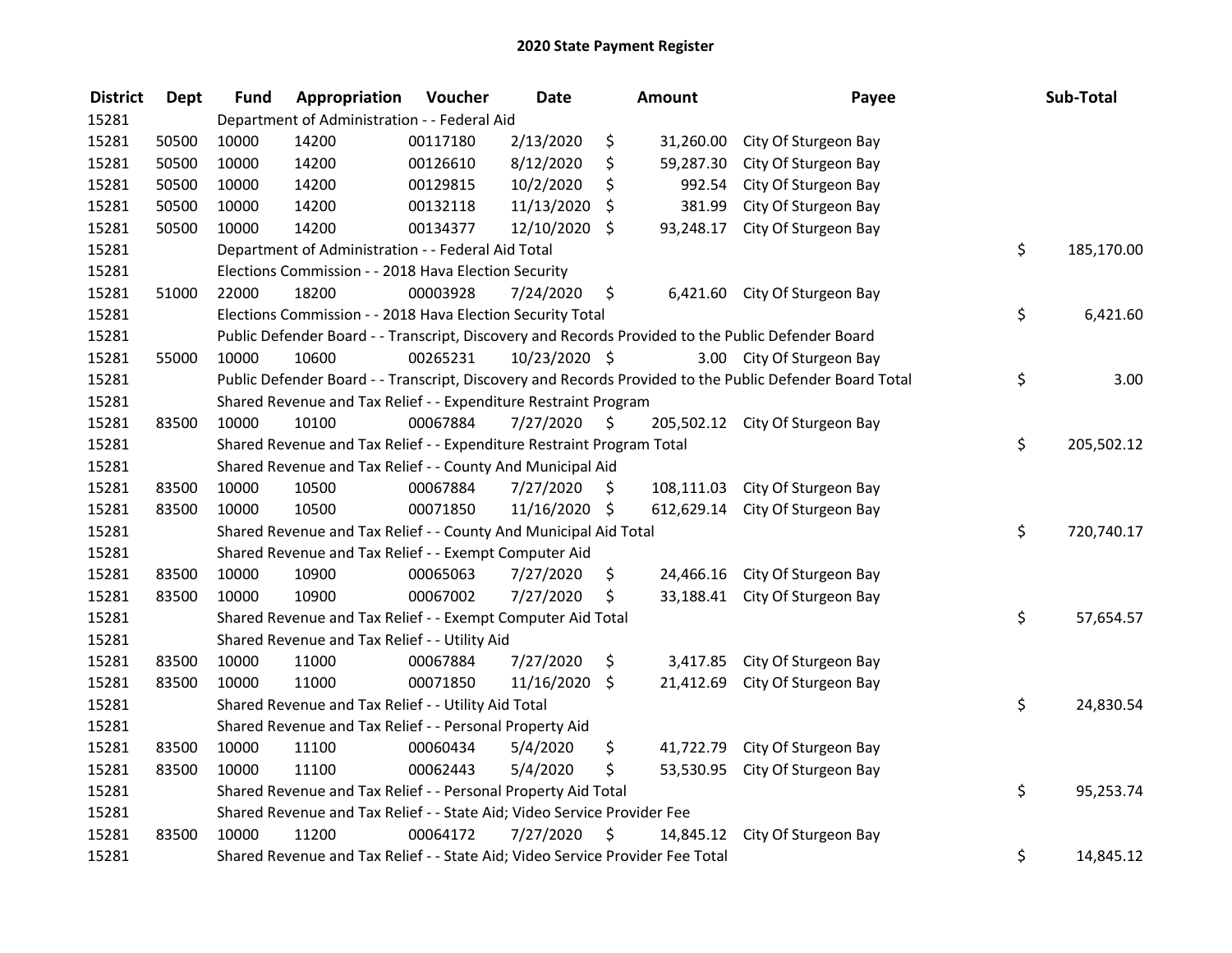| <b>District</b> | Dept  | <b>Fund</b> | Appropriation                                                       | Voucher  | Date      | Amount   | Payee                          | Sub-Total    |
|-----------------|-------|-------------|---------------------------------------------------------------------|----------|-----------|----------|--------------------------------|--------------|
| 15281           |       |             | Shared Revenue and Tax Relief - - Payments For Municipal Svcs       |          |           |          |                                |              |
| 15281           | 83500 | 10000       | 50100                                                               | 00054808 | 2/3/2020  | 4.939.33 | City Of Sturgeon Bay           |              |
| 15281           |       |             | Shared Revenue and Tax Relief - - Payments For Municipal Svcs Total |          |           |          |                                | 4,939.33     |
| 15281           |       |             | Shared Revenue and Tax Relief - - Lottery & Gaming Credit           |          |           |          |                                |              |
| 15281           | 83500 | 52100       | 36300                                                               | 00055257 | 3/23/2020 |          | 26,799.12 City Of Sturgeon Bay |              |
| 15281           |       |             | Shared Revenue and Tax Relief - - Lottery & Gaming Credit Total     |          |           |          |                                | 26,799.12    |
| 15281 Total     |       |             |                                                                     |          |           |          |                                | 2,023,072.94 |